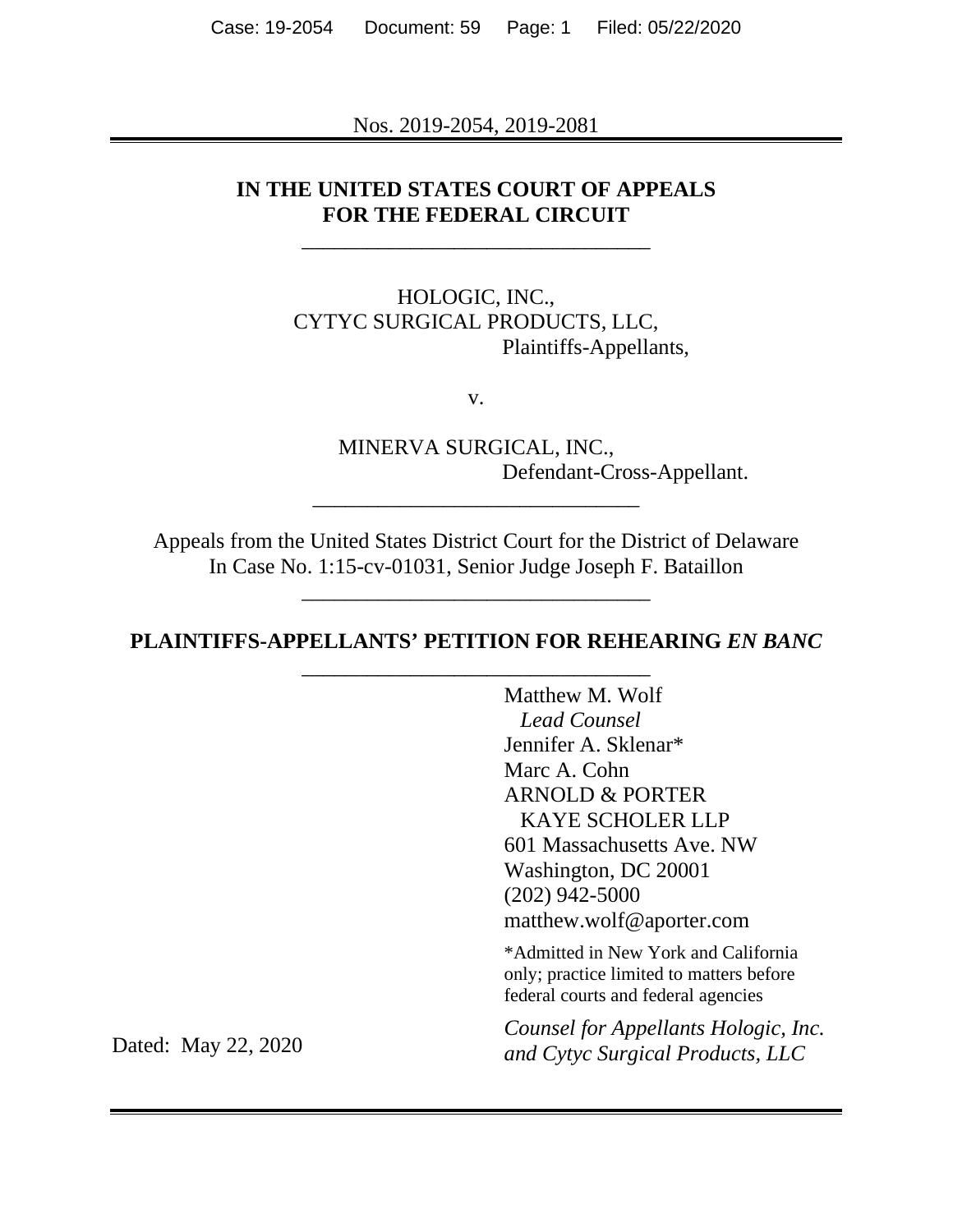## **CERTIFICATE OF INTEREST**

Counsel for appellants Hologic, Inc., and Cytyc Surgical Products, LLC, certifies the following:

- 1. The full name of every party or amicus represented by me is: Hologic, Inc. Cytyc Surgical Products, LLC
- 2. The name of the real party in interest (if the party named in the caption is not the real party in interest) represented by me is:  $N/A$
- 3. All parent corporations and any publicly held companies that own 10 percent or more of the stock of the party or amicus curiae represented by me are: The Vanguard Group, Inc. and T. Rowe Price Associates, Inc. each own more than 10 percent of the stock of Hologic, Inc.

Cytyc Surgical Products, LLC is a wholly owned subsidiary of Hologic, Inc.

4. The names of all law firms and the partners or associates that appeared for the party or amicus now represented by me in the trial court or agency or are expected to appear in this court are:

> Karen Pascale and Pilar Kraman of Young, Conaway, Stargatt & Taylor LLP; Assad Rajani, David A. Caine, Philip W. Marsh, Ryan J. Casamiquela, William Z. Louden, and William Young, Jr. of Arnold & Porter Kaye Scholer LLP; and Amie L. Medley and Peter Root, both formerly affiliated with Arnold & Porter Kaye Scholer LLP.

5. The title and number of any case known to me to be pending in this or any other court or agency that will directly affect or be directly affected by this Court's decision in the pending appeal are:  $N/A$ 

Dated: May 22, 2020 /s/ Matthew M. Wolf

Matthew M. Wolf. *Counsel of Record for Plaintiffs-Appellants Hologic, Inc. and Cytyc Surgical Products, LLC*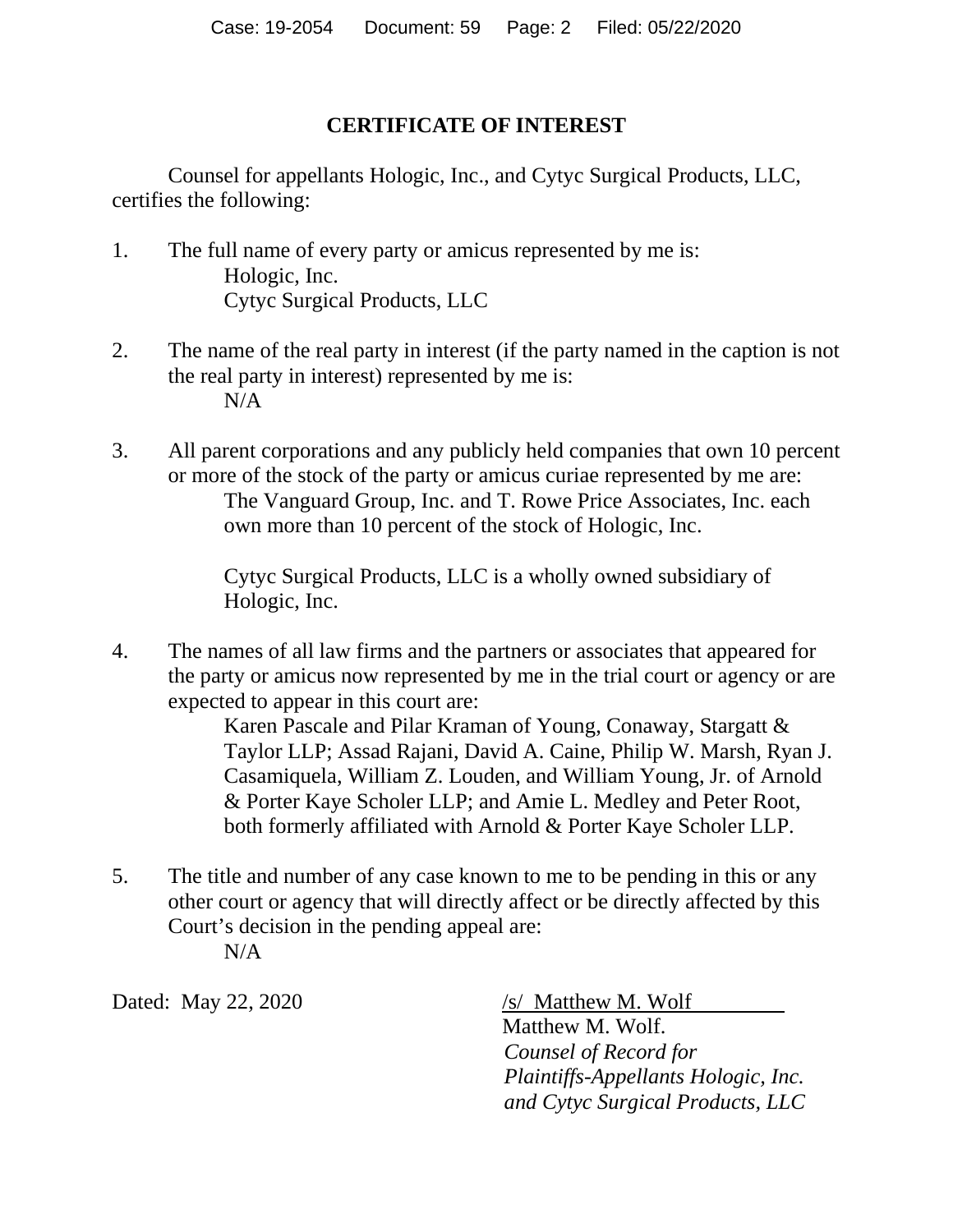# **TABLE OF CONTENTS**

|                                  | <b>CERTIFICATE OF INTEREST</b>                                                                           |  |  |
|----------------------------------|----------------------------------------------------------------------------------------------------------|--|--|
|                                  |                                                                                                          |  |  |
|                                  |                                                                                                          |  |  |
|                                  |                                                                                                          |  |  |
|                                  |                                                                                                          |  |  |
|                                  |                                                                                                          |  |  |
| $\overline{L}$                   | EN BANC REVIEW IS NEEDED TO RESOLVE THE DIVERGENCE IN                                                    |  |  |
| $\Pi$ .                          | THE PANEL'S DECISION GUTS THE DOCTRINE OF ASSIGNOR<br>ESTOPPEL, INCENTIVIZING MISCHIEF AND UNFAIRNESS10  |  |  |
| III.                             | THIS CASE IS AN IDEAL VEHICLE TO RECONCILE THE TWO<br>DIVERGENT STRANDS OF ASSIGNOR ESTOPPEL PRECEDENT16 |  |  |
|                                  |                                                                                                          |  |  |
|                                  | <b>ADDENDUM</b>                                                                                          |  |  |
| <b>CERTIFICATE OF COMPLIANCE</b> |                                                                                                          |  |  |
|                                  | <b>CERTIFICATE OF SERVICE</b>                                                                            |  |  |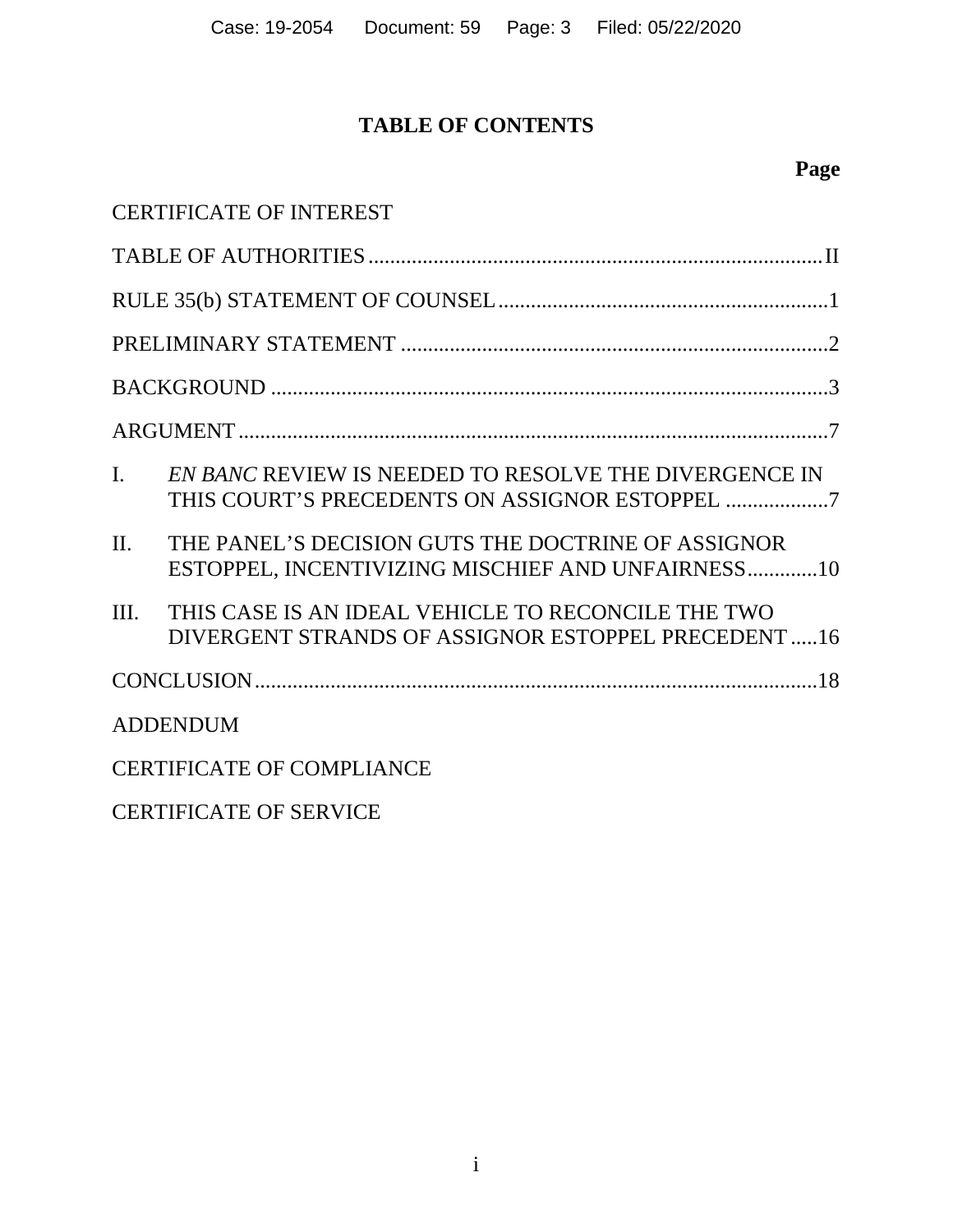# **TABLE OF AUTHORITIES**

# **Page(s)**

# **CASES**

| Arista Networks, Inc. v. Cisco Sys., Inc.,            |
|-------------------------------------------------------|
| Astoria Fed. Sav. & Loan Ass'n v. Solimino,           |
| Bingaman v. Dep't of Treasury,                        |
| Caldera v. Northrop Worldwide Aircraft Servs., Inc.,  |
| Diamond Sci. Co. v. Ambico, Inc.,                     |
| Jackson Jordan, Inc. v. Plasser Am. Corp.,            |
| MAG Aerospace Indus., Inc. v. B/E Aerospace, Inc.,    |
| Mentor Graphics Corp. v. EVE-USA, Inc.,               |
| Mentor Graphics Corp. v. EVE-USA, Inc.,               |
| Mentor Graphics Corp. v. Quickturn Design Sys., Inc., |
| Pandrol USA, LP v. Airboss Ry. Prod., Inc.,           |
| Scott Paper Co. v. Marcalus Mfg. Co.,                 |
| Technograph Printed Circuits, Ltd. v. United States,  |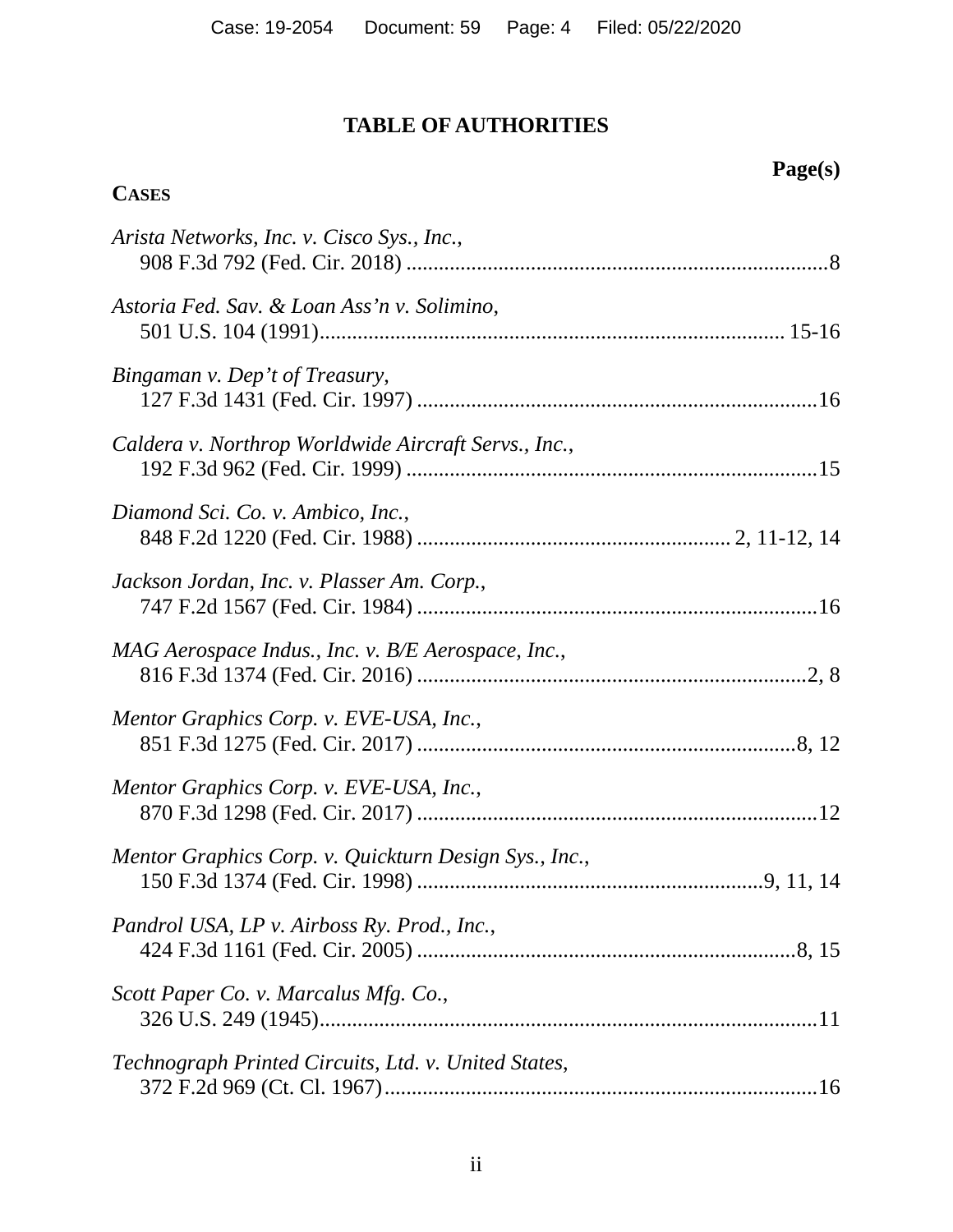| XY, LLC v. Trans Ova Genetics,                                       |  |
|----------------------------------------------------------------------|--|
| <b>STATUTES</b>                                                      |  |
|                                                                      |  |
|                                                                      |  |
| America Invents Act, Pub. L. No. 112-29, § 18, 125 Stat. 284, 329-31 |  |

## **OTHER AUTHORITIES**

| David R. Bauer & Gregory R. Baden, Patent Buyers Beware-Former             |  |
|----------------------------------------------------------------------------|--|
| Owner of a Patent Can Challenge Its Validity in an Inter Partes            |  |
|                                                                            |  |
| Eliot D. Williams, Federal Circuit Reaffirms Vitality of the Assignor      |  |
| Estoppel Doctrine—Further Emphasizing the Importance of the                |  |
|                                                                            |  |
| Mark A. Lemley, <i>Rethinking Assignor Estoppel</i> , 54 Hous. L. Rev. 513 |  |
| Mark J. Feldstein et al., How IPRs Became Key Tools in Patent              |  |
|                                                                            |  |
|                                                                            |  |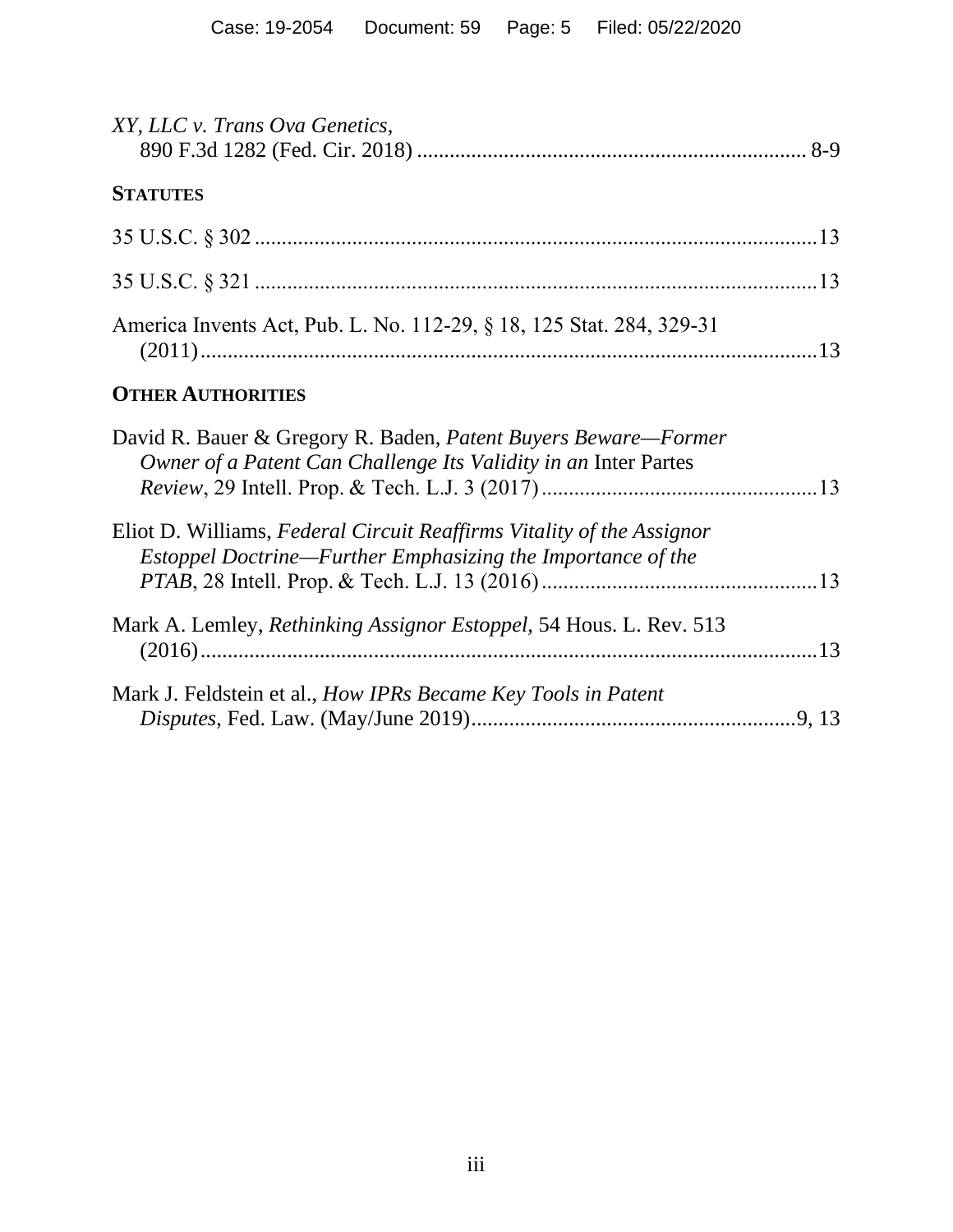#### **RULE 35(b) STATEMENT OF COUNSEL**

Based on my professional judgment, I believe this appeal requires an answer to the following precedent-setting questions of exceptional importance:

1. Whether "an assignor can circumvent the doctrine of assignor estoppel by attacking the validity of a patent claim in the Patent Office"—even though the assignor may not "do the same in district court"—and then returning to district court to assert collateral estoppel based on the Patent Office's finding of invalidity. Op. 1 (Stoll, J., additional views).

2. Whether the Court should "revisit [its] construction of the America Invents Act and reevaluate [its] interpretation of the statute as prohibiting the doctrine of assignor estoppel," or alternatively "change the application of the doctrine in district court." *Id.* at 2.

Dated: May 22, 2020  $/$  /s/ Matthew M. Wolf

Matthew M. Wolf *Counsel of Record for Plaintiffs-Appellants Hologic, Inc. and Cytyc Surgical Products, LLC*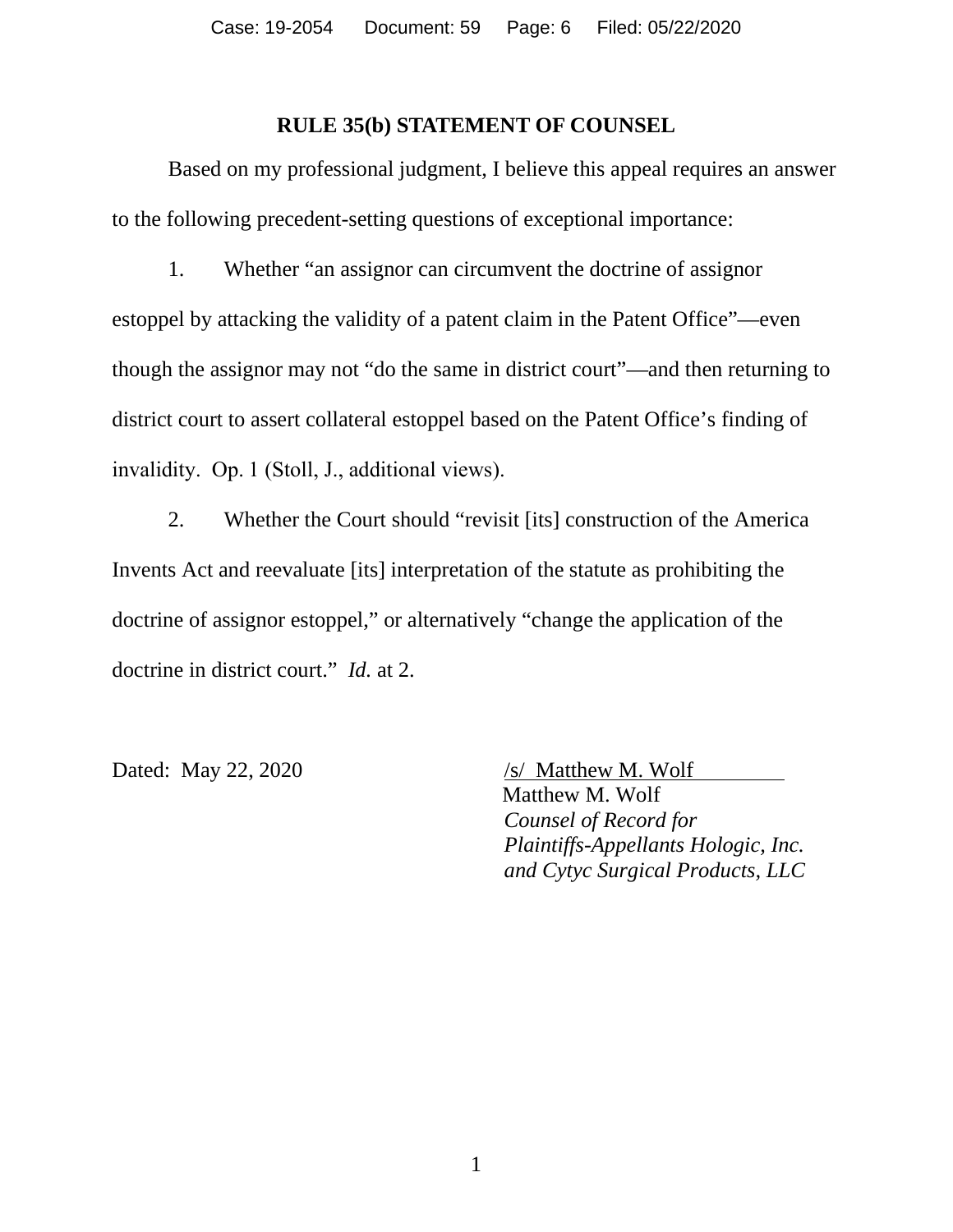#### **PRELIMINARY STATEMENT**

For well over a century, courts have relied on the doctrine of assignor estoppel "to prevent unfairness and injustice." *Diamond Sci. Co. v. Ambico, Inc.*, 848 F.2d 1220, 1224 (Fed. Cir. 1988) (citation omitted). In its most basic form, the doctrine "prohibits an assignor of a patent, or one in privity with an assignor, from attacking the validity of that patent when he is sued for infringement by the assignee." *MAG Aerospace Indus., Inc. v. B/E Aerospace, Inc.*, 816 F.3d 1374, 1379-80 (Fed. Cir. 2016). At the rule's heart lies a straightforward intuition: "an assignor should not be permitted to sell something and later to assert that what was sold is worthless, all to the detriment of the assignee." *Diamond Sci.*, 848 F.2d at 1224.

The panel in this case, however, reluctantly held that an assignor may "circumvent the assignor estoppel doctrine" through the simple expedient of filing an *inter partes* review ("IPR") petition before the Patent Office challenging the validity of an assigned patent, and then leveraging the Patent Office's finding of invalidity to collaterally estop the *assignee* from relying on the patent in district court. Op. 13. The panel fully recognized the "seeming unfairness" of that holding. *Id.* Judge Stoll, who wrote the unanimous majority opinion, lodged additional views to further lament the "unfairness" of such a "peculiar," "odd," and "seemingly illogical regime." Op. 1-2 (Stoll, J., additional views).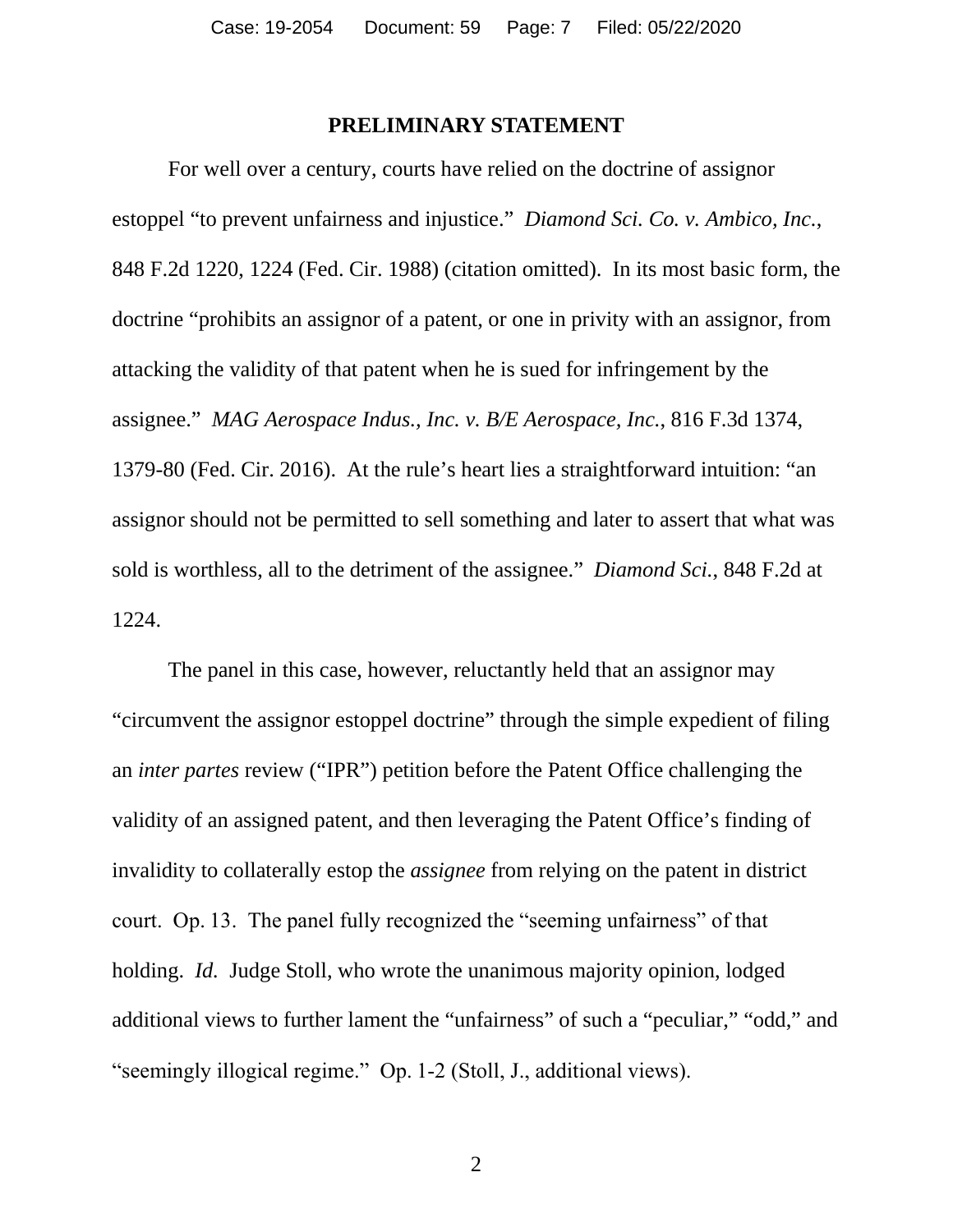Despite their qualms, Judge Stoll and the panel considered themselves "bound" to reach this unfair result by two divergent strands of this Court's assignor estoppel precedent—one for district court and another for IPR proceedings. Op. 2; Op. 1 (Stoll, J. additional views). To "clarify" this divergence, Judge Stoll urged the full Court "to consider en banc the doctrine of assignor estoppel as it applies both in district court and in the Patent Office." *Id.* at 2.

Respectfully, Judge Stoll was correct. When a longstanding equitable doctrine designed to prevent unfairness produces a result that the panel itself derides as fundamentally unfair, something has gone seriously awry, and *en banc* review is manifestly needed. The full Court should rehear this case *en banc* to reconcile its divergent assignor estoppel precedents and to address the extreme unfairness of the panel's decision. And if, as the panel found, the doctrine of assignor estoppel is to be effectively gutted through the IPR workaround—though it should not be—then the full Court sitting *en banc* should be the one to say so.

#### **BACKGROUND**

In the 1990s, Csaba Truckai founded NovaCept, Inc., and co-invented a medical device called the NovaSure system. Appx11, Appx16. NovaSure revolutionized the procedure of endometrial ablation, in which the lining of the uterus is ablated, or destroyed, to treat abnormally heavy menstrual bleeding (menorrhagia). Appx777-778, Appx781. Before NovaSure, physicians had relied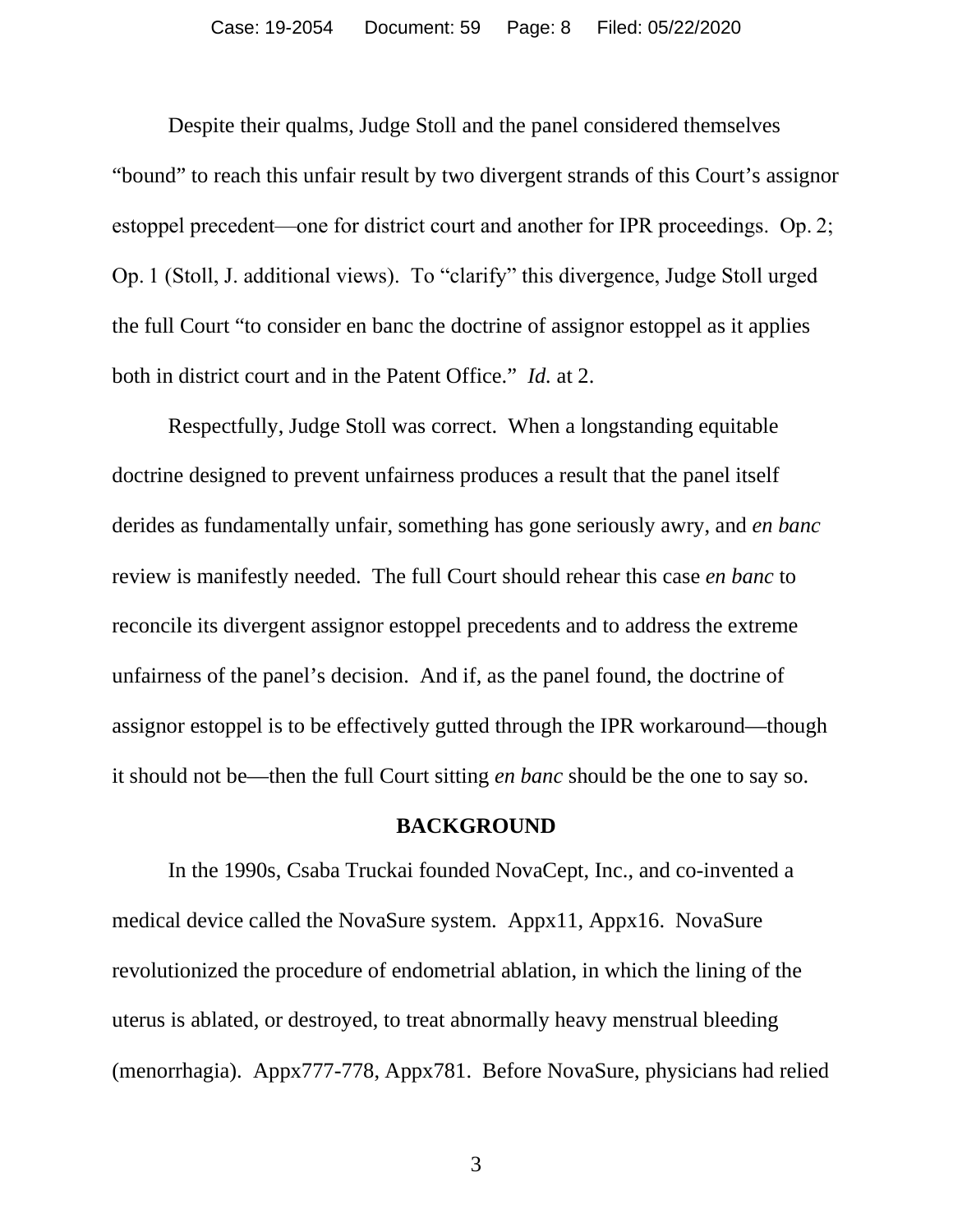#### Case: 19-2054 Document: 59 Page: 9 Filed: 05/22/2020

on first-generation technologies that were slow, cumbersome, and often risky.

Appx778-781. NovaSure sped up the process by an order of magnitude, allowed it to be performed in a physician's office, and made it easier to detect perforations in the uterus. Appx779-782. Perforations were dangerous because they could allow the hot fluids generated during ablation to escape and cause serious injury. *Id.*

In 2004, Truckai sold NovaCept and the NovaSure system to Cytyc Corporation for \$325 million. Appx17184. As part of the sale, NovaCept assigned all of its patent rights, including the rights to continuation applications, to Cytyc. Appx36355. In exchange, Truckai personally earned about \$8 million. Appx30612. Hologic, Inc. acquired Cytyc in 2007 and subsequently invested more than \$140 million in making NovaSure the leading treatment for menorrhagia. Appx16, Appx30194-30195.

Meanwhile, in 2008, Truckai founded a new company, Minerva Surgical, Inc., to compete against Hologic by developing and selling a product that deliberately copied core features of NovaSure—features covered by the patents that Truckai had recently assigned to Hologic's predecessor. Appx29004. Minerva's product was "based on the technology of Nova[S]ure, the most common type of ablation procedure." Appx36420. Minerva assured the U.S. Food and Drug Administration that its device was "almost dead identical to NovaSure," Appx36416, and pitched it to physicians as "specifically designed to virtually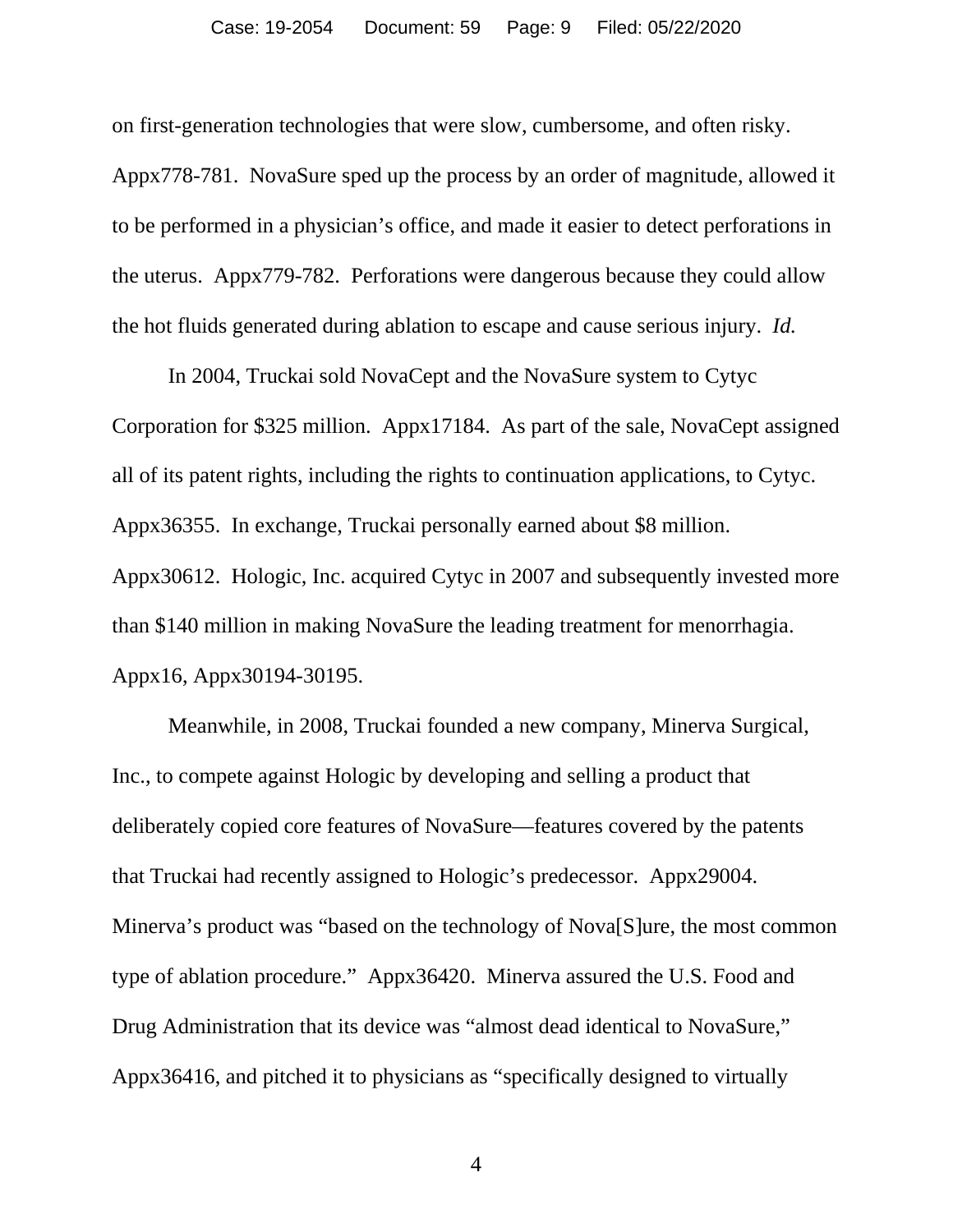mimic the steps of the NovaSure procedure," Appx36715. The similarities between NovaSure and Minerva's system were so apparent that one of Minerva's Medical Advisory Board members warned management that he "envision[ed] major 'patent infringement' disputes for this device vs Novasure." Appx36457.

In November 2015, Hologic sued Minerva in the U.S. District Court for the District of Delaware. Appx240. Hologic alleged that Minerva had infringed two assigned patents: U.S. Patent No. 9,095,348, which describes and claims an ablation device, and U.S. Patent No. 6,872,183, which describes and claims methods for determining the presence of uterine perforations. Appx127, Appx134, Appx138, Appx166, Appx168-169.

As part of its defense, Minerva tried to claim that the two patents Truckai had assigned to Hologic's predecessor were invalid. Appx17. But the district court held that assignor estoppel barred Minerva from asserting any invalidity defense. Appx30. Balancing the equities, the court concluded that Truckai was in privity with Minerva, and Minerva did "not seriously dispute" that Truckai had assigned his patent rights to Hologic's predecessor. *Id.* Accordingly, the court granted Hologic summary judgment on the question of assignor estoppel, as well as infringement. Appx48. After a trial in which a jury awarded Hologic almost \$4.8 million in lost profits and reasonable royalty damages, Appx97, Hologic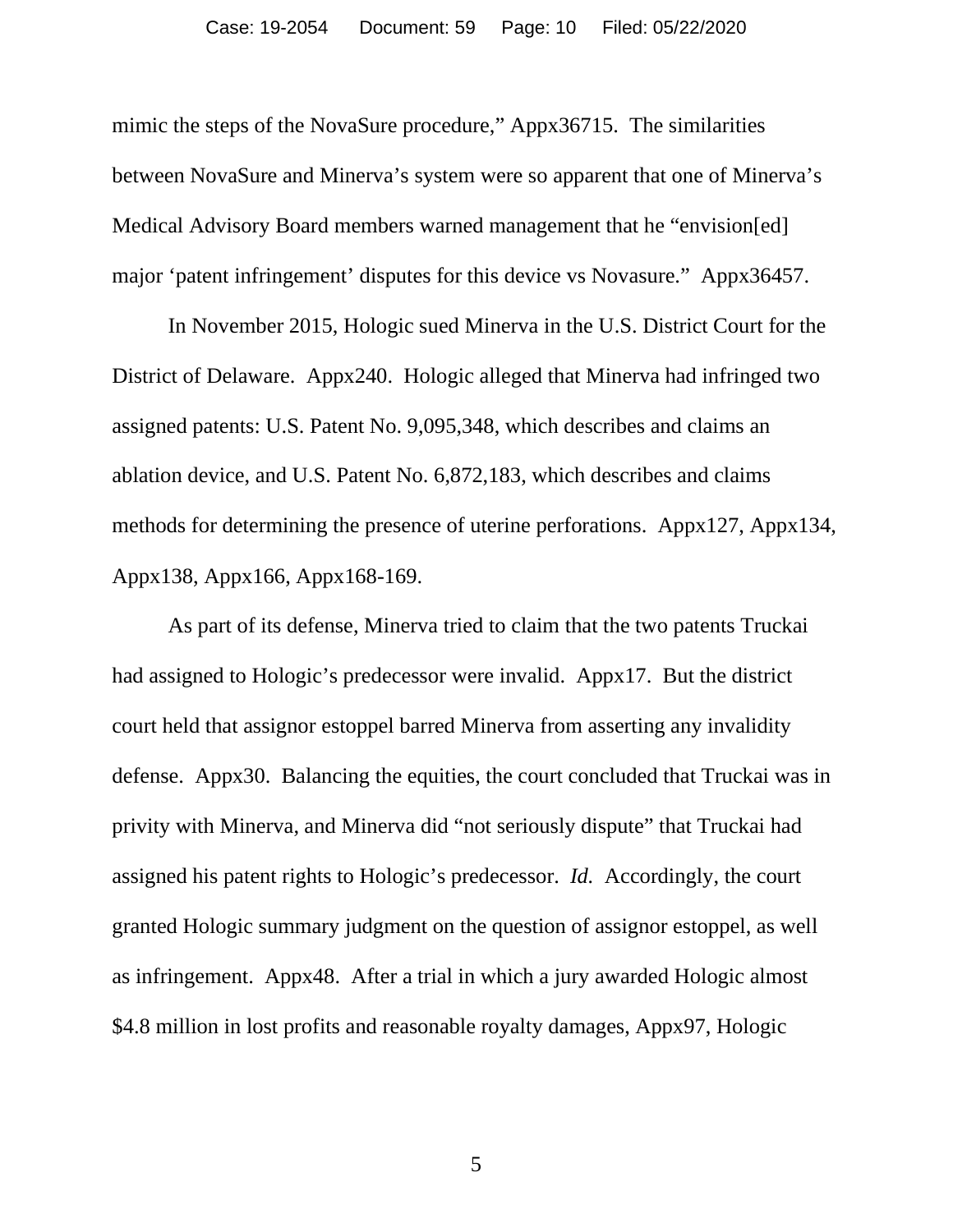moved for a permanent injunction and supplemental damages based on the '183 patent, *see* Appx110-111.<sup>1</sup>

Only months after Hologic first filed suit in 2015, however, Minerva had filed IPR petitions with the Patent Office seeking to invalidate the two asserted patents. Appx8288, Appx8310, Appx19111. The Patent Office denied Minerva's '348 petition but granted the '183 petition. Appx19111, Appx33774-33775. In late 2017, the Patent Office found the '183 claims unpatentable, Appx19173, Appx19247, and this Court affirmed on April 19, 2019, Appx36236-36241.

On May 2, 2019, the district court denied Hologic's motion for a permanent injunction and supplemental damages arising from Minerva's infringement of the '183 patent. Appx110-111. The sole basis for the denial was this Court's affirmance just two weeks earlier of the Patent Office's invalidation of the '183 patent in the IPR proceedings Minerva had initiated. *Id.* 

On appeal, a panel of this Court affirmed the district court's decision in relevant part. The panel acknowledged "the seeming unfairness to Hologic in this situation," in which Minerva had successfully managed to "circumvent the assignor estoppel doctrine" by challenging the '183 patent through the IPR process after Hologic filed suit, then returning to the district court to collaterally estop Hologic from relying on the patent. Op. 13. The panel did not deny the

<sup>1</sup> By that point, the '348 patent had expired. *See* Appx124.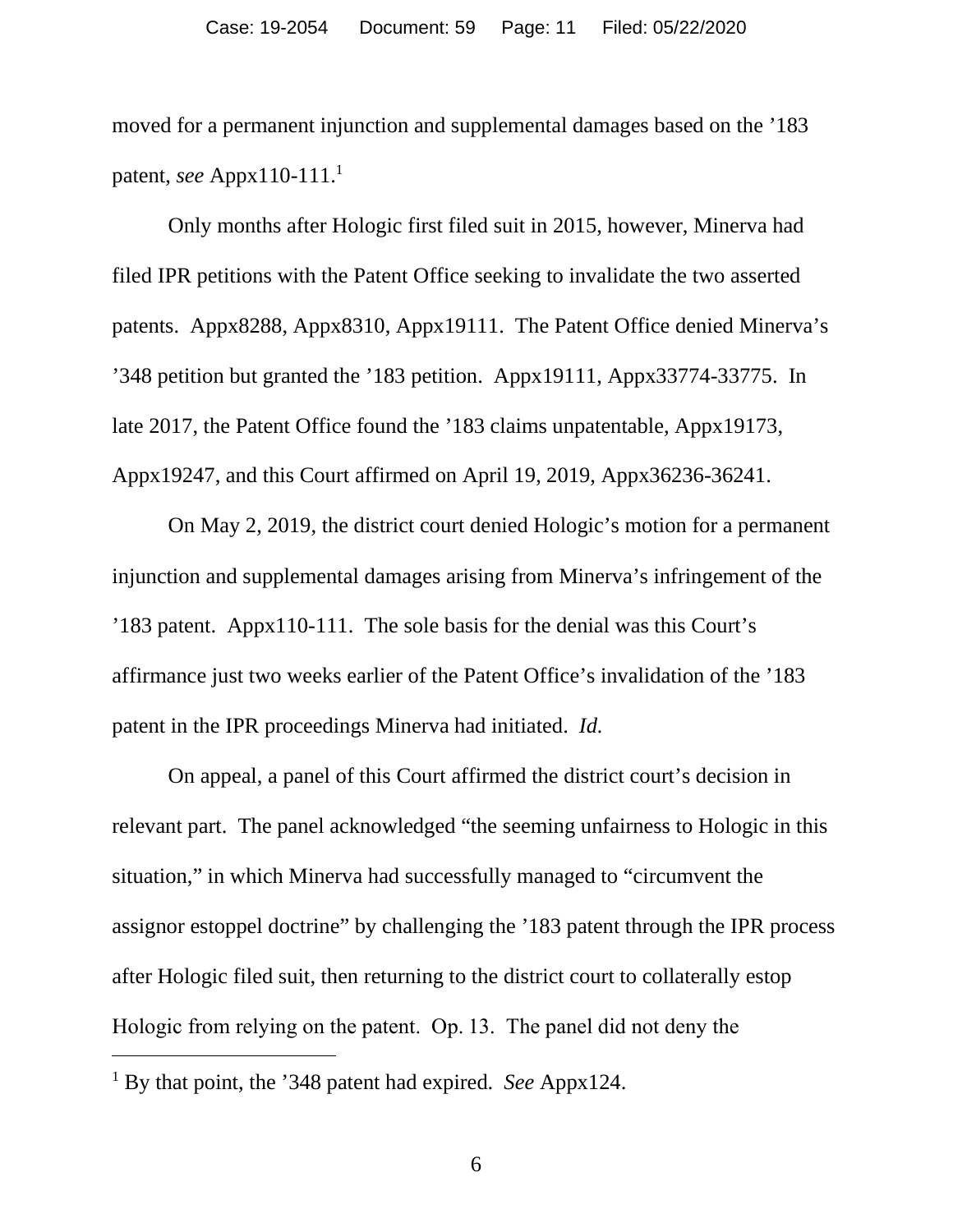"predicament" Hologic found itself in. *Id.* at 14. But the panel considered itself bound by its interpretation of this Court's "precedent and the limits it places on the assignor estoppel doctrine," and thus held that Hologic was collaterally estopped from relying on the '183 patent. *Id.* at 13.

Judge Stoll wrote separately to "question the peculiar circumstance created in this case by this court's precedent." Op. 1 (Stoll, J., additional views). Expressing concern over the "odd and seemingly illogical regime in which an assignor cannot present any invalidity defenses in district court but can present a limited set of invalidity grounds in an IPR proceeding," Judge Stoll called upon the full Court "to consider en banc the doctrine of assignor estoppel as it applies both in district court and in the Patent Office." *Id.* at 2.

#### **ARGUMENT**

## **I.** *EN BANC* **REVIEW IS NEEDED TO RESOLVE THE DIVERGENCE IN THIS COURT'S PRECEDENTS ON ASSIGNOR ESTOPPEL**

This Court must intervene *en banc* to resolve a rift in its precedents that will swallow much of the doctrine of assignor estoppel if left open. Over the last few years, two strands of the Court's case law on assignor estoppel have increasingly diverged. The result is a doctrinal muddle, culminating in the indefensible (and undefended) holding here—that assignors are estopped from challenging a patent's validity in district court, but may nevertheless challenge the same patent's validity through the IPR process and then use the finding of invalidity secured from the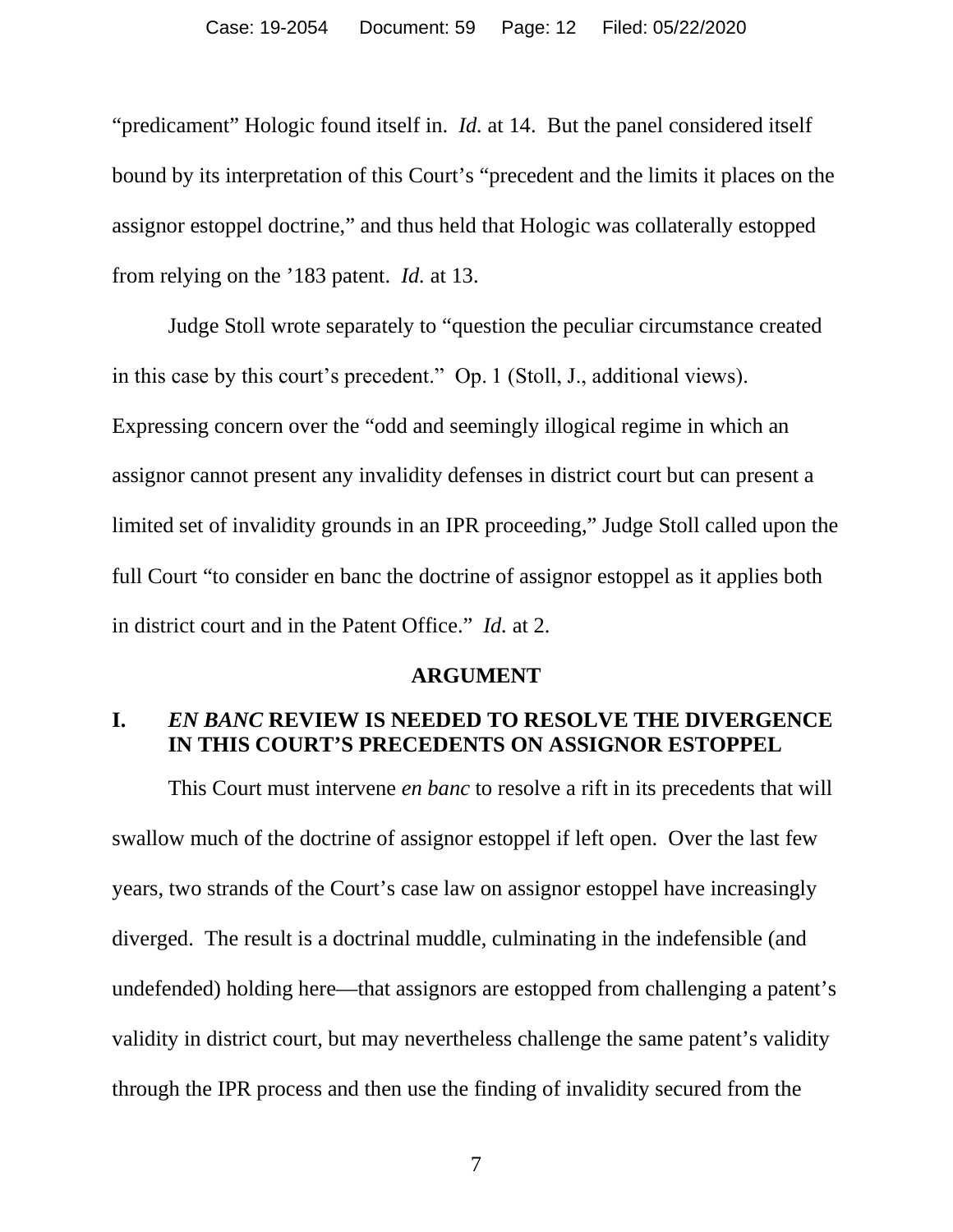Patent Office to estop the *assignee* from asserting the patent's validity in district court. Put frankly, that makes no sense, and as Judge Stoll recognized, it is time for the full Court to step in and straighten it out.

Much of the disjointedness around assignor estoppel stems from the fact that this Court has developed the doctrine simultaneously in two different directions one way in district court, and another in the Patent Office. In district court, the Court has "emphasized the continued vitality of the doctrine of assignor estoppel" and applied it regularly. *Mentor Graphics Corp. v. EVE-USA, Inc.*, 851 F.3d 1275, 1283 (Fed. Cir. 2017); *see, e.g.*, *MAG Aerospace*, 816 F.3d at 1380-81; *Pandrol USA, LP v. Airboss Ry. Prod., Inc.*, 424 F.3d 1161, 1167 (Fed. Cir. 2005). But, in a separate recent case involving the America Invents Act, the Court held that there is "no room for assignor estoppel in the IPR context" under that statute. *Arista Networks, Inc. v. Cisco Sys., Inc.*, 908 F.3d 792, 803 (Fed. Cir. 2018). The result is a "discrepancy between forums"—assignors cannot challenge the validity of an assigned patent in district court, but they can file an IPR petition challenging the validity of that patent in the Patent Office. *Id.* at 804.

This discrepancy would matter little if the two forums were sealed off from each other. A serious problem arises, however, when the outcome in one forum can affect the outcome in the other. This Court has held that a final judgment in the IPR context has an "issue-preclusive effect on any pending or co-pending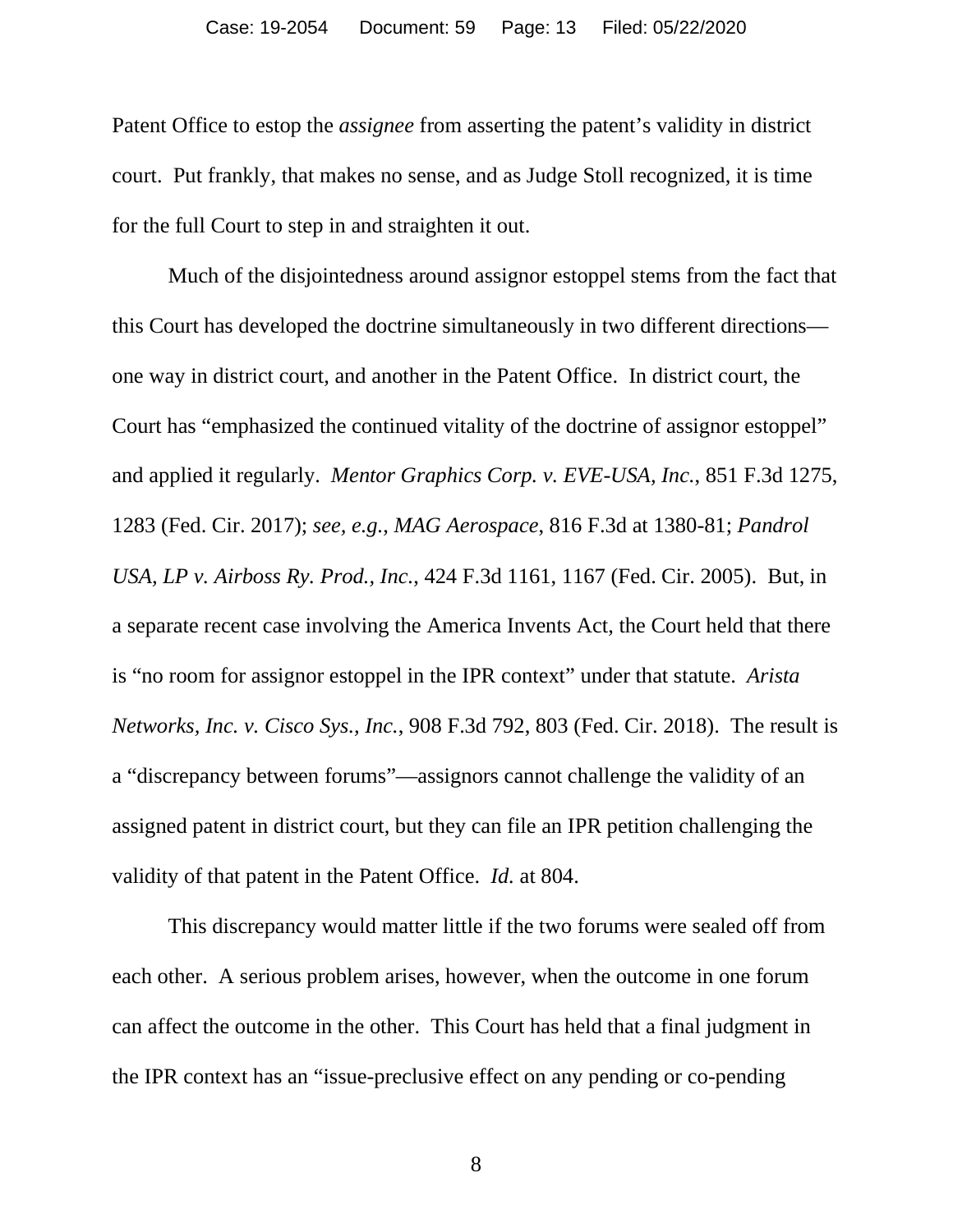actions involving the patent," including an action pending in a district court. *XY, LLC v. Trans Ova Genetics*, 890 F.3d 1282, 1294 (Fed. Cir. 2018). The Court also has stated that "assignor estoppel does not preclude the estopped party from arguing that the patentee is itself collaterally estopped from asserting a patent found invalid in a prior proceeding." *Mentor Graphics Corp. v. Quickturn Design Sys., Inc.*, 150 F.3d 1374, 1379 (Fed. Cir. 1998). Litigants, too, are increasingly recognizing the potential value of "double-pronged attacks," bringing more and more IPR petitions in conjunction with other patent litigation. *See* Mark J. Feldstein et al., *How IPRs Became Key Tools in Patent Disputes*, Fed. Law., May/June 2019, at 44 (roughly 90 percent of IPR petitions are filed against a patent already involved in litigation before a district court or the International Trade Commission). It was thus only a matter of time before the Court's divergent, forum-specific approaches to assignor estoppel collided in a case like this one.

Judge Stoll took stock of the problem. "Our precedent," as interpreted by the panel, "presents an odd situation where an assignor can circumvent the doctrine of assignor estoppel by attacking the validity of a patent claim in the Patent Office, but cannot do the same in district court." Op. 1 (Stoll, J., additional views). That outcome is "peculiar," "odd," and "seemingly illogical," not least because of the doctrine's universal rationale of avoiding unfairness. *Id.* at 1-2. "Do the principles underlying assignor estoppel—unfairness in allowing one who profited from the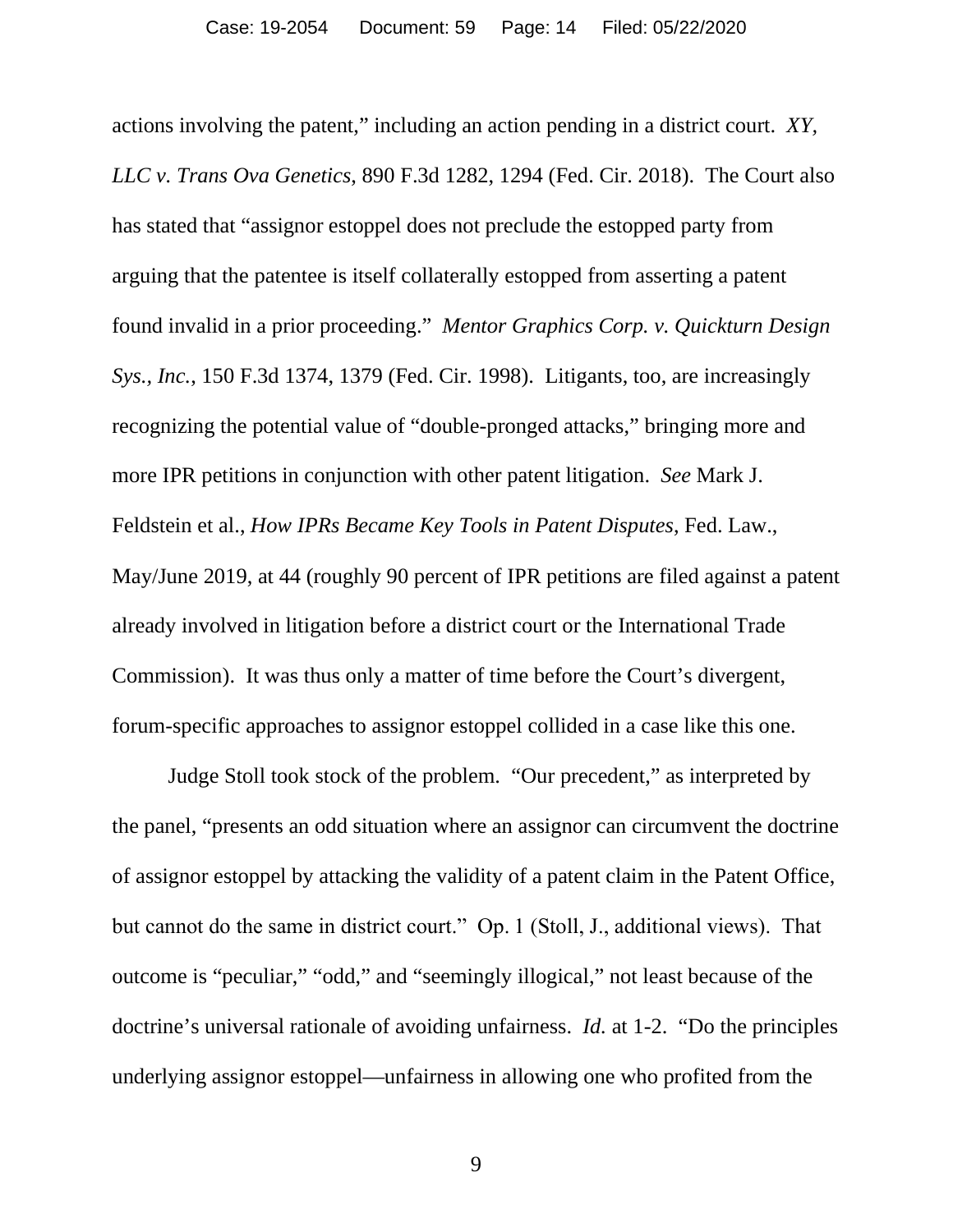sale of the patent to attack it—apply in district court but not in Patent Office proceedings?" *Id.*

*En banc* review will enable this Court to "clarify this odd and seemingly illogical regime." *Id.* at 2. Judge Stoll pointed out that there are at least two ways of resolving the conflict: the Court can "reevaluate our interpretation of the [America Invents Act] as prohibiting the doctrine of assignor estoppel," or it can "change the application of the doctrine in district court," *id.*, presumably either by repudiating the doctrine entirely or, as discussed below, by preserving the separate regimes but simply preventing assignors from using the outcome of IPR proceedings to outflank assignees in district court.

Regardless of which path it chooses, it is imperative that the full Court bring some desperately needed rationality to what is currently an analytically divergent and deeply unfair assignor estoppel jurisprudence. Indeed, although the parties disagree about the appropriate scope of assignor estoppel, they agree that the full Court should grant rehearing *en banc* in order to "align [its] precedent." Minerva Pet. for Reh'g at 8.

## **II. THE PANEL'S DECISION GUTS THE DOCTRINE OF ASSIGNOR ESTOPPEL, INCENTIVIZING MISCHIEF AND UNFAIRNESS**

*En banc* review is especially imperative because of the far-reaching consequences of the panel's decision. For decades, this Court has reaffirmed the vitality and importance of assignor estoppel in preventing fundamental unfairness.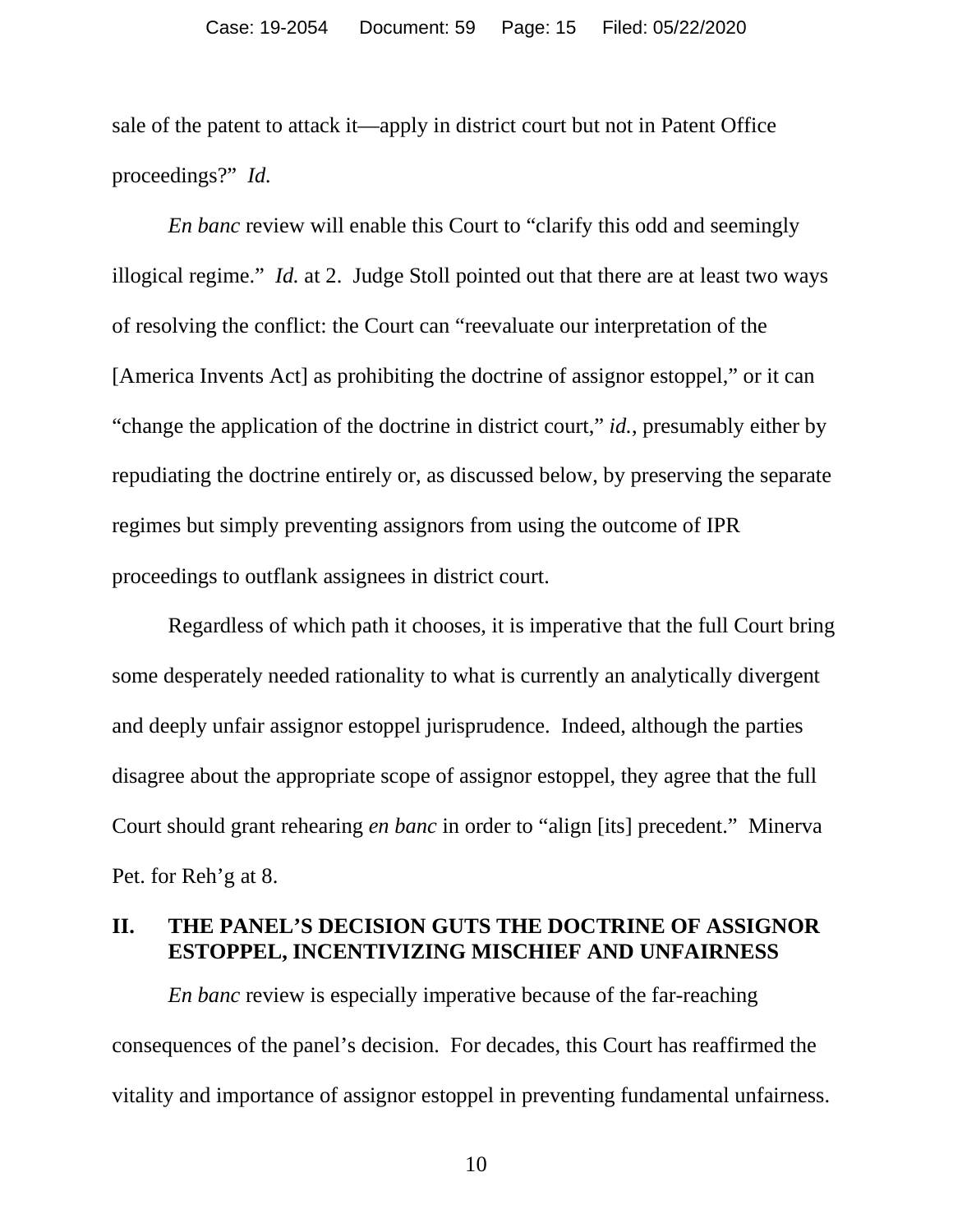But the panel's decision renders the doctrine largely a dead letter, as the panel itself appreciated. In the future, there will be little to stop assignors from following Minerva's lead and circumventing district court proceedings by way of the IPR process or some other administrative proceeding. Nothing in this Court's precedents demands such an ignominious end for a century-old doctrine.

As Justice Frankfurter once observed, assignor estoppel has "been part of the fabric of our law throughout the life of this nation," "undeviatingly enforced by English-speaking courts in this country." *Scott Paper Co. v. Marcalus Mfg. Co.*, 326 U.S. 249, 260 (1945) (Frankfurter, J., dissenting). It is an equitable doctrine based on "the rudimentary sense of justice" that "[w]hen by a fair and free bargain a man sells something to another, it hardly lies in his mouth to say, 'I have sold you nothing.'" *Id.* at 258. This Court similarly has recognized that "[t]o allow the assignor to make [one] representation at the time of the assignment (to his advantage) and later to repudiate it (again to his advantage) could work an injustice against the assignee." *Diamond Sci.*, 848 F.2d at 1224. Assignor estoppel thus prevents "the intrinsic unfairness in allowing an assignor to challenge the validity of the patent it assigned." *Quickturn Design*, 150 F.3d at 1378.

Time and again, this Court has rejected challenges to the doctrine's continued existence. In *Diamond Scientific*, the Court was asked to "sound[] the death knell" for assignor estoppel in light of a recent Supreme Court decision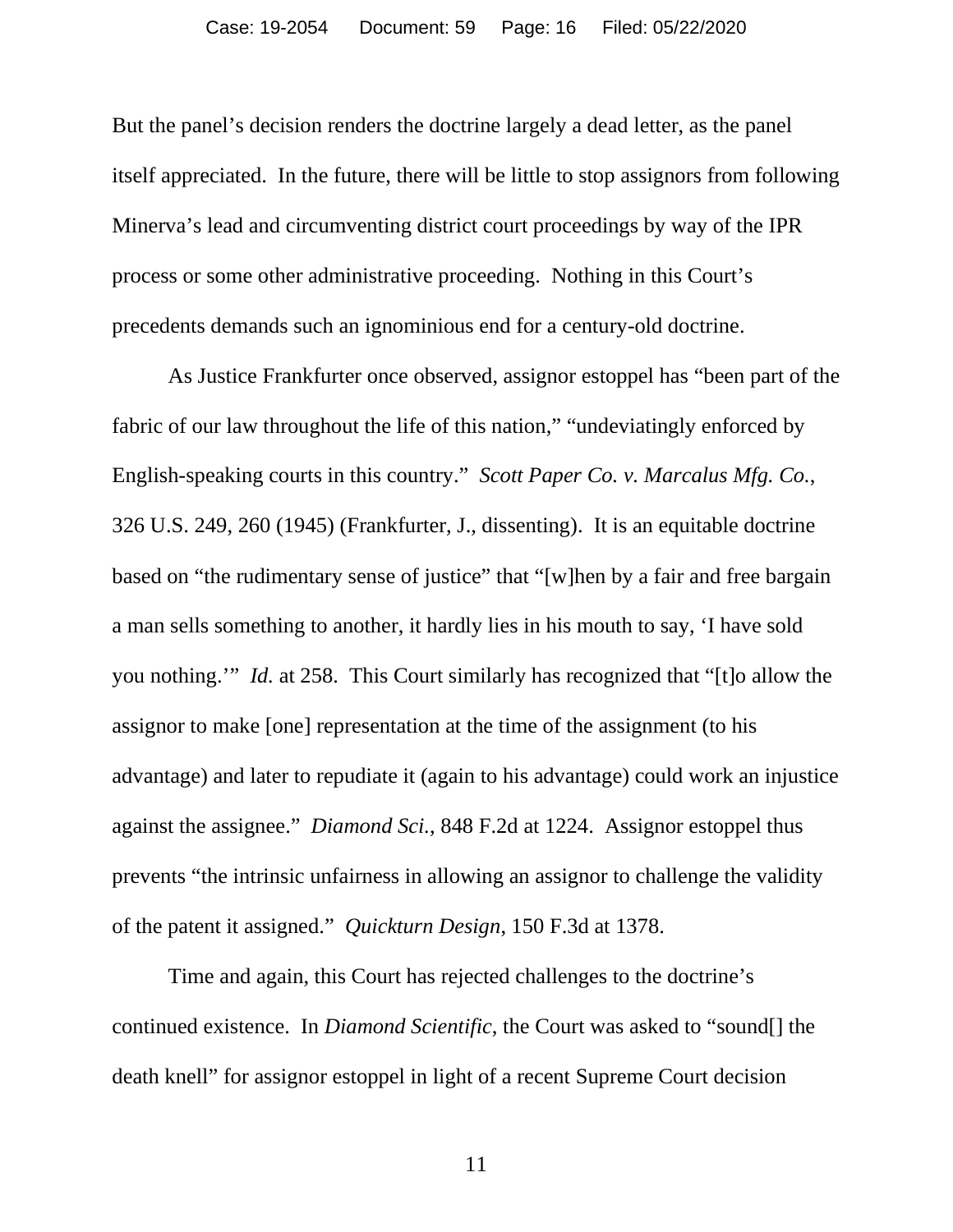repudiating "the somewhat analogous doctrine of licensee estoppel." 848 F.2d at 1223. The Court declined to do so, pointing out important distinctions between the two doctrines that justified treating assignor estoppel differently. *See id.* at 1224. Since then, infringing assignors have occasionally pressed this Court to reconsider. Each time, the Court has refused. *See, e.g.*, *EVE-USA*, 851 F.3d at 1283; *Mentor Graphics Corp. v. EVE-USA, Inc.*, 870 F.3d 1298, 1304-06 (Fed. Cir. 2017) (Moore, J., concurring in the denial of rehearing *en banc*). Minerva is the latest party to see its "invitation to 'abandon the doctrine' of assignor estoppel" rejected. Op. 16.

Even as the panel praised assignor estoppel, however, its ruling substantially buried it. Going forward, little will stop other assignors from deploying the same end-run around the doctrine that Minerva used here. Shortly after being sued for infringement, the assignor will immediately rush to the Patent Office to file an IPR petition or some other administrative proceeding challenging the validity of the very patent that it is estopped from challenging in district court. If the assignor succeeds in convincing the Patent Office to find the patent invalid, then the assignor will rush back to the district court and use the Patent Office's finding to collaterally estop the assignee from continuing to rely on the patent.<sup>2</sup>

<sup>&</sup>lt;sup>2</sup> Besides IPRs, there are other administrative ways to invalidate a patent. Under the panel's decision, all of them provide loopholes for opportunistic assignors like Footnote continued on next page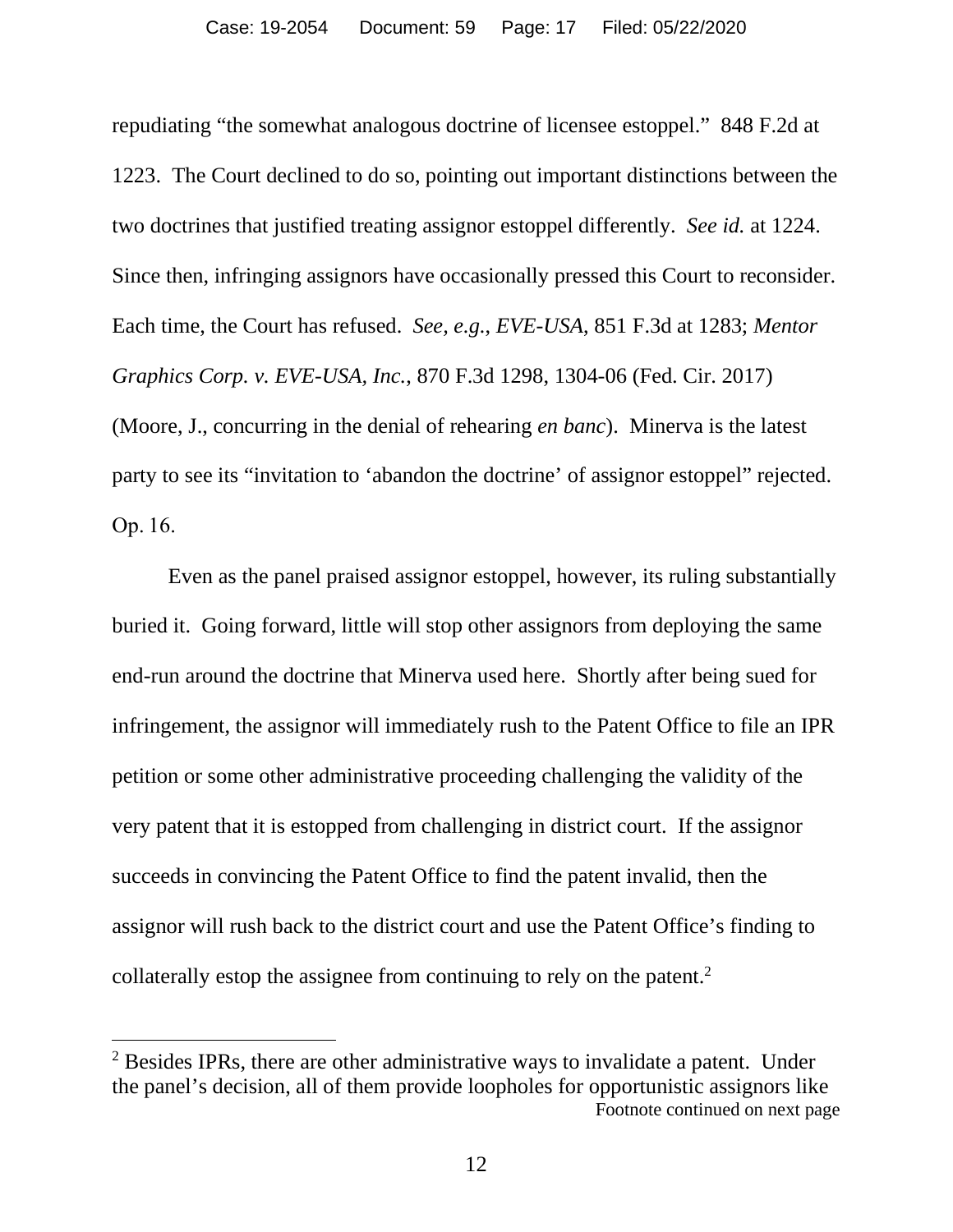Such gamesmanship is not an idle concern. Scholars and practitioners alike have increasingly realized that "[t]he existence of administrative revocation proceedings may effectively provide inventors with an end-run around the doctrine of assignor estoppel." Mark A. Lemley, *Rethinking Assignor Estoppel*, 54 Hous. L. Rev. 513, 533-34 (2016); *see, e.g.*, Eliot D. Williams, *Federal Circuit Reaffirms Vitality of the Assignor Estoppel Doctrine—Further Emphasizing the Importance of the PTAB*, 28 Intell. Prop. & Tech. L.J. 13, 15 (2016) ("IPRs provide patent challengers a path to assert invalidity, even when faced with an assignor estoppel issue."); Feldstein et al., *supra*, at 46 ("[K]ey avenues of attacks on a patent's validity that could not be pursued in a district court action [due to assignor estoppel] may proceed in an IPR."). Infringing assignors are being encouraged to "file the IPR as early as possible," Williams, *supra*, at 15, and assignees are being warned to adopt "additional contractual safeguards in the acquisition process," even though there is only so much that can be done, David R. Bauer & Gregory R. Baden, *Patent Buyers Beware—Former Owner of a Patent Can Challenge Its Validity in an* Inter Partes *Review*, 29 Intell. Prop. & Tech. L.J. 3, 4 (2017).

Footnote continued from previous page

Minerva to try to circumvent assignor estoppel. *See, e.g.*, 35 U.S.C. § 321 (postgrant review); *id.* § 302 (*ex parte* reexamination); America Invents Act, Pub. L. No. 112-29, § 18, 125 Stat. 284, 329-31 (2011) (covered business method review).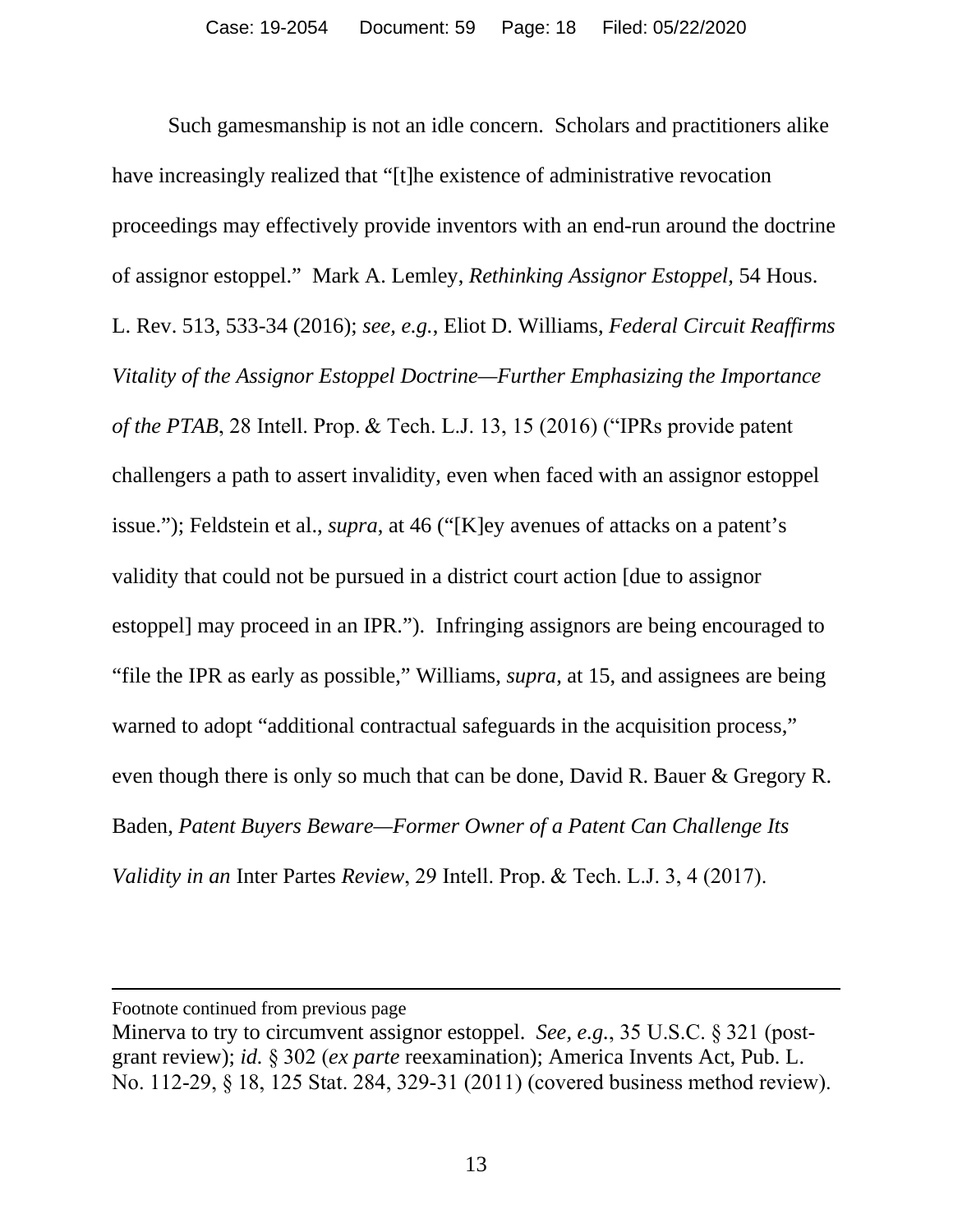The panel understood all of this. It was "mindful of the seeming unfairness to Hologic" and sympathetic to "Hologic's predicament." Op. 13-14. But the panel felt that it had no alternative course of action to suggest; there was nothing that Hologic can do or should have done. In fact, the panel acknowledged expressly that its ruling allowed Minerva to "circumvent the assignor estoppel doctrine." *Id.* at 13. If Minerva can do it, so can many other infringing assignors.

Even aside from the damage done to assignor estoppel, the panel's decision will incentivize mischief in other areas. It will encourage gamesmanship and forum shopping. It will waste court and party resources by ensuring that every assignee-assignor infringement case is litigated across multiple forums instead of being centralized in one. It will set off a race between assignees in district courts and assignors in the Patent Office to see who can outdraw the other by getting a final decision first. And much of this will be for naught, as "[i]t is common experience—and common sense—that challenges to patent validity by either licensees or assignors, albeit serving the private interest of the challenger, carry scant public benefit." *Diamond Sci.*, 848 F.2d at 1228 (Newman, J., concurring).

Contrary to the panel's belief that it was "bound" by precedent to reach this result, Op. 2, there was another way. Although this Court has stated that an assignor may assert "that the patentee is itself collaterally estopped from asserting a patent found invalid in a prior proceeding," *Quickturn Design*, 150 F.3d at 1379,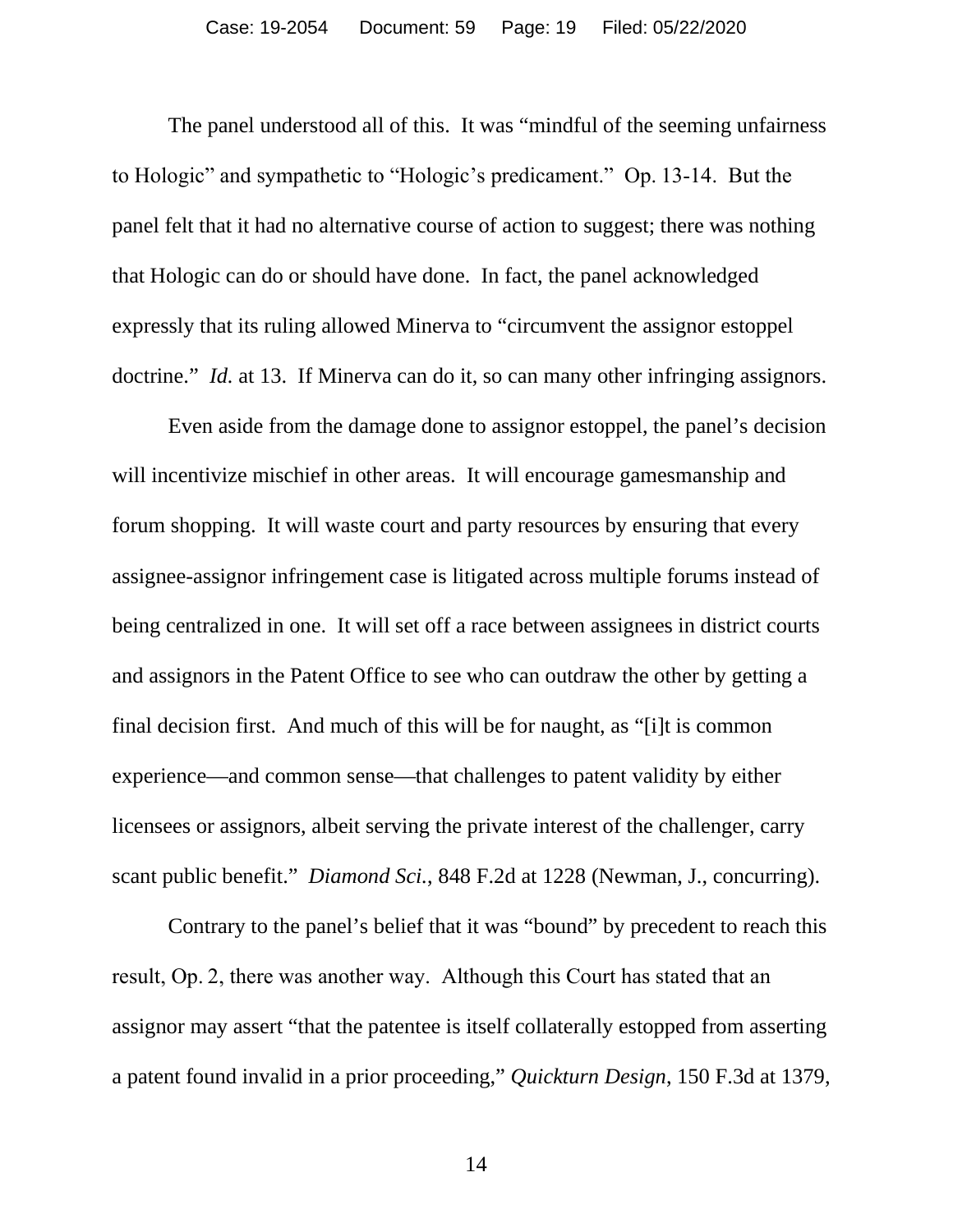this Court has never held that an assignor may rely on collateral estoppel when the assignor itself brought that separate challenge to the patent's validity. Courts do not automatically apply collateral estoppel; it must first be *asserted* by a party. *See Caldera v. Northrop Worldwide Aircraft Servs., Inc.*, 192 F.3d 962, 970 (Fed. Cir. 1999) ("[C]ollateral estoppel is an affirmative defense, which must be timely pled or generally it is deemed waived."). And assignor estoppel "prevents an assignor from *asserting* that its own patent . . . is invalid and worthless." *Pandrol USA*, 424 F.3d at 1167 (emphasis added); *see id.* (relying on the doctrine to exclude testimony).

Given this precedent, this Court can hold, simply and narrowly, that assignor estoppel bars an assignor like Minerva from *asserting* collateral estoppel in the first place, at least when it was the one who initiated the IPR proceeding after the infringement litigation had already begun. Even if the America Invents Act allows assignors to file IPR petitions challenging the validity of patents they themselves assigned, the Act does not guarantee that they will be able to leverage a Patent Office finding of invalidity to defeat an assignee's infringement claims in separate litigation. If Congress had actually intended to abrogate assignor estoppel through the America Invents Act, it would have said so in the statute. *See Astoria Fed. Sav. & Loan Ass'n v. Solimino*, 501 U.S. 104, 108 (1991) ("Congress is understood to legislate against a background of common-law adjudicatory principles. Thus,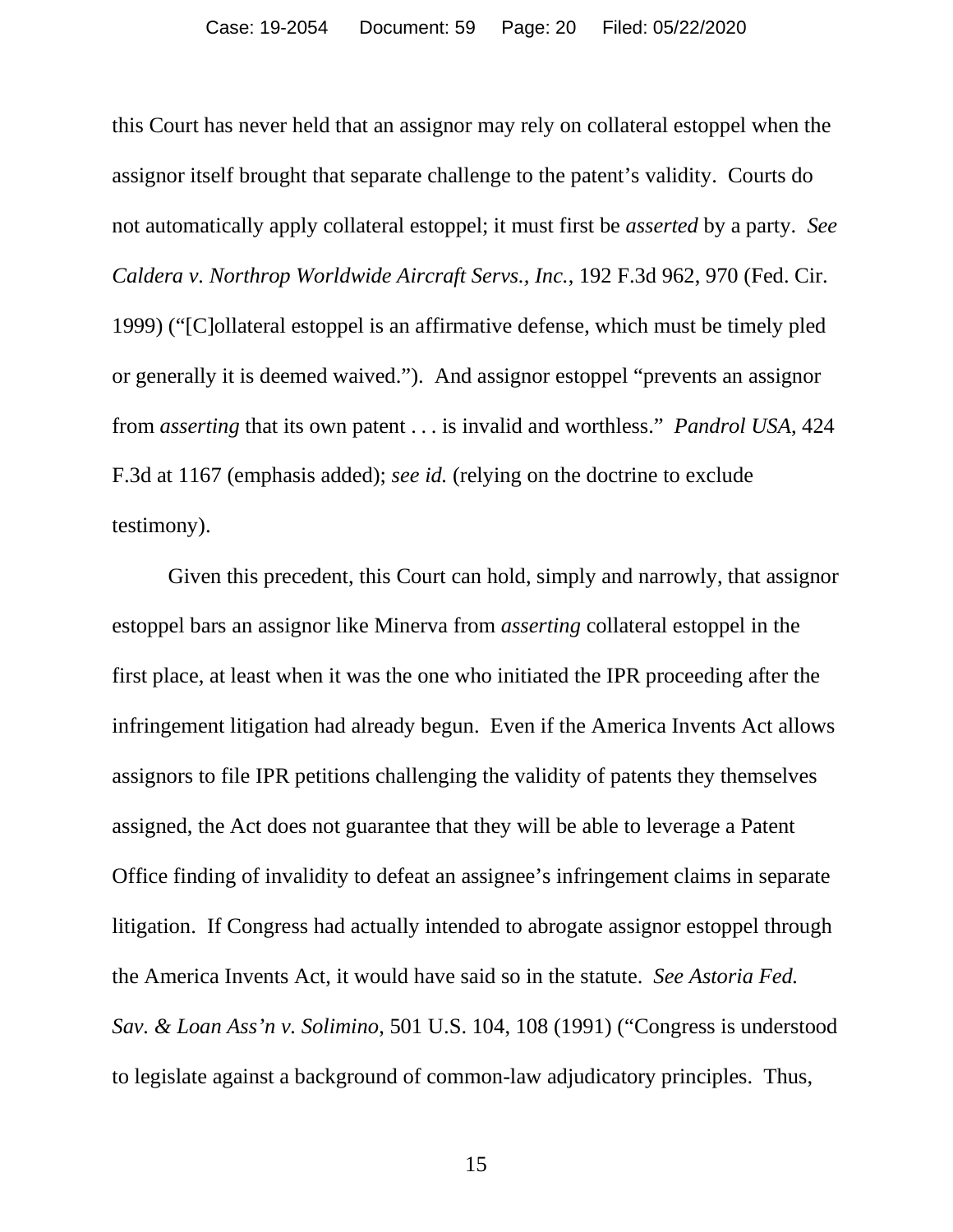where a common-law principle is well established, . . . the courts may take it as given that Congress has legislated with an expectation that the principle will apply . . . ." (citation omitted)).

Collateral estoppel, like assignor estoppel, is an equitable doctrine "premised on principles of fairness." *Jackson Jordan, Inc. v. Plasser Am. Corp.*, 747 F.2d 1567, 1575 (Fed. Cir. 1984). It is "subject to exceptions when the circumstances dictate," *Bingaman v. Dep't of Treasury*, 127 F.3d 1431, 1437 (Fed. Cir. 1997), and it "will not apply to a question of law if injustice would result," *Technograph Printed Circuits, Ltd. v. United States*, 372 F.2d 969, 977 (Ct. Cl. 1967). It is thus clear that something went badly awry in this case, where the application of not one but two equitable doctrines nonetheless led to a profoundly inequitable result.

### **III. THIS CASE IS AN IDEAL VEHICLE TO RECONCILE THE TWO DIVERGENT STRANDS OF ASSIGNOR ESTOPPEL PRECEDENT**

This case is an especially good vehicle for addressing this Court's divergent precedents because it allows the Court to consider "the doctrine of assignor estoppel as it applies *both* in district court *and* in the Patent Office." Op. 2 (Stoll, J., additional views) (emphasis added). One of the primary reasons that "this odd and seemingly illogical regime," *id.*, arose in the first place is because panels of this Court have been developing the same doctrine independently in these two different contexts. Since this case concerns the doctrine as it applies to both the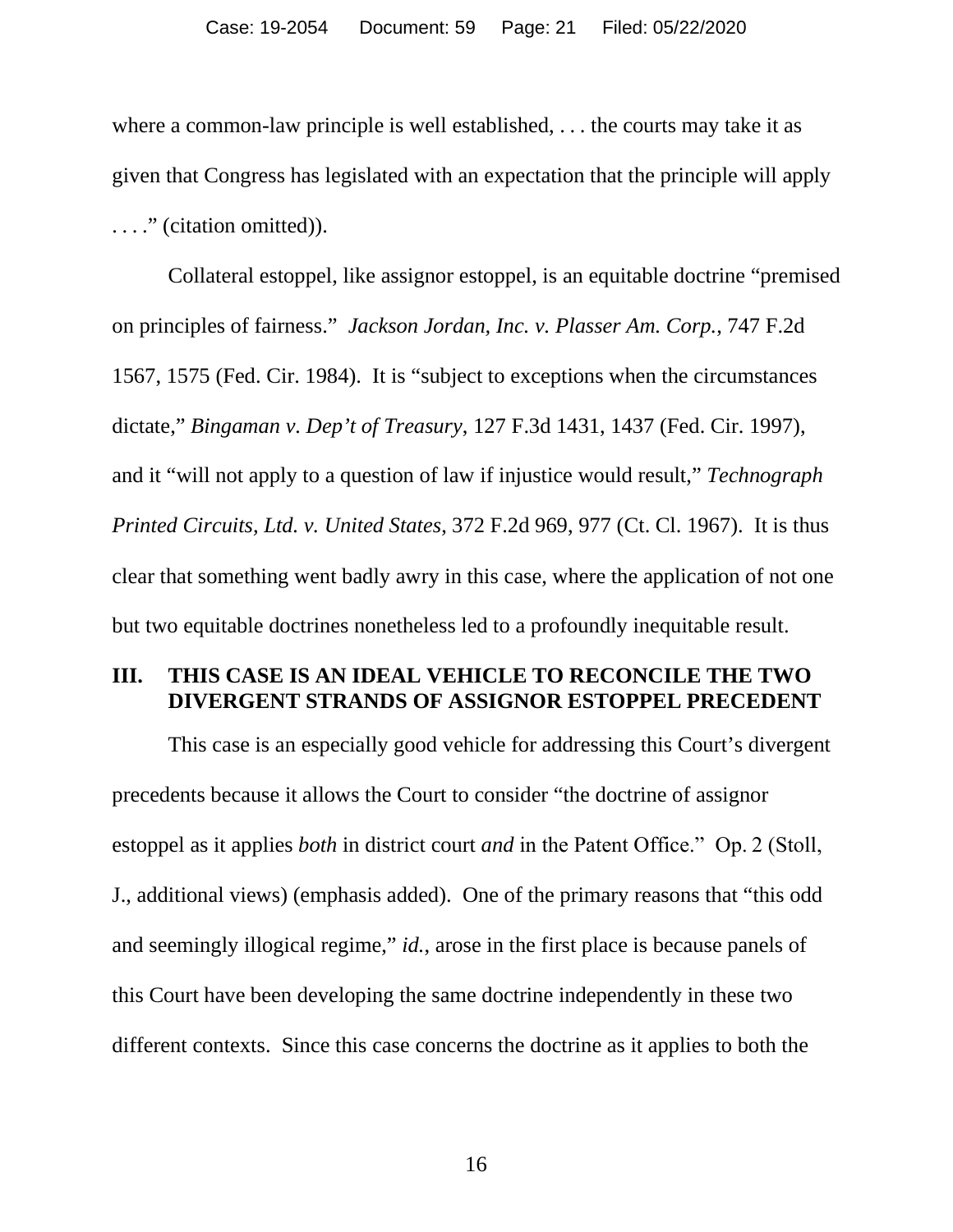IPR process and district court proceedings, it ensures that this Court's right and left hands will finally end up writing on the same page.

Furthermore, there is no wrinkle in the facts or procedural history of this case that would impede the full Court's ability to decide this important question. Both the panel and the district court found that Minerva had not seriously disputed any of the facts relevant to whether assignor estoppel should apply or whether Minerva is in privity with Truckai. *See* Op. 17 ("Minerva disputed none of the pertinent facts below or on appeal. . . . Minerva also does not challenge the district court's finding that Minerva is in privity with Mr. Truckai . . . ."); Appx30 (similar). Minerva has also argued that the doctrine of assignor estoppel should be repudiated root and branch, *see* Minerva Pet. for Reh'g at 7-12, so the *en banc* Court will have that perspective briefed in full. In fact, Minerva agrees that "this case is ideally suited to consider" the scope of the assignor estoppel doctrine, and it is also asking the Court to grant rehearing *en banc* on that question. *Id.* at 7.<sup>3</sup>

Accordingly, this is an ideal case for the Court to exercise its *en banc* authority to resolve the doctrinal divergence that now substantially threatens the continued vitality of the assignor estoppel doctrine. The panel held here that

<sup>&</sup>lt;sup>3</sup> Minerva has suggested that the full Court also consider an unrelated, fact-bound question about the panel's interpretation of the claim terms in this case. *See* Minerva Pet. for Reh'g at 17-21. If this Court orders a response, Hologic will explain why that issue does not warrant the full Court's attention.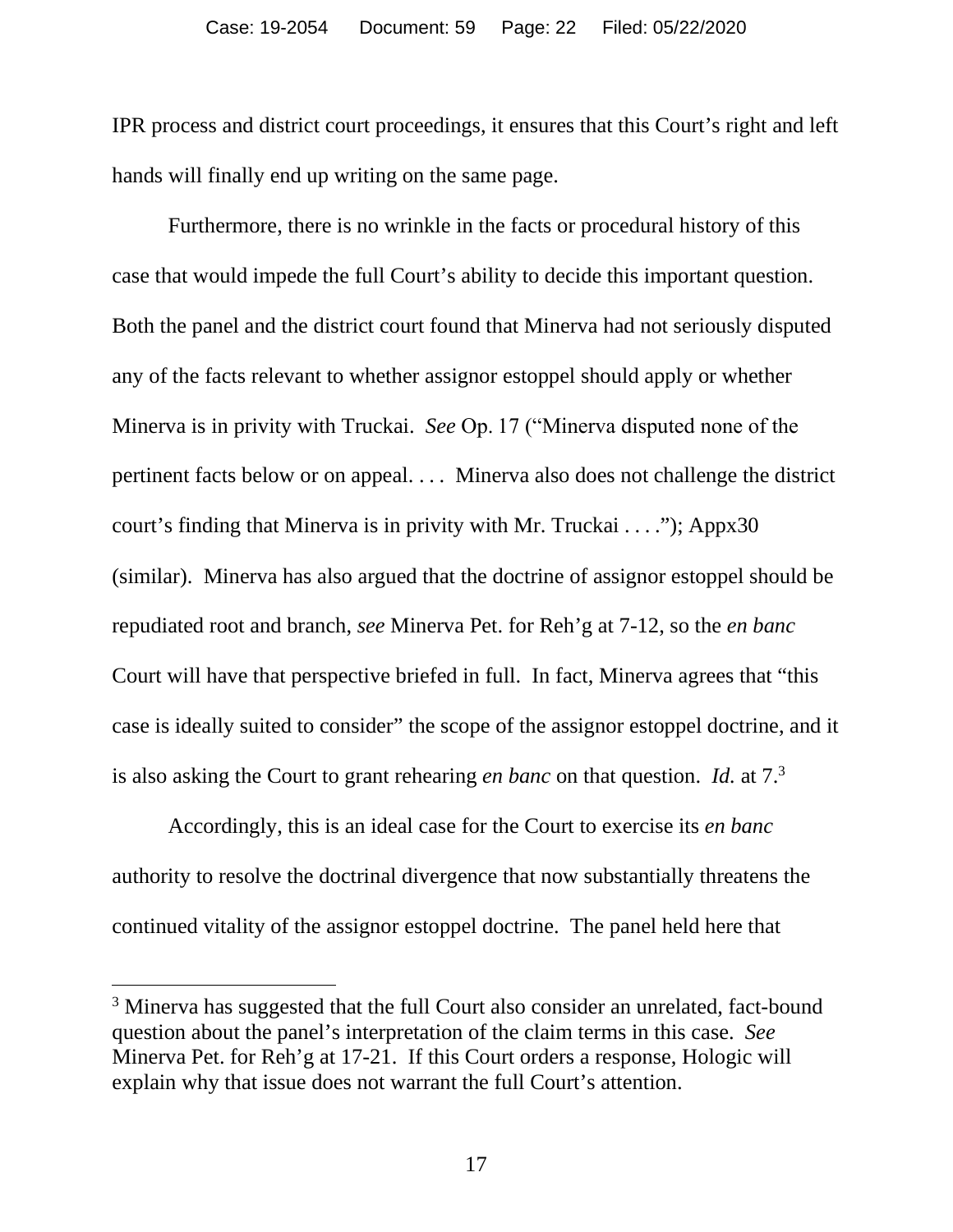assignor estoppel could not prevent an unfair outcome, and that collateral estoppel

required it. But two wrong decisions do not make a right one.

## **CONCLUSION**

For the foregoing reasons, rehearing *en banc* should be granted.

Dated: May 22, 2020 Respectfully submitted,

/s/ Matthew M. Wolf Matthew M. Wolf  *Lead Counsel* Jennifer A. Sklenar\* Marc A. Cohn ARNOLD & PORTER KAYE SCHOLER LLP 601 Massachusetts Ave. NW Washington, DC 20001 (202) 942-5000 matthew.wolf@aporter.com

\*Admitted in New York and California only; practice limited to matters before federal courts and federal agencies

*Counsel for Plaintiffs-Appellants Hologic, Inc. and Cytyc Surgical Products, LLC*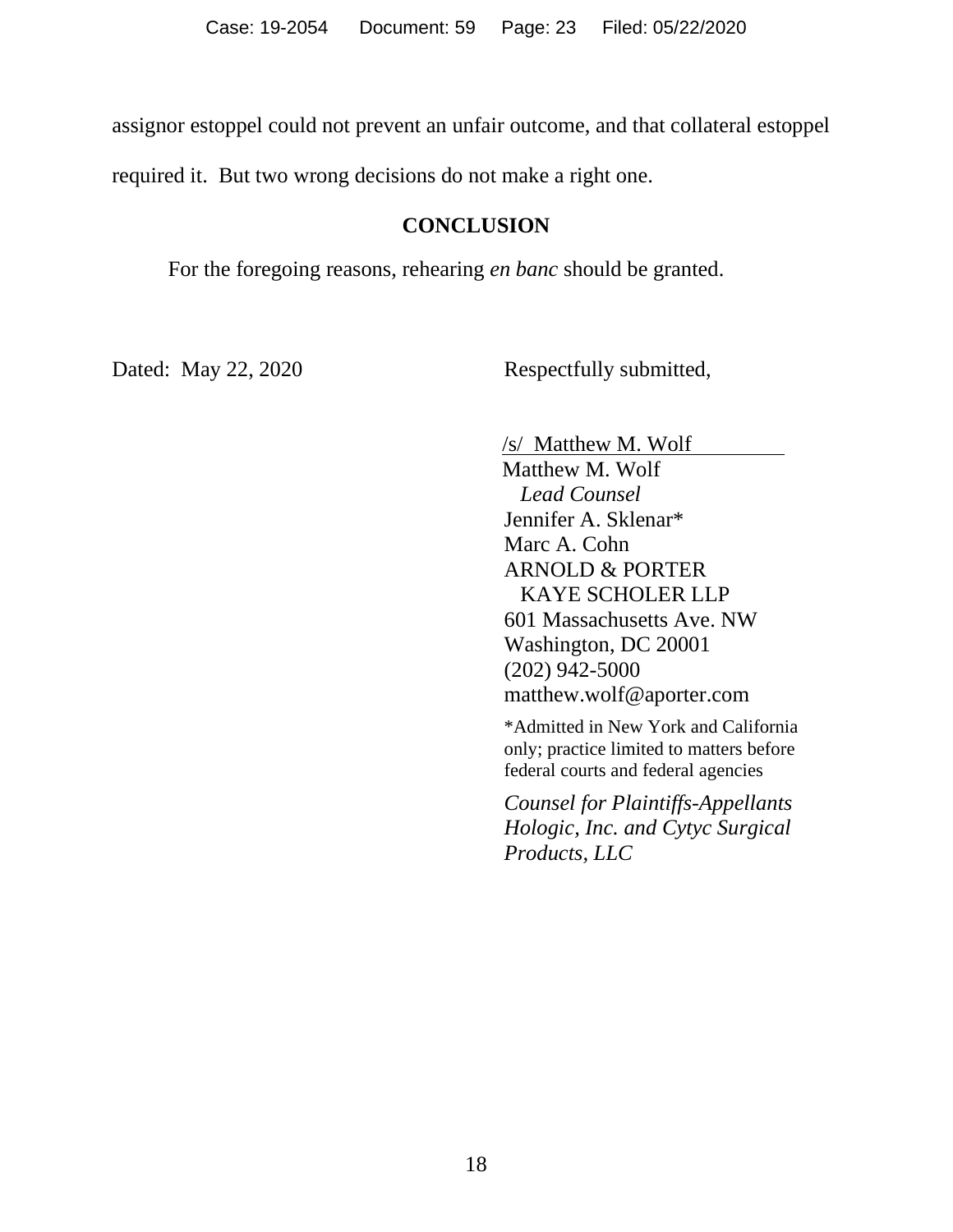# **ADDENDUM**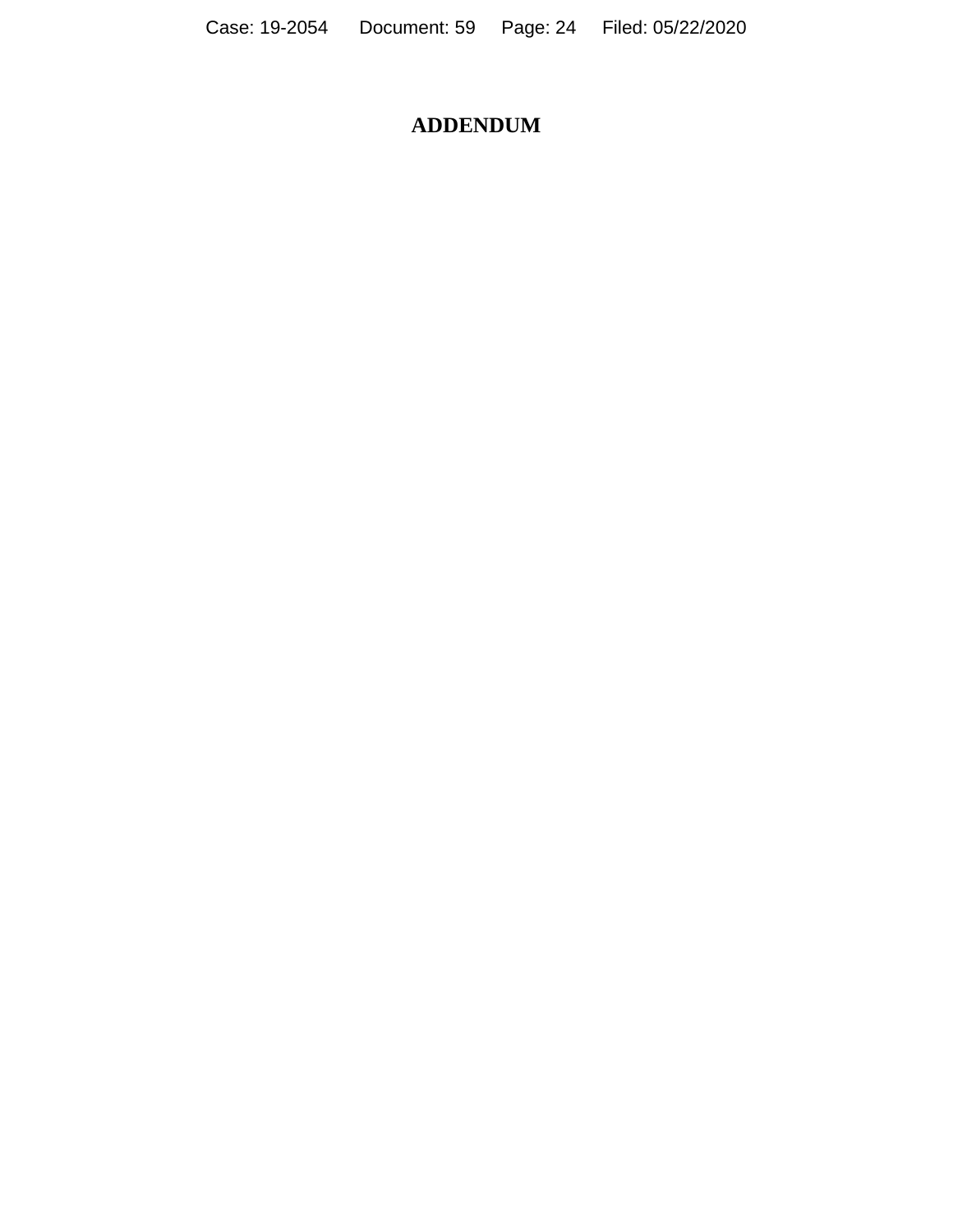# United States Court of Appeals for the Federal Circuit

**\_\_\_\_\_\_\_\_\_\_\_\_\_\_\_\_\_\_\_\_\_\_**

**HOLOGIC, INC., CYTYC SURGICAL PRODUCTS, LLC,** *Plaintiffs-Appellants*

**v.**

**MINERVA SURGICAL, INC.,** *Defendant-Cross-Appellant*

**\_\_\_\_\_\_\_\_\_\_\_\_\_\_\_\_\_\_\_\_\_\_**

2019-2054, 2019-2081 **\_\_\_\_\_\_\_\_\_\_\_\_\_\_\_\_\_\_\_\_\_\_**

Appeals from the United States District Court for the District of Delaware in No. 1:15-cv-01031-JFB-SRF, Senior Judge Joseph F. Bataillon.

> Decided: April 22, 2020 **\_\_\_\_\_\_\_\_\_\_\_\_\_\_\_\_\_\_\_\_\_\_**

**\_\_\_\_\_\_\_\_\_\_\_\_\_\_\_\_\_\_\_\_\_\_**

MATTHEW WOLF, Arnold & Porter Kaye Scholer LLP, Washington, DC, argued for plaintiffs-appellants. Also represented by JENNIFER SKLENAR, MARC A. COHN.

 ROBERT N. HOCHMAN, Sidley Austin LLP, Chicago, IL, argued for defendant-cross-appellant. Also represented by JILLIAN STONECIPHER, CAROLINE A. WONG; OLIVIA M. KIM, EDWARD POPLAWSKI, Wilson Sonsini Goodrich & Rosati, Los Angeles, CA; VERA ELSON, Palo Alto, CA.

 $\mathcal{L}_\text{max}$  and  $\mathcal{L}_\text{max}$  and  $\mathcal{L}_\text{max}$  and  $\mathcal{L}_\text{max}$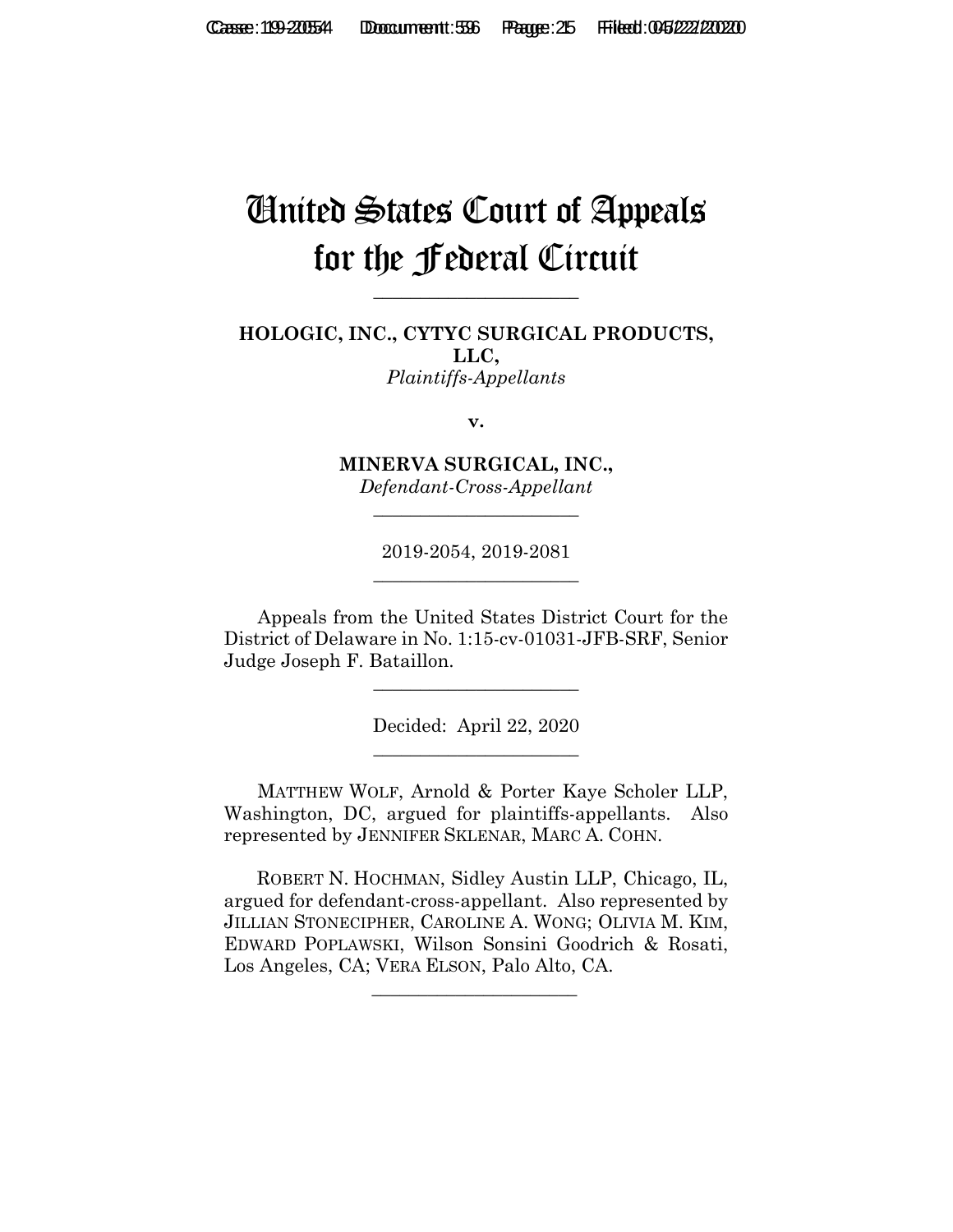Before WALLACH, CLEVENGER, and STOLL, *Circuit Judges*.

Opinion for the court filed by *Circuit Judge* STOLL, in which WALLACH and CLEVENGER, *Circuit Judges*, join.

Additional views filed by *Circuit Judge* STOLL.

#### STOLL, *Circuit Judge*.

These appeals require us to grapple with the doctrine of assignor estoppel, an equitable doctrine that prevents a party who assigned a patent to another from later challenging the validity of the assigned patent in district court. There are two patents-in-suit and each presents a different assignor estoppel issue. For the first patent, we consider whether the district court erred in holding that assignor estoppel does not bar the assignor from relying on our court's affirmance of the Patent Trial and Appeal Board's final decision invalidating the asserted patent claims in an inter partes review proceeding. For the second patent, we review the district court's summary judgment that assignor estoppel bars the assignor from asserting invalidity of the assigned second patent in district court. Based on our precedent, which we are bound to follow, we conclude that the district court did not err in either respect.

#### **BACKGROUND**

I

Hologic, Inc. and Cytyc Surgical Products, LLC (collectively, "Hologic") sued Minerva Surgical, Inc. for infringement of certain claims of its U.S. Patent Nos. 6,872,183 and 9,095,348, which relate to procedures and devices for endometrial ablation. Endometrial ablation is a treatment wherein the lining of the uterus is destroyed in order to treat menorrhagia, or abnormally heavy menstrual bleeding.

The '183 patent is titled "System and Method for Detecting Perforations in a Body Cavity," and describes and claims methods for determining the presence of uterine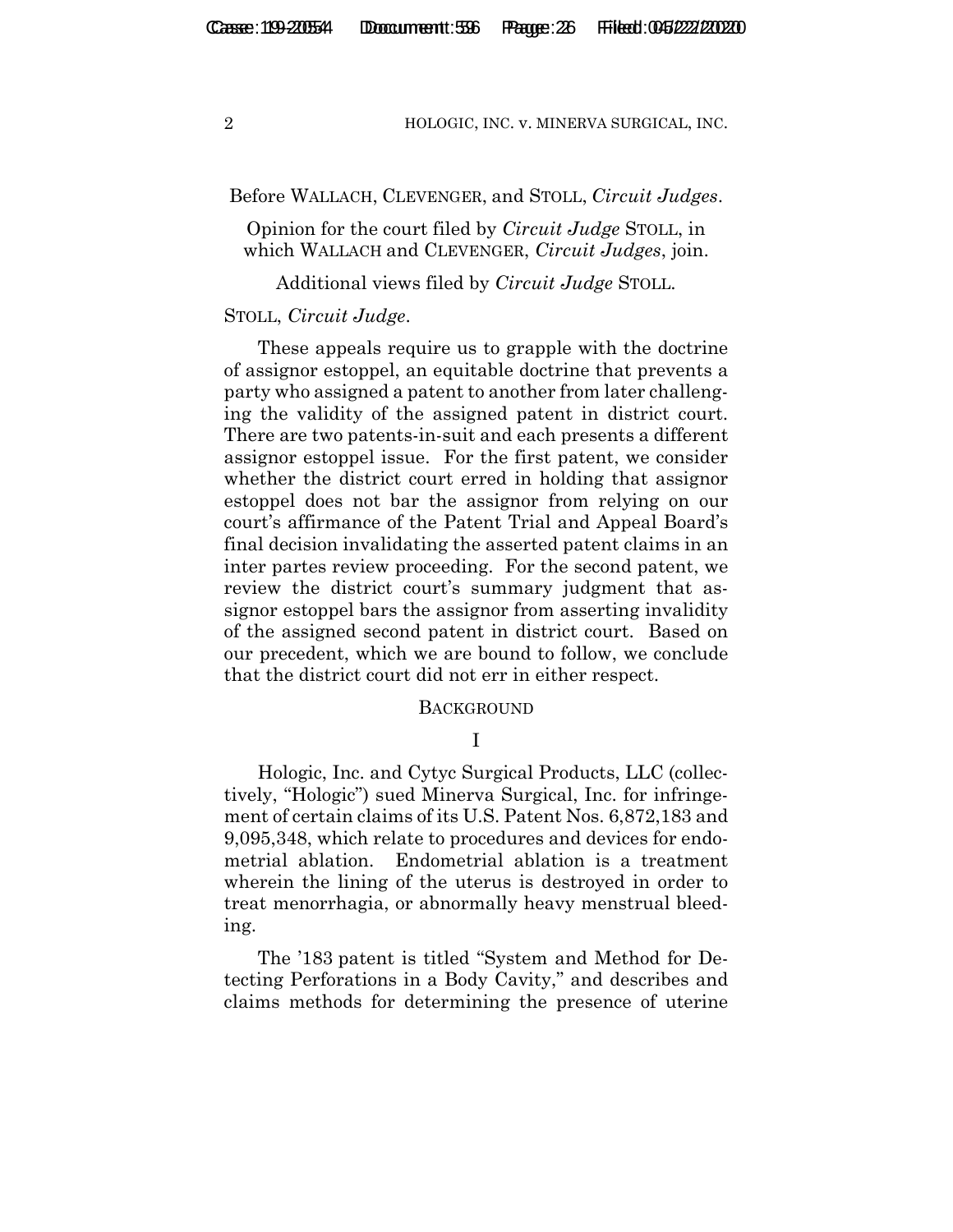perforations, or holes, prior to ablation. "[T]he presence of a perforation in the uterus could result in inadvertent passage of the ablation device through the perforation and out of the uterus into the bowel." '183 patent col. 1 ll. 38–41. The '183 patent solves this problem by "provid[ing] a mechanism by which a physician can evaluate whether perforations are present in [the uterus] before" ablation. *Id.* at col. 1 ll. 43–46. Claim 9, the only asserted independent claim of the '183 patent, recites:

9. A method of detecting a perforation in a uterus, comprising the steps of:

passing an inflation medium into the uterus;

monitoring for the presence of a perforation in the uterus using a pressure sensor;

if no perforation is detected during the monitoring step, permitting ablation of the uterus using an ablation device; and

if a perforation is detected during the monitoring step, preventing ablation of the uterus.

#### *Id.* at col. 8 ll. 39–48.

The '348 patent is titled "Moisture Transport System for Contact Electrocoagulation," and describes and claims an ablation device. The claimed device eliminates the problem of "steam and liquid buildup at the ablation site" associated with prior art devices, and also "allows the depth of ablation to be controlled" and "automatically discontinues ablation once the desired ablation depth has been reached." '348 patent col. 2 ll. 25–30. Claim 1, the only claim of the '348 patent at issue in this appeal, recites:

1. A device for treating a uterus comprising:

an elongate member having a proximal portion and a distal portion, the elongate member comprising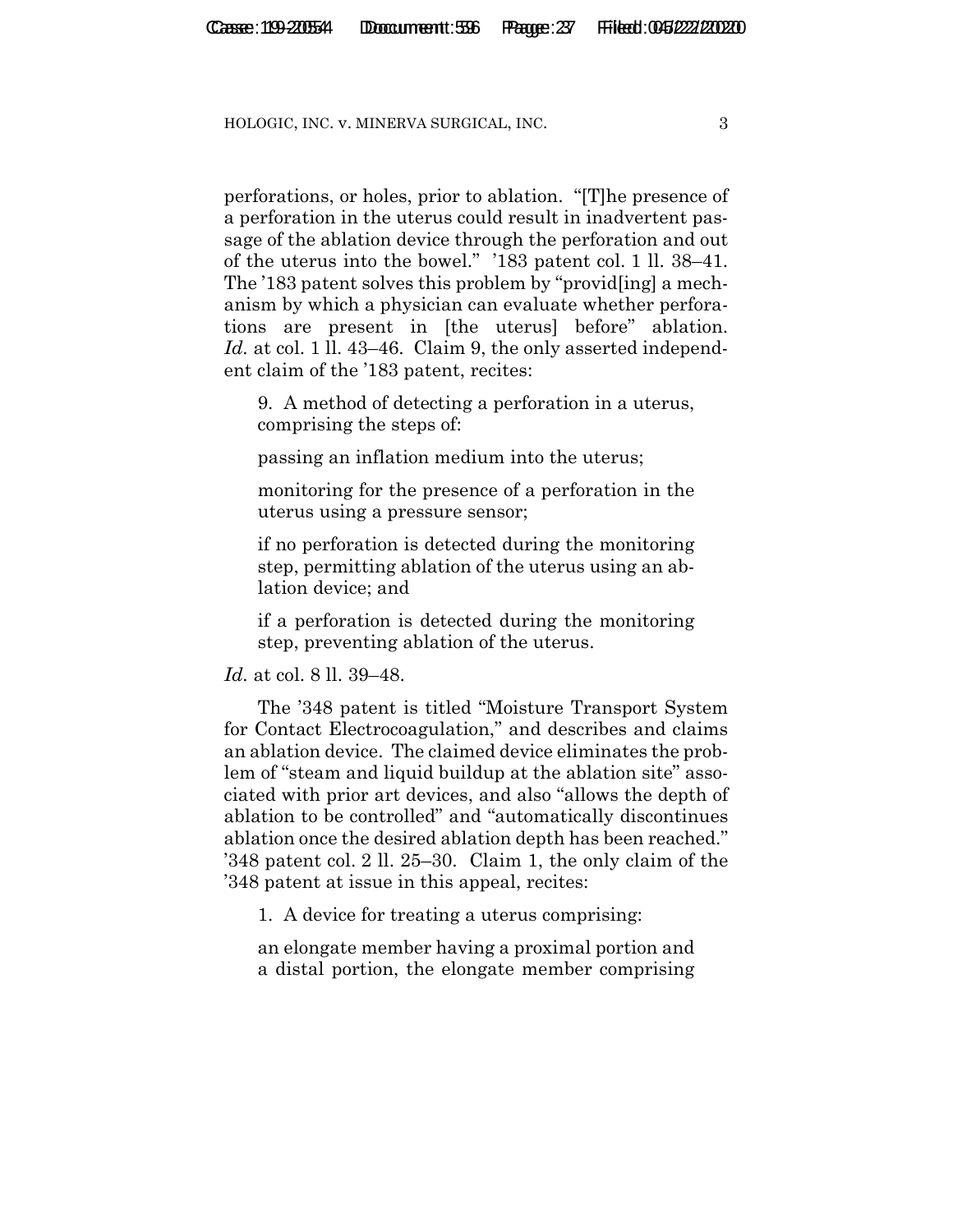an outer sleeve and an inner sleeve slidably and coaxially disposed within the outer sleeve;

an *applicator head* coupled to the distal portion, the applicator head defining an interior volume and having a contracted state and an expanded state, the contracted state being configured for transcervical insertion and the expanded state being configured to conform to the shape of the uterus, the applicator head including one or more electrodes for ablating endometrial lining tissue of the uterus;

a handle coupled to the proximal portion of the elongate member, wherein the handle comprises a frame, a proximal grip and a distal grip pivotally attached to one another at a pivot point and operably coupled to the applicator head so that when the proximal grip and the distal grip are moved closer together, the applicator head transitions from the contracted state to the expanded state;

a deflecting mechanism including flexures disposed within the applicator head, the flexures including first and second internal flexures and first and second external flexures, the first and second external flexures being coupled to the outer sleeve and the first and second internal flexures being coupled to the inner sleeve, wherein the deflecting mechanism is configured so that translating the inner sleeve relative to the frame causes the applicator head to transition from the contracted state to the expanded state; and

an *indicator mechanism operably coupled to the inner sleeve, the indicator mechanism configured to indicate a dimension of the uterus*.

*Id.* at col. 19 ll. 9–42 (emphases added to highlight disputed claim terms on appeal).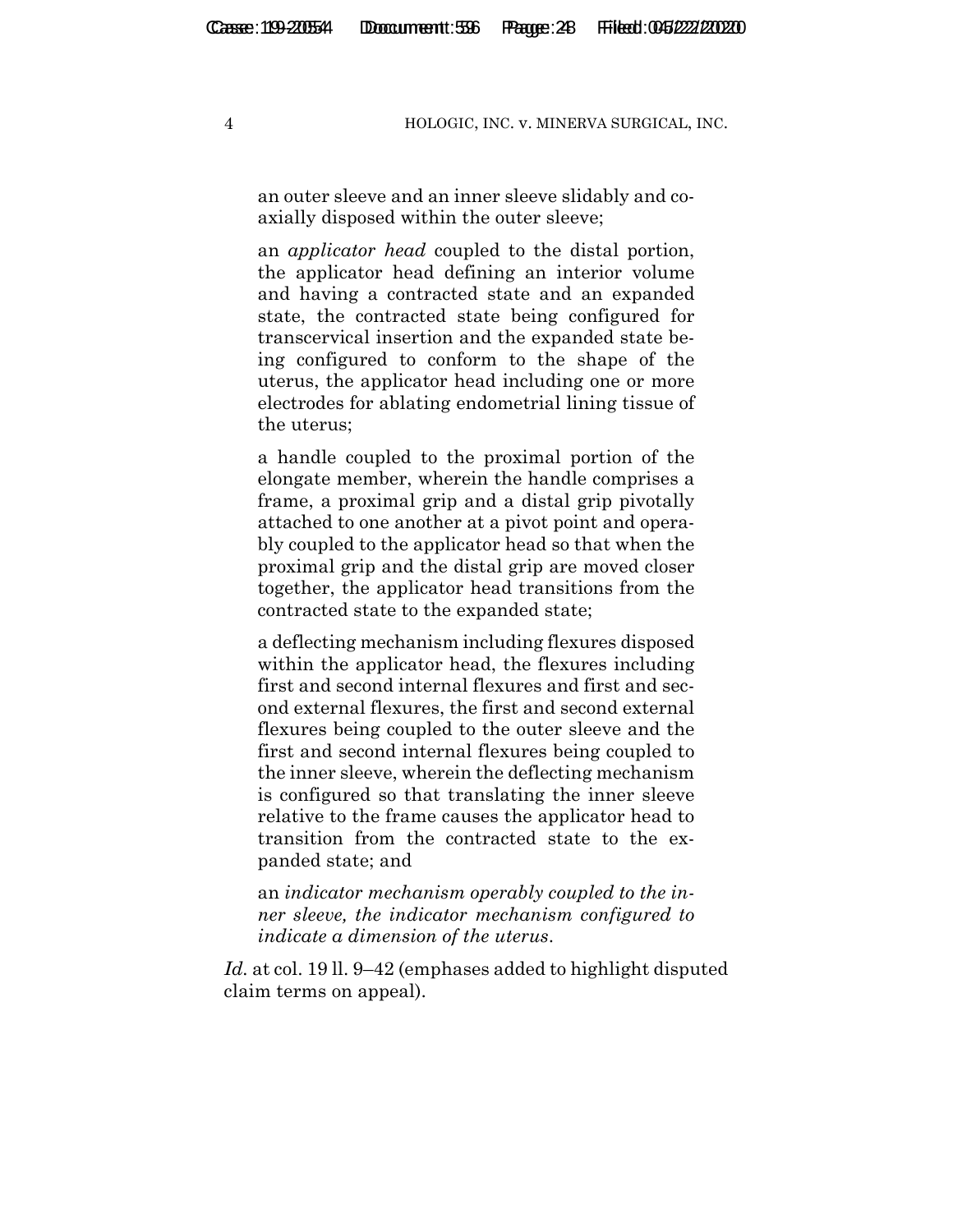In 1993, Csaba Truckai co-founded the company Nova-Cept, Inc. In the late 1990s, Mr. Truckai and his design team at NovaCept developed a medical device called the NovaSure system. NovaSure, which received approval for commercial distribution from the U.S. Food and Drug Administration in September 2001, detects perforations in the uterus by applying carbon dioxide gas to the uterus and measuring any flow of gas out of the uterus.NovaSure uses an application head with a triangular shape designed to conform to the shape of the uterus and which ablates the endometrial lining throughout the cavity in two minutes or less. NovaSure also provides a moisture transport function with a vacuum used to remove steam and moisture from the cavity during energy delivery. NovaSure is indicated for use in premenopausal women with menorrhagia due to benign causes for whom childbearing is complete. It is undisputed that NovaSure incorporates the patented technology in this case.

Both the '183 and '348 patents list Mr. Truckai as an inventor. In August 1998, Mr. Truckai assigned his interest in U.S. Patent Application No. 09/103,072, an application from which the '348 patent claims priority, as well as all continuation applications, to NovaCept. In February 2001, Mr. Truckai assigned his interest in U.S. Patent Application No. 09/710,102, an application from which the '183 patent claims priority, as well as all continuation applications, to NovaCept.

In 2004, Cytyc Corporation acquired NovaCept for \$325 million. NovaCept assigned its patent rights, including rights to continuation applications, to Cytyc. Hologic acquired Cytyc in 2007. The continuation application that issued as the '183 patent was filed in May 2004 and issued in March 2005. The continuation application that issued as the '348 patent was filed in August 2013 and issued in August 2015. Hologic is the current assignee of the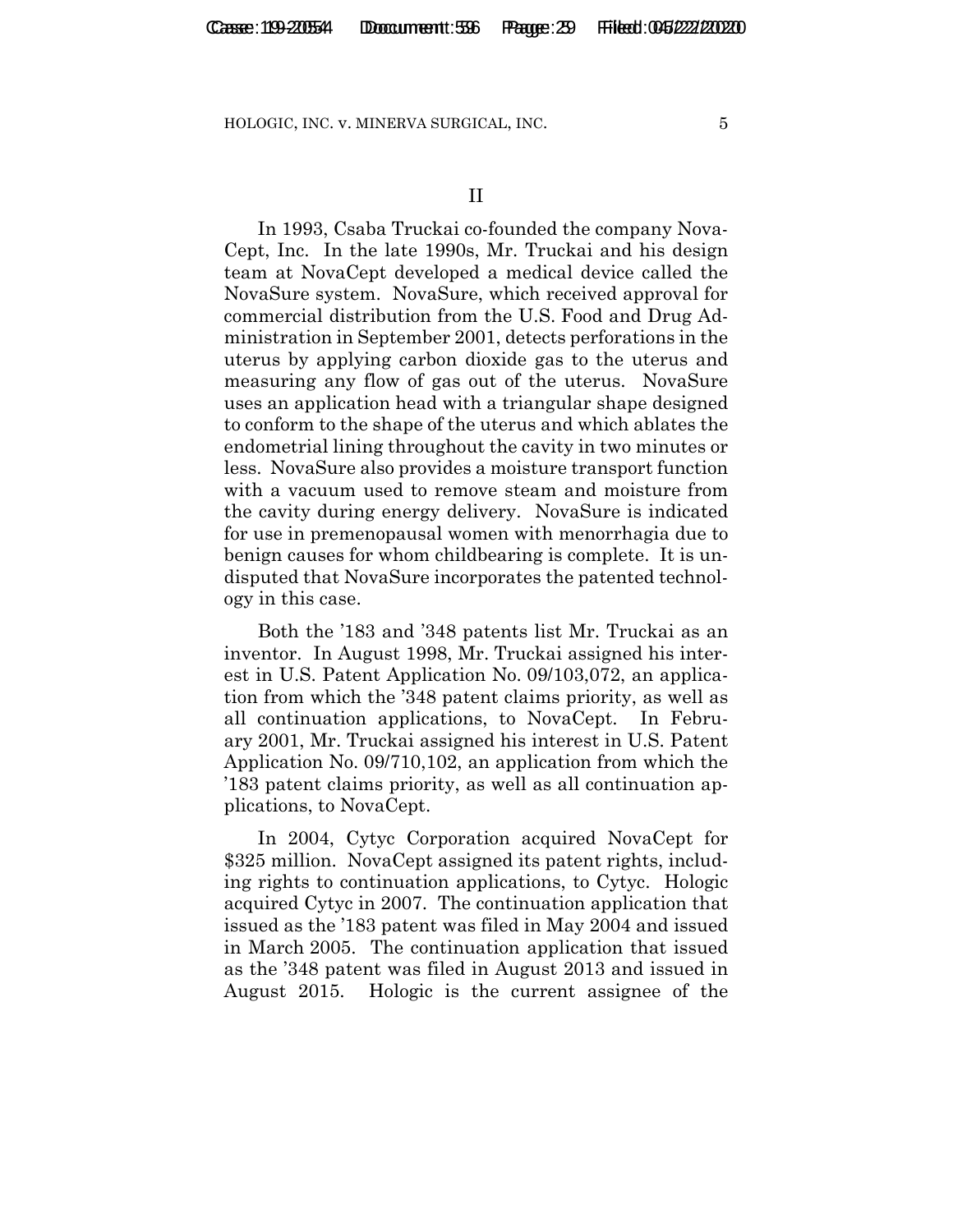'183 and '348 patents and markets and sells the NovaSure system throughout the United States.

Mr. Truckai left NovaCept and, in 2008, founded the accused infringer in this case, Minerva.Mr. Truckai served as Minerva's President, Chief Executive Officer, and a member of its Board of Directors. Mr. Truckai and others at Minerva developed the Endometrial Ablation System (EAS), which received FDA approval in 2015. Minerva's EAS is approved for the same indication as Hologic's NovaSure system. Minerva began commercial distribution of the EAS in August 2015.

#### III

In November 2015, Hologic sued Minerva in the U.S. District Court for the District of Delaware, alleging that Minerva's EAS and the use thereof infringed certain claims of the '183 and '348 patents. In addition to asserting the invalidity defenses of lack of enablement and failure to provide an adequate written description in district court, Minerva also filed petitions for IPR in the Patent Office, challenging the patentability of the asserted '183 patent claims, as well as those of the '348 patent, in view of prior art. The Board instituted review of the '183 patent, but denied review of the '348 patent.

Shortly after the district court issued its claim construction decision in April 2017, the Board issued its final written decision in the parallel IPR proceeding, holding the '183 patent claims unpatentable as obvious. *See generally Minerva Surgical, Inc. v. Hologic, Inc.*, No. IPR2016-00868, 2017 WL 6404966 (P.T.A.B. Dec. 15, 2017). Hologic appealed the Board's decision to this court.

Around the same time, Minerva requested that the district court dismiss as moot Hologic's claim for infringement of asserted claims 7, 9, 11, 13, and 14 of the '183 patent. The district court denied Minerva's request, concluding that the "patent has not been cancelled" and the Board's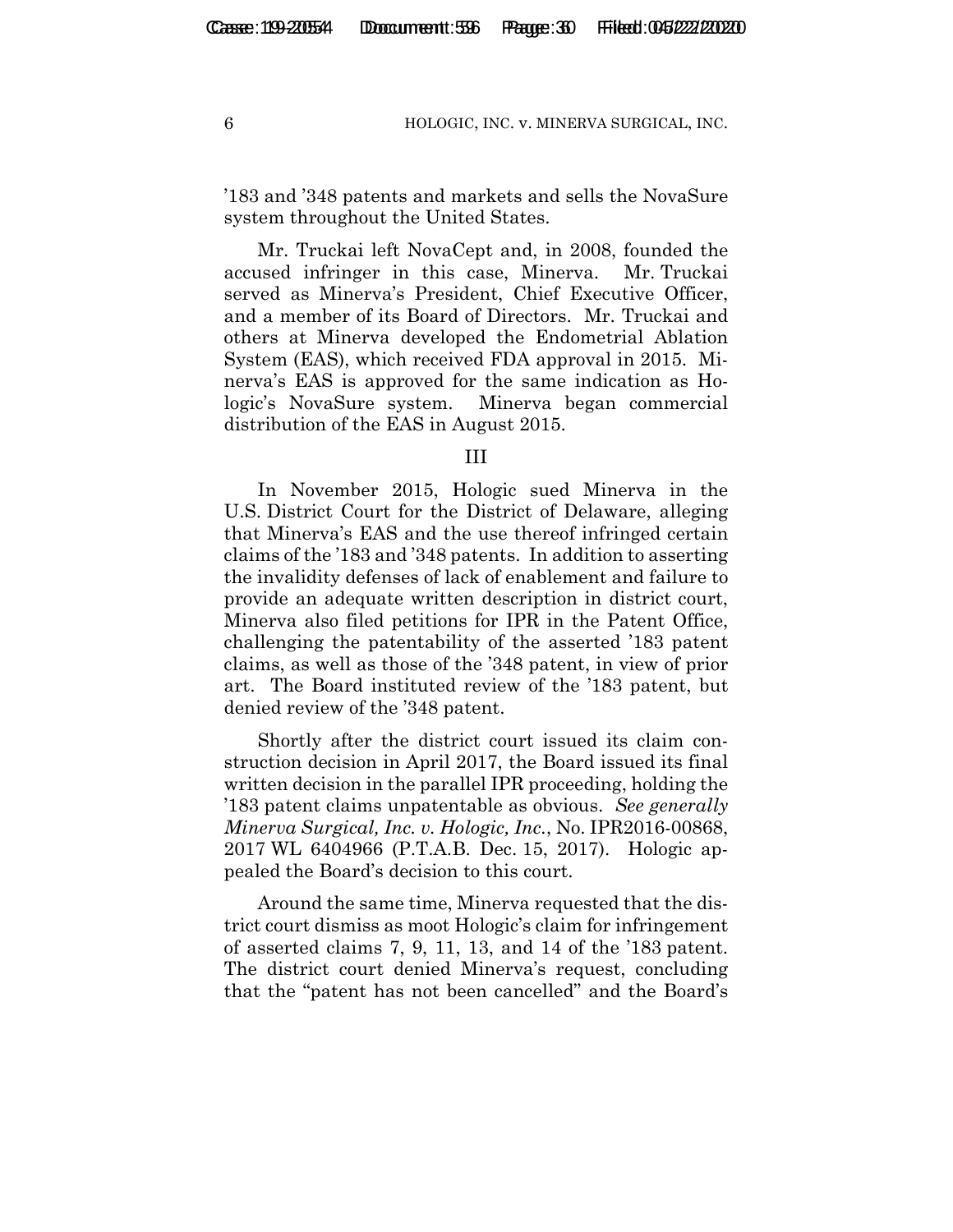"finding is on appeal and does not have preclusive effect as to this action unless and until the appeal is resolved." *Hologic, Inc. v. Minerva Surgical, Inc.*, 325 F. Supp. 3d 507, 519 (D. Del. 2018) (*Summary Judgment Op.*).

Hologic, for its part, moved for summary judgment that the doctrine of assignor estoppel bars Minerva from challenging the validity of the '183 and '348 patent claims in district court. The district court granted Hologic's motion for both patents. After "[c]onsidering the balance of equities and the relationship of Minerva and Truckai," the district court found that "Truckai is in privity with Minerva" and that "assignor estoppel applies to Minerva's defenses to Hologic's patent infringement claims." *Summary Judgment Op.*, 325 F. Supp. 3d at 524–25. Specifically, the court relied on "[u]ndisputed evidence" that Mr. Truckai founded Minerva, he "used his expertise to research, develop, test, manufacture, and obtain regulatory approval for the Minerva EAS," his "job responsibilities as Minerva's President and CEO included bringing the accused product to market to directly compete with Hologic," and he "executed broad assignments of his inventions to NovaCept, which was then sold to Hologic's predecessor for \$325 million." *Id.*  at 523. In addition, the district court granted summary judgment of no invalidity in Hologic's favor. The district court also granted summary judgment of infringement of the asserted '183 and '348 patent claims.

The case then proceeded to a jury trial on the issues of willful infringement, damages, and certain of Minerva's state law counterclaims. The jury found, in relevant part, that Hologic was entitled to \$4,200,529.75 in lost profits and \$587,138.48 in royalties for sales not included in lost profits—for a total award of \$4,787,668.23—based on Minerva's infringement of the '183 and '348 patent claims. Over Minerva's objection, the jury was not asked to separately apportion damages between the two patents. The jury also found that Minerva's infringement of claim 1 of the '348 patent was not willful. On August 13, 2018, the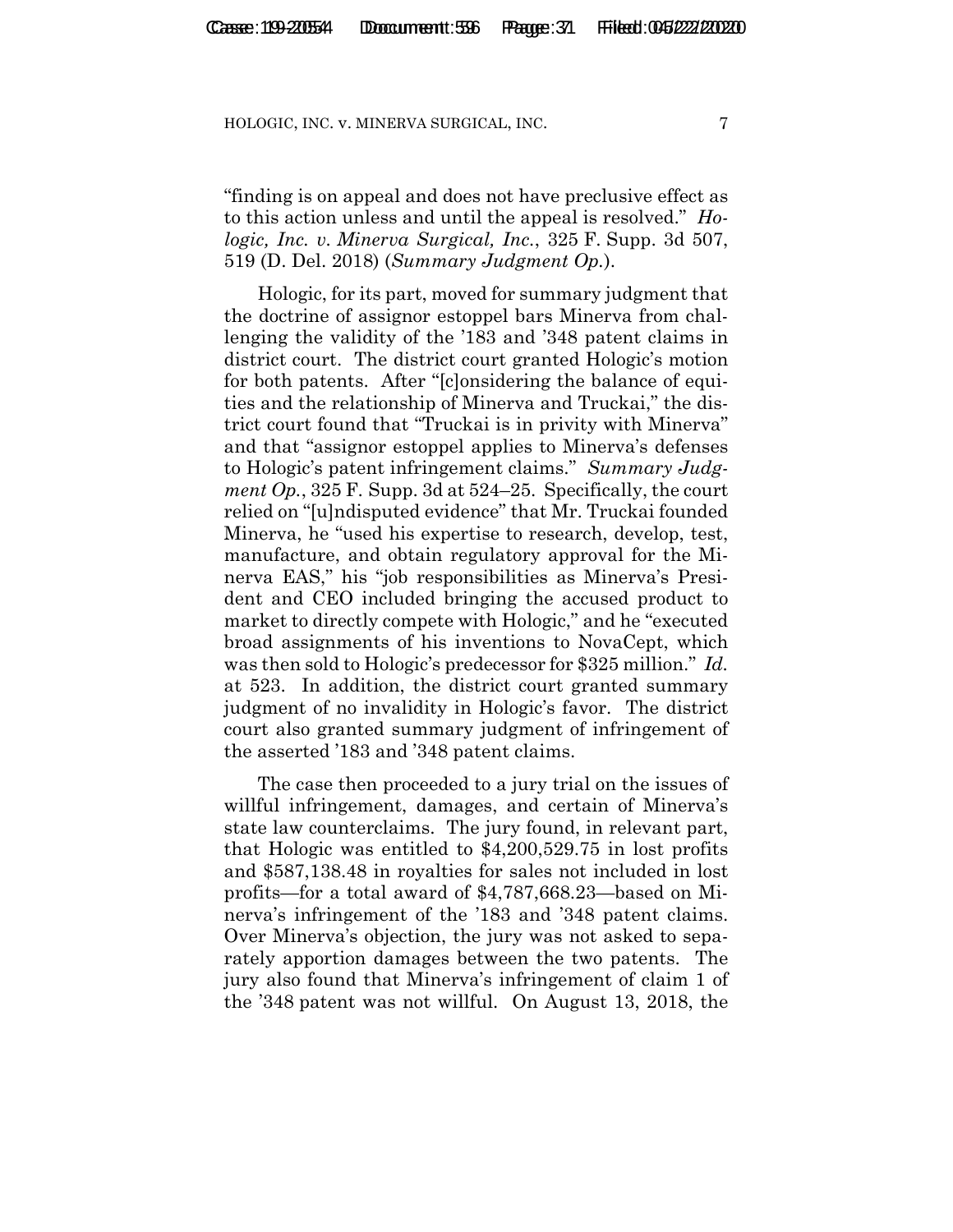district court entered judgment on the verdict, subject to revision pursuant to any rulings on post-trial motions. After trial, Hologic moved for a permanent injunction to enjoin Minerva from further infringement of the asserted '183 patent claims.

The '348 patent expired on November 19, 2018. Five months later, this court affirmed the Board's decision that the '183 patent claims are invalid as obvious under 35 U.S.C. § 103. *See generally Hologic, Inc. v. Minerva Surgical, Inc.*, 764 F. App'x 873 (Fed. Cir. 2019) (*Hologic*). Thereafter, the district court denied Hologic's motion for a permanent injunction as moot in light of this court's *Hologic* decision. *Hologic, Inc. v. Minerva Surgical, Inc.*, No. 15-1031, 2019 WL 1958020, at \*4 (D. Del. May 2, 2019) (*JMOL Op.*). The district court also denied Hologic's motions for supplemental damages, enhanced damages, and ongoing royalties for infringement of the asserted '183 patent claims as moot. *Id.*

With respect to the '348 patent, the district court noted Minerva's argument that the jury had not even found willful infringement, *id.* at \*2, and denied Hologic's motion for enhanced damages, finding that "the damages are adequate to compensate Hologic for infringement through the life of the patent," *id.* at \*10. It awarded Hologic supplemental damages for Minerva's continued infringement of claim 1 of the '348 patent "from the last-produced date of sales (April 1, 2018) to the date the '348 patent expired (November 19, 2018)," determined that Hologic was "entitled to recover a 16.1% royalty for [those] infringing sales," and ordered Minerva to submit an accounting of those infringing sales. *Id.* at \*10–11. The court declined, however, to award an enhanced royalty for the post-verdict sales because "Hologic has not shown that enhanced damages are warranted." *Id.* at \*10. The court also awarded Hologic \$270,533 in pre-judgment interest on the jury's damages award, and concluded that Hologic would be awarded postjudgment interest "at the legal rate from and after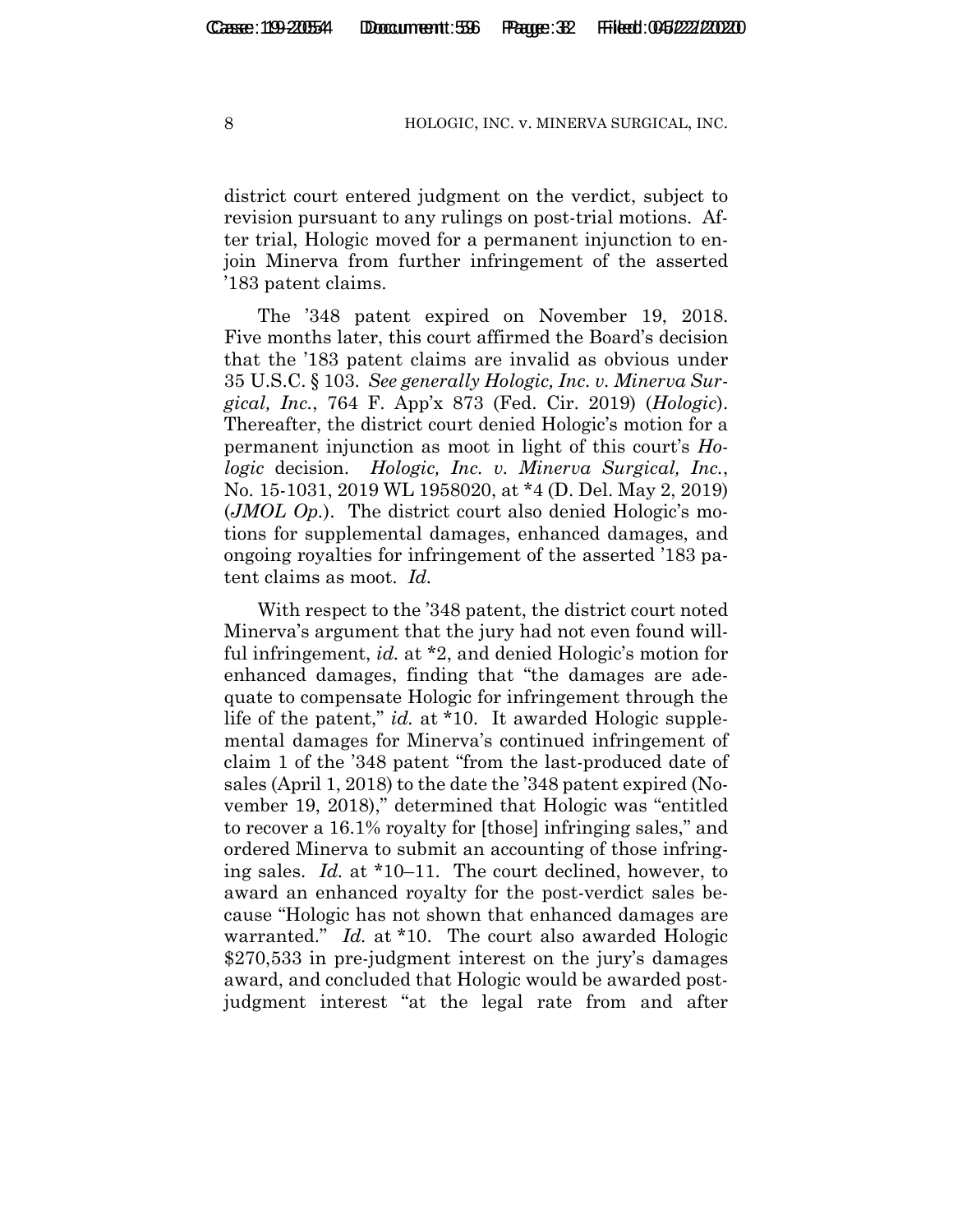August 13, 2018." *Id.* The court denied Minerva's motion for judgment as a matter of law of no damages or, alternatively, for a new trial on reasonable royalty damages. The court then ordered the parties to each submit a proposed final judgment consistent with its decision.

Finally, the district court addressed the impact of this court's *Hologic* decision on the jury's damages award and the district court's ruling on assignor estoppel. Specifically, the district court determined that the *Hologic* decision "d[id] not affect the jury verdict" because "a finding that the method claims [of the '183 patent] are not valid does not affect the finding of infringement as to the apparatus claim" of the '348 patent, and the "jury's damages determination can be adequately supported by the finding of infringement of Claim 1 of the '348 patent." *Id.* at \*3. The district court further held that this court's "findings as to the '183 patent (method claims) do not affect the [district court's] findings of assignor estoppel on the asserted claim of the '348 patent." *Id.* at \*4 (footnote omitted).

In its final judgment, the district court awarded Hologic pre-judgment interest on the jury's \$4,787,668.23 damages award "in the amount of \$270,533, plus postjudgment interest at the statutory rate of 2.44% under 35 U.S.C. § 1961(a)" in accordance with its ruling on posttrial motions. Final Judgment at 1, *Hologic, Inc. v. Minerva Surgical, Inc.*, No. 15-1031 (D. Del. June 3, 2019), ECF No. 621 (*Final Judgment*). The district court also awarded Hologic supplemental damages in the amount of \$1,629,304.08—the amount proposed by Minerva in its proposed final judgment. The district court further awarded pre-judgment interest on the supplemental damages award calculated "from the date of infringement to August 13, 2018, (D.I. 520), plus post-judgment interest thereafter at the legal rate under 28 U.S.C. § 1961 until such time as the judgment is paid." *Id.* at 1–2.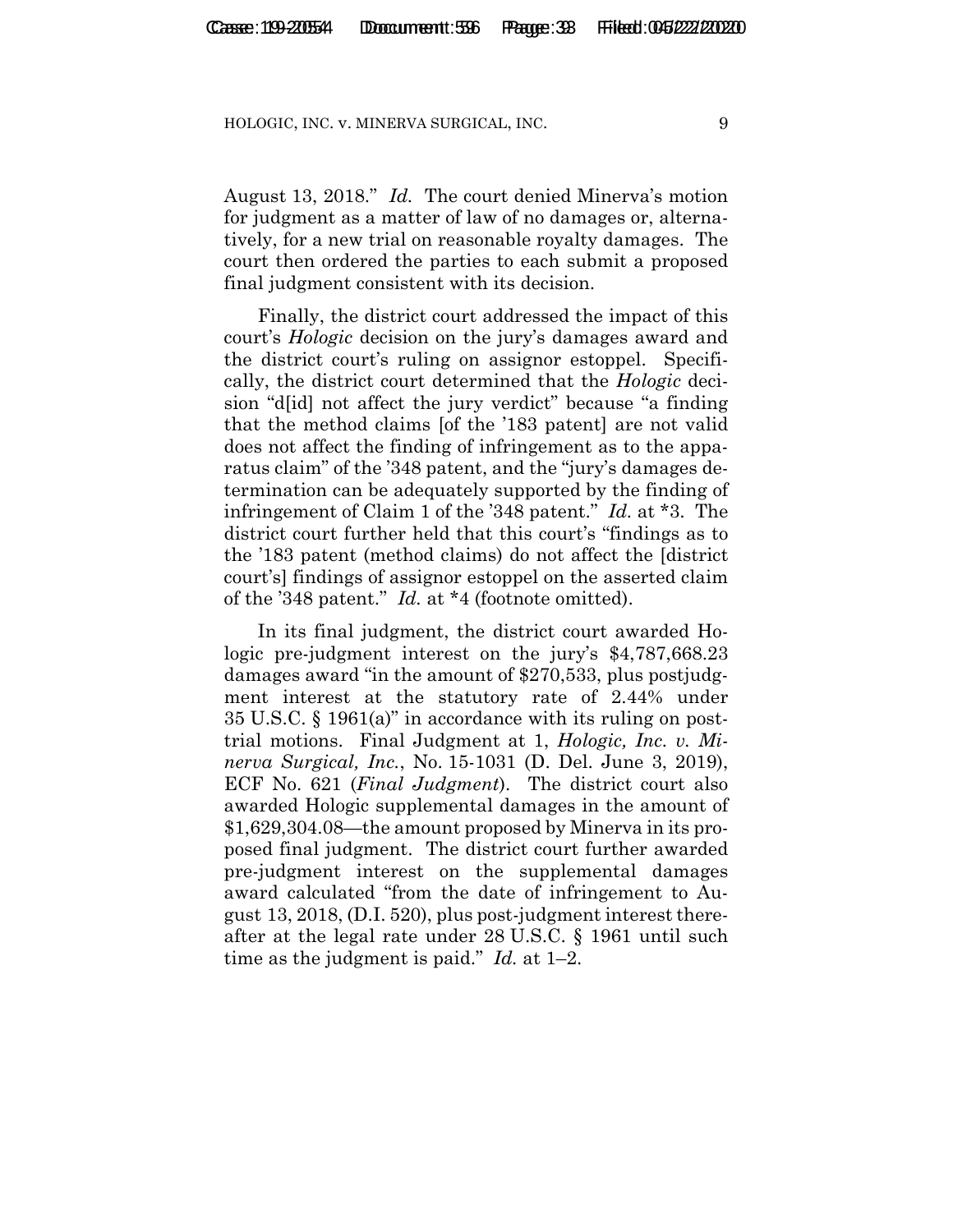Hologic and Minerva appeal. We have jurisdiction pursuant to 28 U.S.C. § 1295(a)(1).

#### **DISCUSSION**

This case presents various issues on appeal and crossappeal. We start by addressing the assignor estoppel issues. We then turn to Minerva's challenge to the district court's claim construction, Minerva's challenge to the jury's damages award, Hologic's appeal of the district court's supplemental damages award, and Hologic's challenge to the district court's award of pre- and post-judgment interest.

I

We first address Hologic's challenge to the district court's application of collateral estoppel based on our affirmance of the Board's holding of invalidity of the '183 patent claims in *Hologic*. Hologic asserts that assignor estoppel precludes Minerva from relying on this court's *Hologic* decision to escape liability for infringement. It argues that "the final outcome of the IPR is irrelevant to the district court proceeding" and that "[t]o hold otherwise would be to hold that the America Invents Act ('AIA') abrogated the assignor estoppel doctrine in a district court infringement action." Appellant's Br. 36. Based on our precedent, we disagree.

A

This court first examined and affirmed the vitality of the doctrine of assignor estoppel in *Diamond Scientific Co. v. Ambico, Inc.*, 848 F.2d 1220 (Fed. Cir. 1988). We defined assignor estoppel as "an equitable doctrine that prevents one who has assigned the rights to a patent (or patent application) from later contending that what was assigned is a nullity." *Diamond Sci.*, 848 F.2d at 1224. We explained that the "estoppel also operates to bar other parties in privity with the assignor, such as a corporation founded by the assignor." *Id.* (citation omitted). We also cited early Supreme Court cases addressing the doctrine, including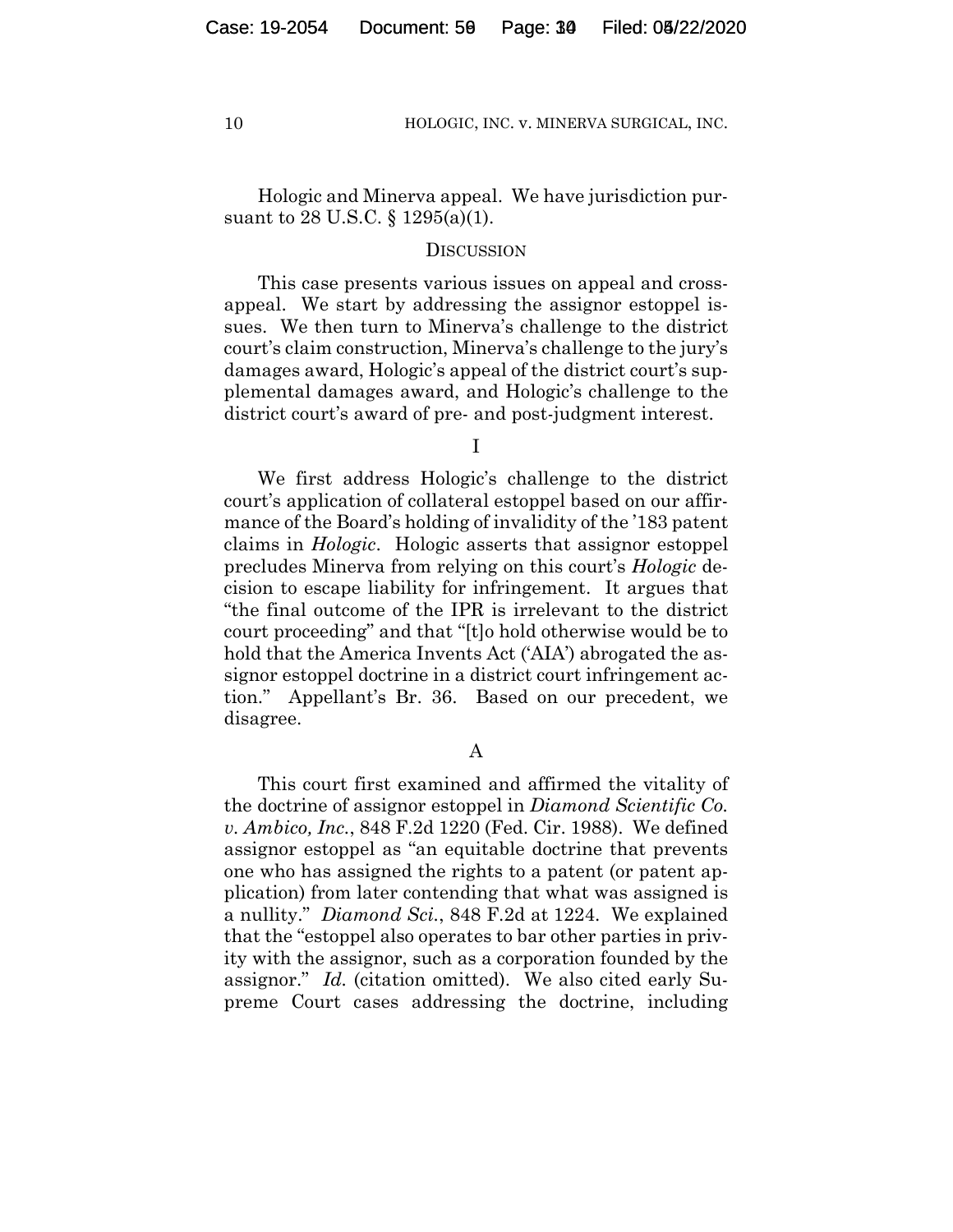*Westinghouse Electric & Manufacturing Co. v. Formica Insulation Co.*, 266 U.S. 342 (1924) and *Scott Paper Co. v. Marcalus Manufacturing Co.*, 326 U.S. 249 (1945). *See id.* at 1222–23. In both *Westinghouse* and *Scott Paper*, the Supreme Court carved out exceptions to the general assignor estoppel doctrine. But the Court did not abolish the doctrine.

In *Diamond Scientific*, we recognized that some courts questioned the vitality of the assignor estoppel doctrine following the Supreme Court's decision abolishing licensee estoppel in *Lear, Inc. v. Adkins*, 395 U.S. 653, 666 (1969). *See id.* at 1223–24. We concluded, however, that nothing in *Lear* eliminated assignor estoppel and that an important distinction existed between assignors and licensees:

The public policy favoring allowing a licensee to contest the validity of the patent is not present in the assignment situation. Unlike the licensee, who, without *Lear* might be forced to continue to pay for a potentially invalid patent, the assignor who would challenge the patent has already been fully paid for the patent rights.

#### *Id.* at 1224.

We acknowledged the "public policy encouraging people to challenge potentially invalid patents" and "disfavoring the repression of competition by the enforcement of worthless patents," but we nonetheless held that assignor estoppel serves important purposes. *Id.* at 1224–25. In doing so, we identified four common justifications for applying the doctrine: "(1) to prevent unfairness and injustice; (2) to prevent one [from] benefiting from his own wrong; (3) by analogy to estoppel by deed in real estate; and (4) by analogy to a landlord-tenant relationship." *Id.* at 1224 (alteration in original) (quoting Cooper, *Estoppel to Challenge Patent Validity: The Case of Private Good Faith vs. Public Policy,* 18 Case W. Res. L. Rev. 1122 (1967)). We also emphasized the longstanding reasoning behind the doctrine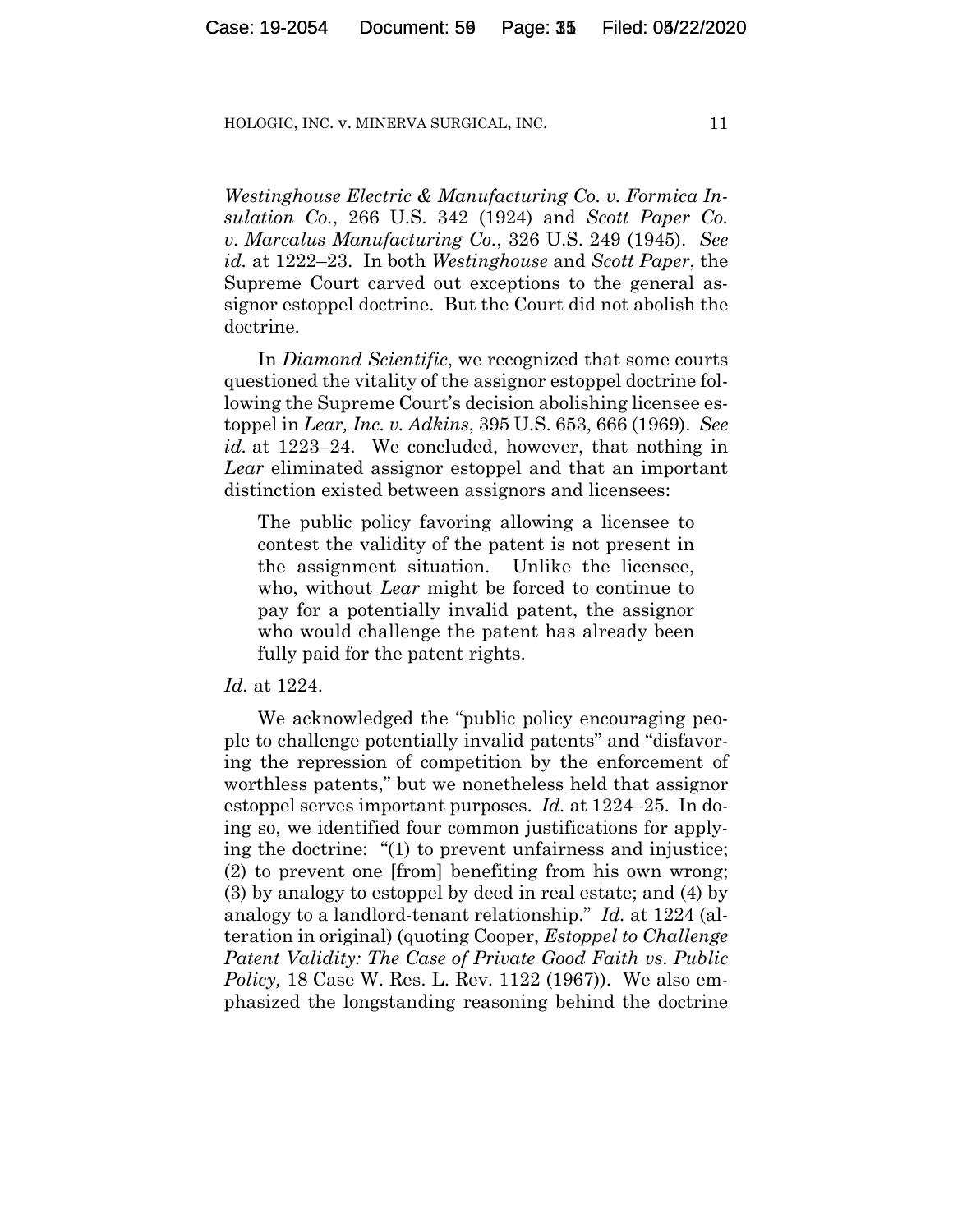that "an assignor should not be permitted to sell something and later to assert that what was sold is worthless, all to the detriment of the assignee." *Id.* Stated another way, "it is the implicit representation by the assignor that the patent rights that he is assigning (presumably for value) are not worthless that sets the assignor apart from the rest of the world and can deprive him of the ability to challenge later the validity of the patent." *Id.* Thus, it "could work an injustice against the assignee" to "allow the assignor to make that representation at the time of the assignment (to his advantage) and later to repudiate it (again to his advantage)." *Id.*

Since *Diamond Scientific*, this court has continued to apply the doctrine in a variety of circumstances, often citing prevention of "unfairness and injustice" as the primary justification for its application. *See, e.g.*, *Mentor Graphics Corp. v. EVE-USA, Inc.*, 851 F.3d 1275, 1280–83 (Fed. Cir. 2017) (affirming grant of summary judgment that a company founded by the patent's inventors was barred from challenging the validity of the patent asserted by the inventors' former employer and assignee); *Pandrol USA, LP v. Airboss Ry. Prods., Inc.*, 424 F.3d 1161, 1166–67 (Fed. Cir. 2005) (affirming the district court's exclusion of an assignor-inventor's testimony as to the invalidity of his own patent on the ground of assignor estoppel); *Mentor Graphics Corp. v. Quickturn Design Sys., Inc.*, 150 F.3d 1374, 1377–80 (Fed. Cir. 1998) (affirming grant of a preliminary injunction where the assignee showed a likelihood of success on validity based on the district court's grant of summary judgment that the original assignor and its wholly owned subsidiary were barred from challenging validity); *Shamrock Techs., Inc. v. Med. Sterilization, Inc.*, 903 F.2d 789, 793–96 (Fed. Cir. 1990) (affirming grant of summary judgment that the patent's inventor and the company he joined as "Vice President in charge of Operations" were barred from challenging the validity of the patent asserted by the inventor's former employer and assignee).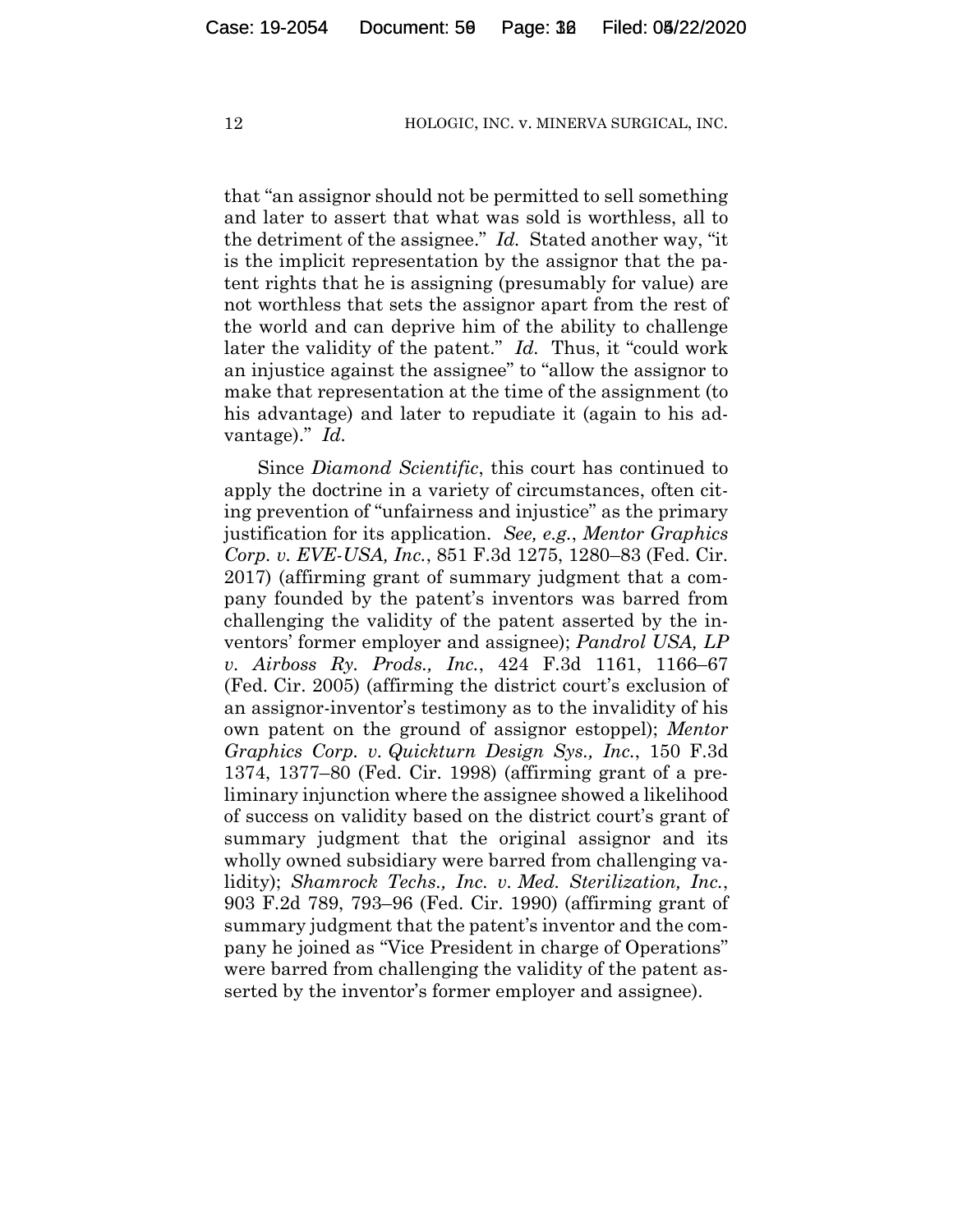Consistent with the Supreme Court's guidance in *Westinghouse* and *Scott Paper*, however, we have recognized certain limits to the doctrine. For instance, although estopped parties "cannot challenge the validity of" the patent at issue, "assignor estoppel does not limit their ability to defend themselves in other ways," including "arguing that the patentee is itself collaterally estopped from asserting a patent found invalid in a prior proceeding." *Mentor Graphics*, 150 F.3d at 1379 (first citing *Blonder–Tongue Lab., Inc. v. Univ. of Ill. Found.*, 402 U.S. 313 (1971); then citing *Foster v. Hallco Mfg. Co.*, 947 F.2d 469, 481–83 (Fed. Cir. 1991)). In addition, an estopped party "may also argue for a narrow claim construction, or that the accused devices are within the prior art and therefore cannot infringe." *Id.* at 1380 (first citing *Westinghouse*, 266 U.S. at 351; then citing *Scott Paper*, 326 U.S. at 257–58).

#### B

Based on our precedent and the limits it places on the assignor estoppel doctrine, we conclude that assignor estoppel does not preclude Minerva from relying on the *Hologic* decision to argue that the '183 patent claims are *void ab initio*.

We are mindful of the seeming unfairness to Hologic in this situation. Although Minerva would have been estopped from challenging the validity of the '183 patent claims in district court, it was able to challenge their validity in an IPR proceeding and, hence, circumvent the assignor estoppel doctrine. Minerva had the right to do so under the AIA and this court's precedent. This court has held that the doctrine of assignor estoppel does not bar an assignor from filing a petition for IPR. *Arista Networks, Inc. v. Cisco Sys., Inc.*, 908 F.3d 792, 804 (Fed. Cir. 2018). In *Arista*, the patent owner argued that assignor estoppel barred the assignor-petitioner's IPR challenge to the patent's validity. *Id.* at 798. We interpreted the statute at issue, 35 U.S.C. § 311(a)—which provides that "a person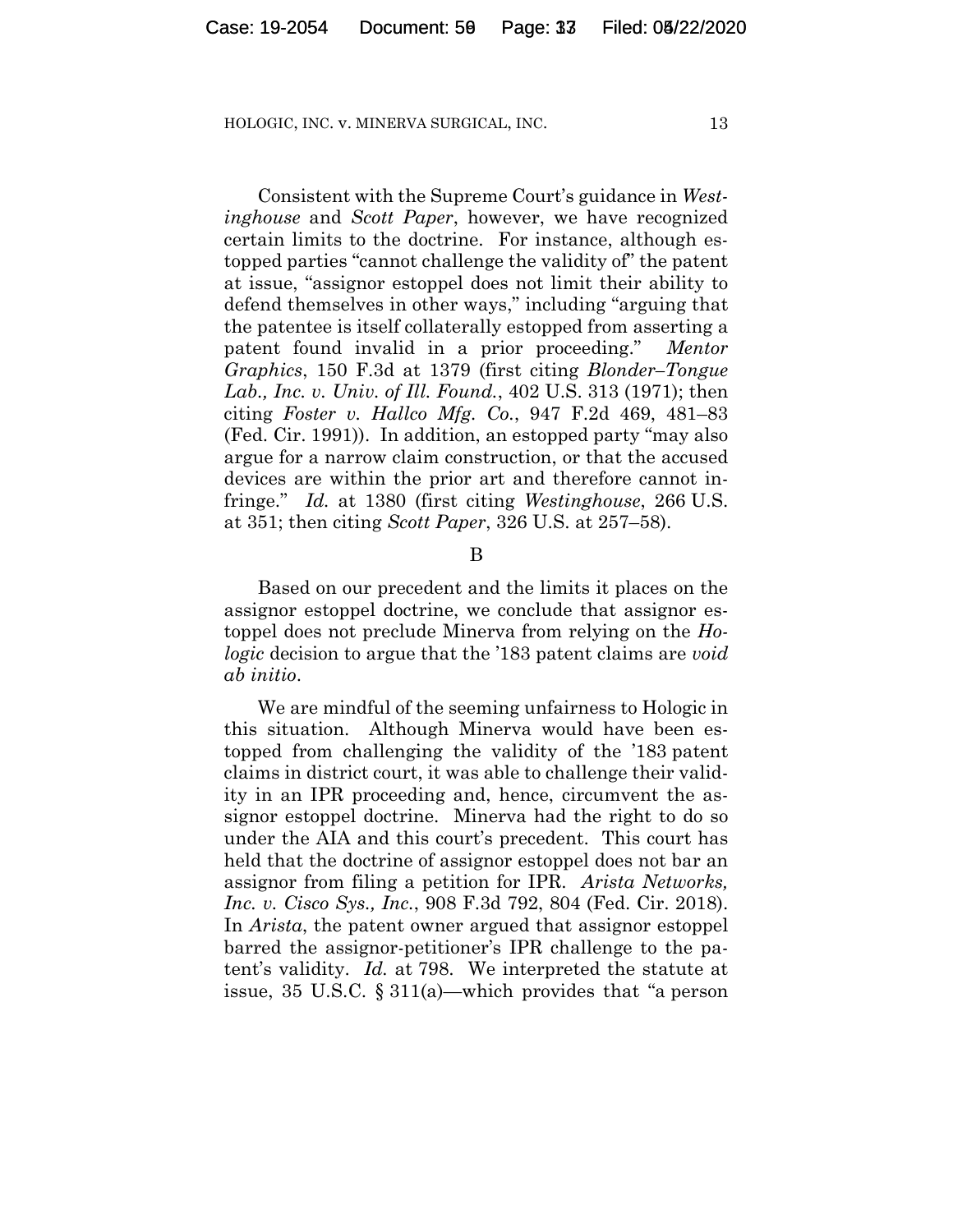who is not the owner of a patent" may file an IPR—to determine whether Congress intended for assignor estoppel to apply in an IPR proceeding. *Id.* at 802–03. We concluded that the plain language of the statute was unambiguous and provided that "an assignor, who is no longer the owner of a patent, may file an IPR petition as to that patent." *Id.* at 803.

While we understand Hologic's predicament, we nevertheless conclude that the district court did not abuse its discretion in denying Hologic its requested injunctive and monetary relief following a finding of patent infringement. *See Robert Bosch LLC v. Pylon Mfg. Corp.*, 659 F.3d 1142, 1147 (Fed. Cir. 2011) (denial of a permanent injunction is reviewed for abuse of discretion). Generally, "when a [patent] claim is cancelled, the patentee loses any cause of action based on that claim, and any pending litigation in which the claims are asserted becomes moot." *Fresenius USA, Inc. v. Baxter Int'l, Inc.*, 721 F.3d 1330, 1340 (Fed. Cir. 2013). Because the '183 patent claims are invalid, Hologic cannot assert those claims or seek ongoing monetary or injunctive relief based on infringement. Our affirmance of the Board's invalidity decision in *Hologic* is dispositive of the validity of the '183 patent claims, regardless of how the validity question came to this court, and regardless of whether assignor estoppel bars Minerva from challenging the patent's validity in this district court case.

Our conclusion is further supported by *XY, LLC v. Trans Ova Genetics, L.C.*, 890 F.3d 1282 (Fed. Cir. 2018), in which we addressed the impact of our concurrent affirmance of invalidity on other pending actions involving the same patent. *XY* involved an appeal from a district court's judgment following a jury trial. *Id.* at 1285–86. Similar to this case, there was a parallel IPR proceeding involving the same patent, in which the Board had held the asserted claims invalid. *Id.* at 1294. This court held *sua sponte* that the patent owner was collaterally estopped from asserting the patent "in any further proceedings" in view of the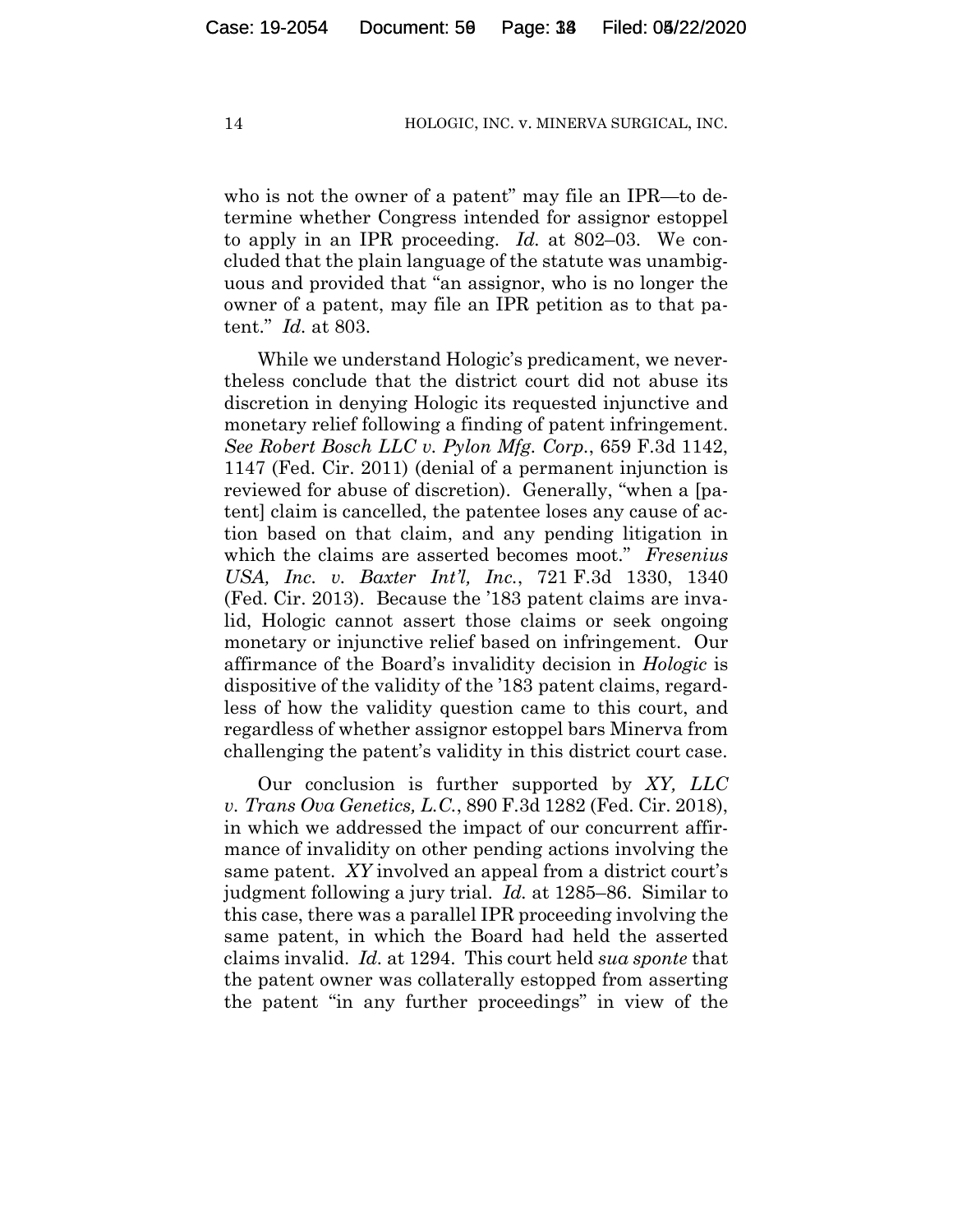court's concurrent affirmance of the Board's invalidity decision. *Id.* at 1294–95. As in *XY*, this court's affirmance of the Board's invalidity decision in *Hologic* "renders final a judgment on the invalidity of the ['183 patent], and has an immediate issue-preclusive effect on any pending or copending actions involving the patent," including the instant action. *Id.* at 1294.

Hologic cites *American Fence Co. v. MRM Security Systems, Inc.*, 710 F. Supp. 37 (D. Conn. 1989), as an example of how "district courts have suggested that assignor estoppel would control" in district court even when there is a determination of invalidity in an IPR. Appellant's Br. 37. Similar to this case, the assignee in *American Fence* sued the assignor and the company the assignor created for patent infringement. 710 F. Supp. at 39. The district court held that assignor estoppel prevented the defendants from challenging the validity of the patents-in-suit. *Id.* at 42. The district court also denied the defendants' request to stay the proceedings pending reexamination of one of the patents, stating that "[e]ven if upon reexamination the U.S. Patent Office finds that the . . . patent is invalid, the defendants will be unable to assert that finding" because of assignor estoppel. *Id.* But *American Fence* is not binding on this court, and the section of the opinion on which Hologic relies is contrary to *Mentor Graphics*. There, we held that even an estopped assignor may argue that "the patentee is itself collaterally estopped from asserting a patent found invalid in a prior proceeding." *Mentor Graphics*, 150 F.3d at 1379 (citations omitted).

Accordingly, we affirm the district court's denial of Hologic's motions for a permanent injunction, enhanced damages, and ongoing royalties for Minerva's infringement of the '183 patent claims because Hologic is collaterally estopped from asserting infringement of these claims.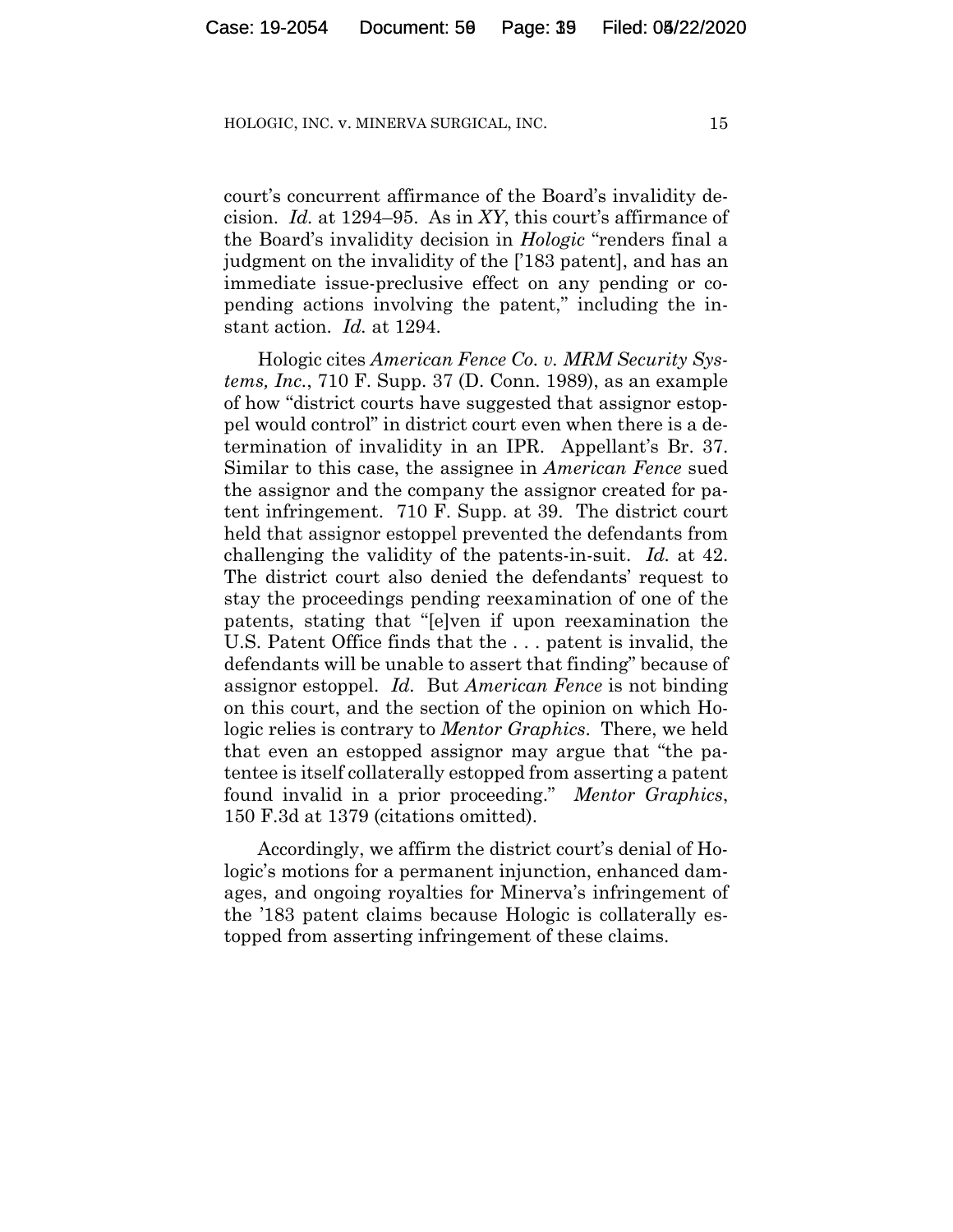II

We next consider Minerva's assertion that the district court erred in holding that assignor estoppel precludes Minerva from challenging the validity of claim 1 of the '348 patent. We review a district court's application of the equitable doctrine of assignor estoppel for an abuse of discretion. *MAG Aerospace Indus., Inc. v. B/E Aerospace, Inc.*, 816 F.3d 1374, 1376 (Fed. Cir. 2016) (citing *Pandrol*, 424 F.3d at 1165). We conclude that the district court did not abuse its discretion in applying assignor estoppel here.

As an initial matter, we decline Minerva's invitation to "abandon the doctrine" of assignor estoppel entirely. Cross-Appellant's Br. 67. Minerva contends that the doctrine is inconsistent with *Lear*, in which the Supreme Court abolished the doctrine of licensee estoppel. Minerva argues that "[a]n assignee who seeks protection against future competition from an assignor need simply negotiate a covenant not to compete in their agreement." *Id.* When addressing this same argument in *EVE-USA*, we declined to read *Lear* as "demolish[ing] the doctrinal underpinnings of assignor estoppel." *EVE-USA*, 851 F.3d at 1283 (citation omitted). In *EVE-USA*, we noted that our *Diamond Scientific* decision "emphasized the continued vitality of the doctrine of assignor estoppel after *Lear*." *Id.* (citing *Diamond Sci.*, 848 F.2d at 1222–26); *see also Arista*, 908 F.3d at 802. We similarly decline at this time to read *Lear* as eliminating the doctrine of assignor estoppel.

Although we recognize that assignor estoppel is not a "broad equitable device susceptible of automatic application," *Diamond Sci.*, 848 F.2d at 1225–26, we agree with the district court that the equities weigh in favor of its application in this case. The facts here are analogous to those in *Diamond Scientific*, *Shamrock*, and other cases in which an inventor executes broad assignments to his employer, leaves his employer, founds or takes on a controlling role at a competing company, and is directly involved in the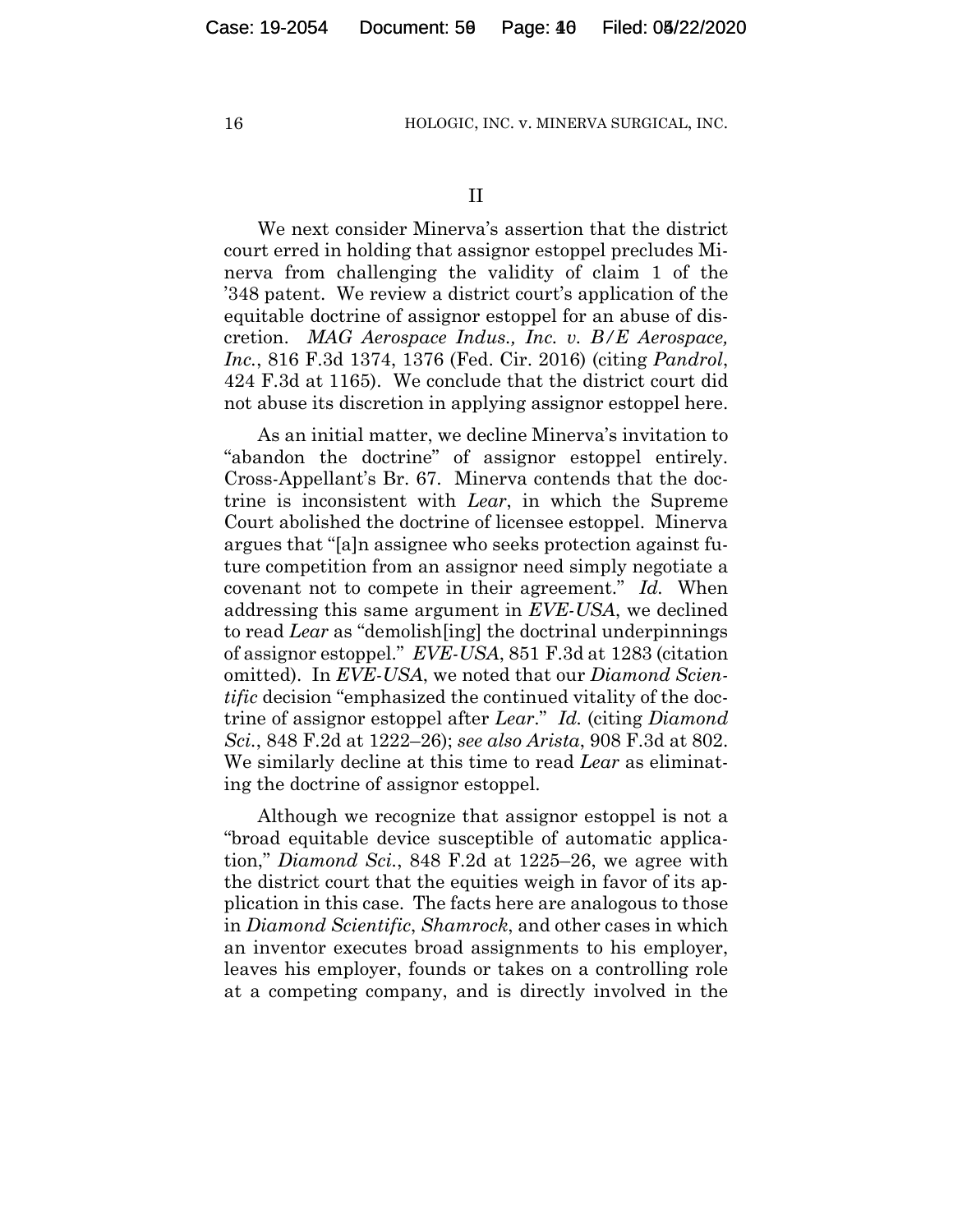alleged infringement. Minerva disputed none of the pertinent facts below or on appeal. Mr. Truckai "executed a broad assignment of his patent rights to NovaCept and later sold NovaCept to Hologic's predecessor for \$325 million." *Summary Judgment Op.*, 325 F. Supp. 3d at 524. Thus, NovaCept "received appreciable value" for the patents at issue. *Mentor Graphics*, 150 F.3d at 1378. Mr. Truckai then "founded Minerva" and "used his expertise to research, develop, test, manufacture, and obtain regulatory approval for the Minerva EAS." *Summary Judgment Op.*, 325 F. Supp. 3d at 523.Mr. Truckai's "job responsibilities as Minerva's President and CEO included bringing the accused product to market to directly compete with Hologic." *Id.*

Minerva also does not challenge the district court's finding that Minerva is in privity with Mr. Truckai—the original assignor and Minerva's founder, President, and CEO. *See Diamond Sci.*, 848 F.2d at 1224 ("[E]stoppel also operates to bar other parties in privity with the assignor, such as a corporation founded by the assignor." (citation omitted)). Instead, Minerva contends that "Hologic is deploying assignor estoppel to shield its unwarranted expansion of the patent's scope from the invalidity arguments created by its own overreach." Cross-Appellant's Br. 68. Minerva emphasizes that Hologic, not Mr. Truckai, prosecuted claim 1 of the '348 patent. The continuation application from which the '348 patent issued was filed in 2013, after Mr. Truckai had left NovaCept and founded Minerva. Minerva asserts that Hologic broadened the claims during prosecution and after Mr. Truckai's assignment, and that it would be unfair to block Mr. Truckai (or Minerva) from challenging the breadth of those claims.

We find Minerva's argument unpersuasive. In *Diamond Scientific*, we considered it "irrelevant that, at the time of the assignment," the inventor's "patent applications were still pending" and that assignee Diamond "may have later amended the claims in the application process (a very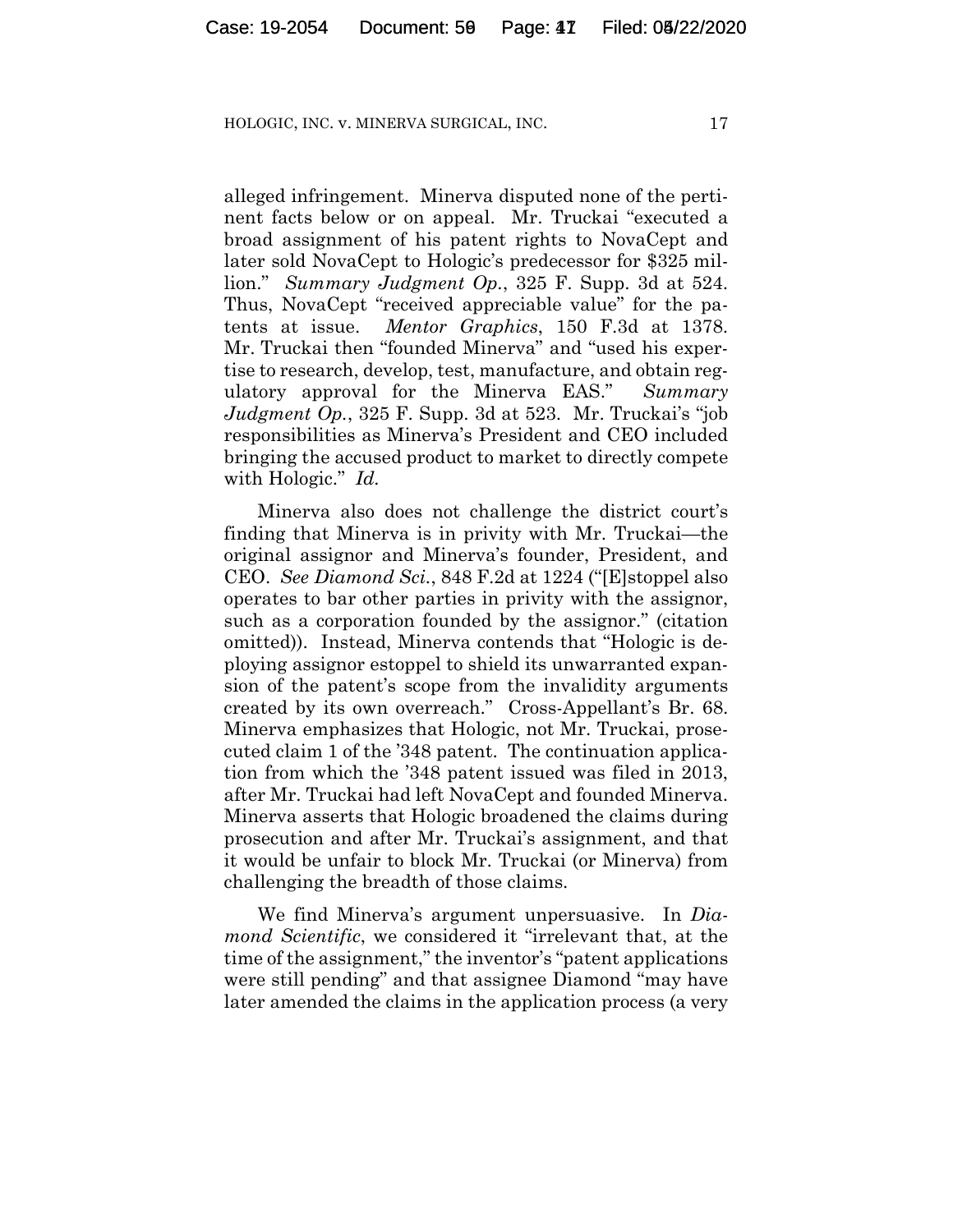common occurrence in patent prosecutions), with or without [the inventor's] assistance." 848 F.2d at 1226. It is true, as Minerva observes, that in *Diamond Scientific* we noted that the Supreme Court "observed that the scope of the right conveyed in the assignment of patent rights before the granting of the patent 'is much less certainly defined than that of a granted patent, and the question of the extent of the estoppel against the assignor of such an inchoate right is more difficult to determine than in the case of the patent assigned after its granting.'" *Id.* (quoting *Westinghouse*, 266 U.S. at 352–53). We also noted, however, that the Supreme Court "found it unnecessary to decide the question" and "merely suggested that '[t]his difference might justify the view that the range of relevant and competent evidence in fixing the limits of the subsequent estoppel should be more liberal than in the case of an assignment of a granted patent.'" *Id.* (alteration in original) (quoting *Westinghouse*, 266 U.S. at 353).

To the extent Hologic "may have broadened the claims" in the application that issued as the '348 patent after Mr. Truckai's assignment "beyond what could be validly claimed in light of the prior art," the Supreme Court's and this court's precedents allow Minerva to "introduce evidence of prior art to narrow the scope of" claim 1 so as to bring its accused product "outside the scope of" claim 1. *Id.*  (citing *Westinghouse*, 266 U.S. at 350). Thus, "[t]his exception to assignor estoppel also shows that estopping [Minerva] from raising invalidity defenses does not necessarily prevent [it] from successfully defending against [Hologic's] infringement claims." *Id.*

Because the district court did not abuse its discretion in applying the doctrine of assignor estoppel, we affirm the district court's grant of summary judgment of no invalidity as to claim 1 of the '348 patent.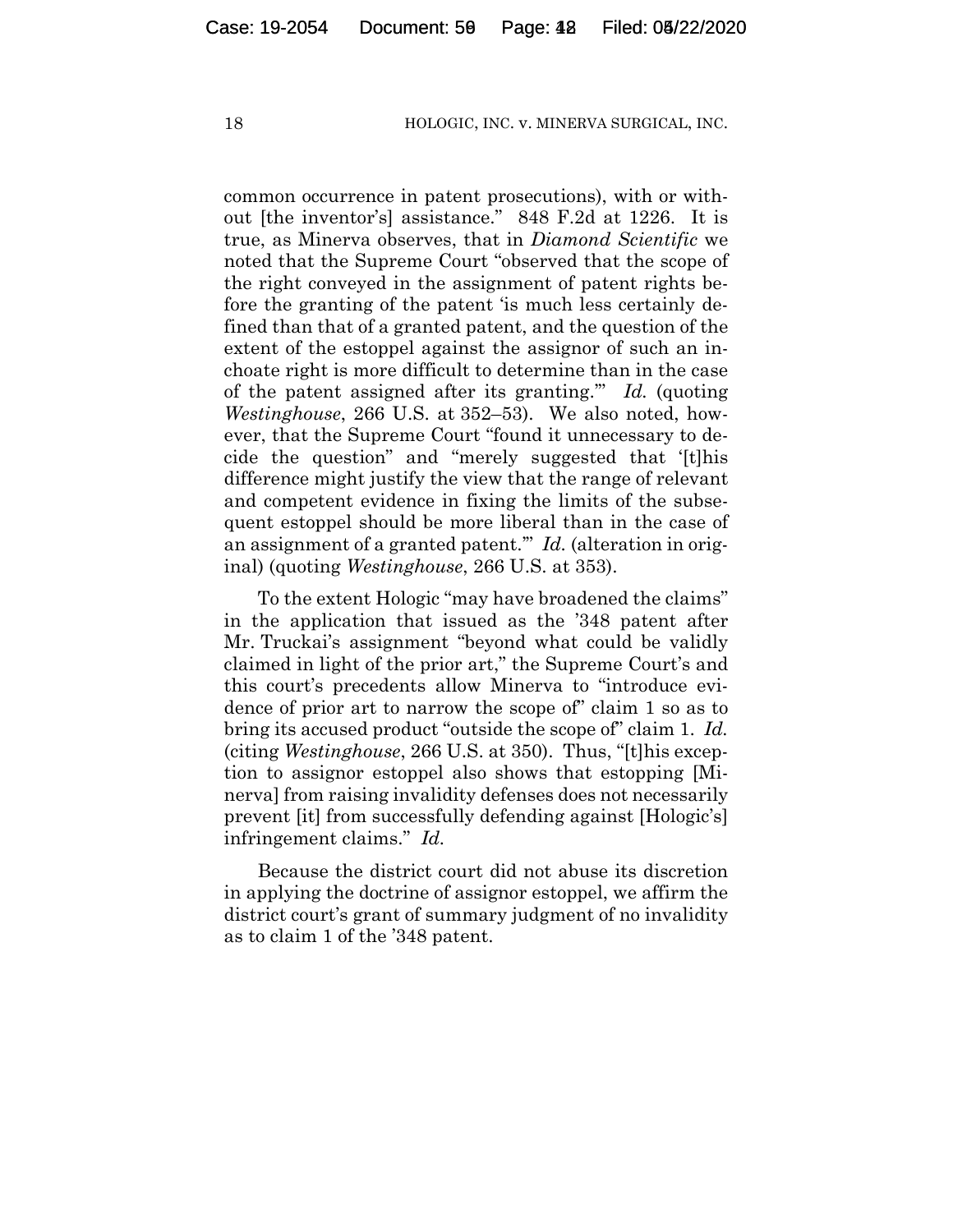#### III

We next consider Minerva's challenge to the district court's constructions of two terms in claim 1 of the '348 patent. Claim construction based on the intrinsic evidence is a question of law that this court reviews de novo. *Trustees of Columbia Univ. v. Symantec Corp.*, 811 F.3d 1359, 1362 (Fed. Cir. 2016) ("The construction of claim terms based on the claim language, the specification, and the prosecution history are legal determinations." (citing *Teva Pharms. USA, Inc. v. Sandoz, Inc.*, 574 U.S. 318, 328 (2015))). Minerva contends that the district court erred in its constructions of "applicator head" and "indicator mechanism" and further that Minerva's accused EAS product does not infringe under the proper constructions. Minerva requests that this court remand to the district court with instructions to enter a judgment of noninfringement. Because we discern no error in either of the court's constructions, we deny Minerva's request.

The district court construed the term "applicator head" in claim 1 of the '348 patent to mean "[a] distal end portion of an ablation device that applies energy to the uterine tissue." *Hologic, Inc. v. Minerva Surgical, Inc.*, No. 15-1031, 2017 WL 1483305, at \*2 (D. Del. Apr. 24, 2017) (*Claim Construction Op.*). The court rejected Minerva's proposed construction of "applicator head" to require "an applicator having a permeable or absorbent tissue contacting surface into which moisture is drawn." *Id.* at \*2 n.6. It noted that Minerva "presented extensive argument for reading [certain] limitations from the specification into the claims" relating to "shortcomings of the prior art methods" with respect to permeability, but concluded that "such disclosures do not rise to the level of disclaimer, sufficient to narrow the disputed claim limitation as desired by" Minerva. *Id.* We agree. Neither the claim nor the specification describes the "applicator head" as being permeable or requiring moisture removal. To be certain, the specification emphasizes the importance of moisture removal. But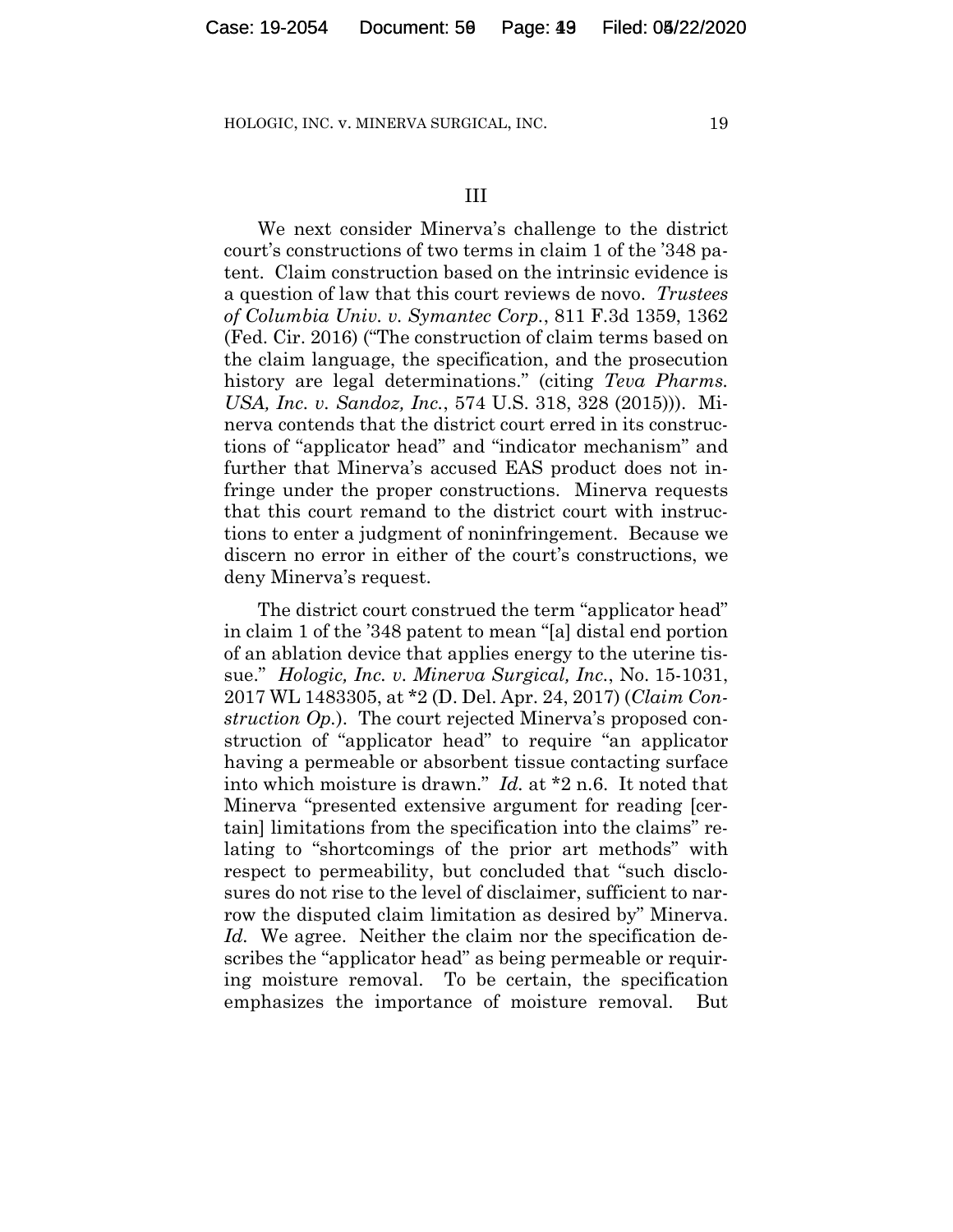neither the plain claim language "applicator head" nor the specification includes a moisture removal requirement in the applicator head. Minerva emphasizes that an embodiment of the invention includes an "electrode carrying means" formed of a material that is "permeable to moisture," '348 patent col. 5 ll. 52–57, but this appears to be a component of the ablation device other than the claimed "applicator head." For all these reasons, we agree with the district court's claim construction.

The district court construed the term "indicator mechanism" in claim 1 of the '348 patent to mean "[a] mechanism configured to indicate a dimension." *Claim Construction Op.*, 2017 WL 1483305, at \*3. Minerva argues, as it did below, that the court's construction is too broad and that the term requires displaying uterine widths in "units of measure." *Id.* at \*3 n.10. To support its broader construction, the district court relied on the second embodiment described in the specification, wherein the "ablation device . . . includes a measurement device for easily measuring the uterine width and for displaying the measured width *on a gauge*." *Id.* at \*3 (emphasis added) (quoting '348 patent col. 14 ll. 33–36). The district court also cited Figure 32b of the '348 patent, which shows a "dial face" that "includes calibration markings corresponding to an appropriate *range of uterine widths*." *Id.* (emphasis added) (quoting '348 patent col. 14 ll. 47–49).

We adopt the district court's construction of "indicator mechanism." Like the district court, we are unpersuaded by Minerva's attempt to narrow the claim scope to require a dimension. First of all, Minerva's proposed construction is inconsistent with the plain language of claim 1. *See*  '348 patent col. 19 ll. 40–42 (reciting "an indicator mechanism operably coupled to the inner sleeve, the indicator mechanism configured to indicate a dimension of the uterus"). Moreover, we agree with the district court that "[n]othing in the specification suggests that applicant intended to limit 'an indicator mechanism' to devices that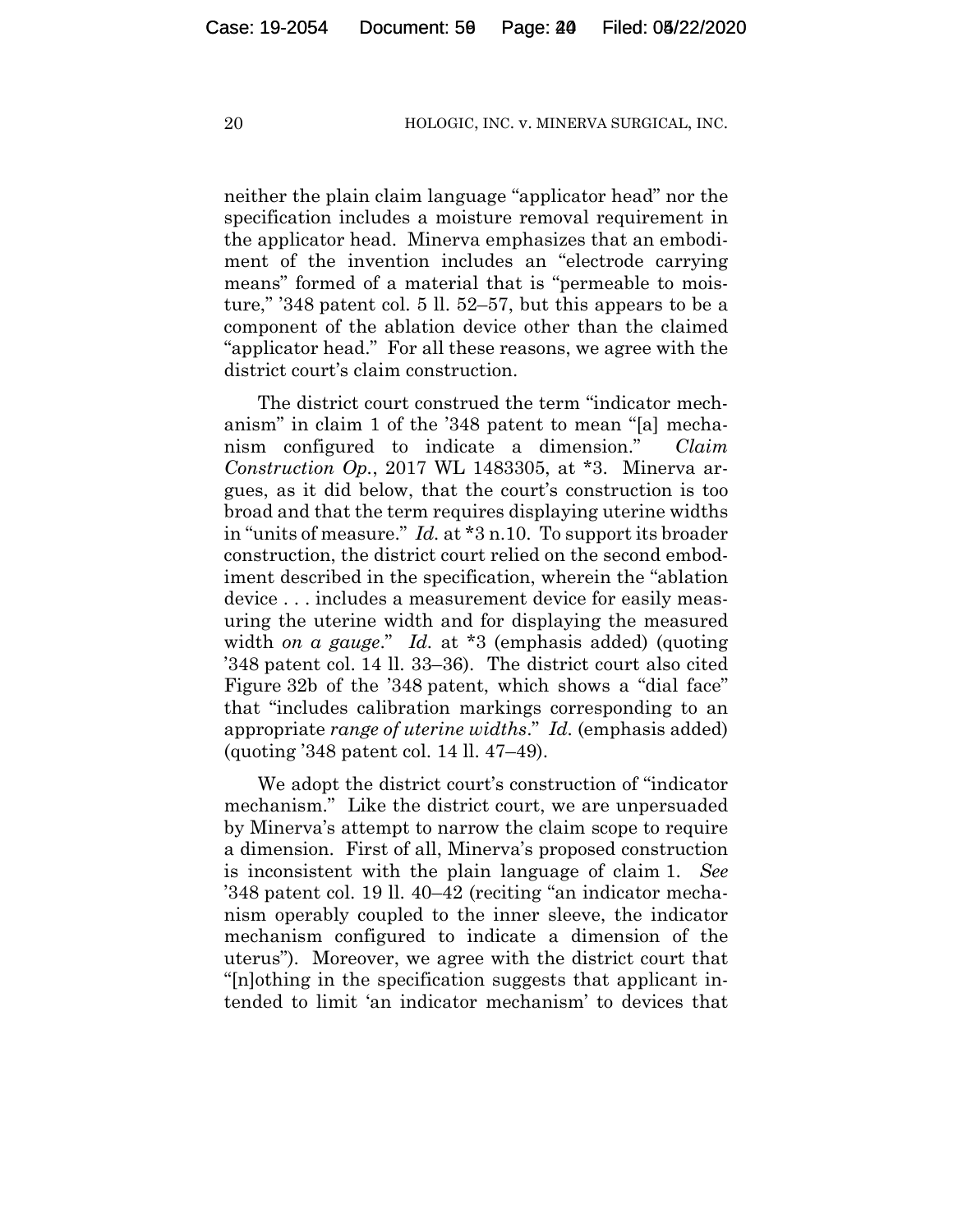solely display uterine widths in 'units of measure.'" *Claim Construction Op.*, 2017 WL 1483305, at \*3 n.10. Accordingly, we discern no error in the district court's claim construction.

We have considered Minerva's additional arguments in support of its proposed claim constructions, but do not find them persuasive. Because the district court correctly construed the disputed terms in claim 1 of the '348 patent, we affirm the district court's grant of summary judgment of infringement.

IV

We turn to Minerva's assertion that the district court erred in awarding damages to Hologic based on Minerva's infringement of claim 1 of the '348 patent alone, where the jury verdict did not apportion damages between the '348 and '183 patents and where the '183 patent claims were held invalid following the jury verdict.We discern no reversible error in the district court's decision.

"The general rule is that when a 'jury was told it could rely on any of two or more independent legal theories, one of which was defective,' the general verdict must be set aside." *WesternGeco L.L.C. v. ION Geophysical Corp.*, 913 F.3d 1067, 1073 (Fed. Cir. 2019) (citations omitted). "In a situation—such as this one—where the jury rendered a single verdict on damages, without breaking down the damages attributable to each patent, the normal rule would require a new trial as to damages." *Verizon Servs. Corp. v. Vonage Holdings Corp.*, 503 F.3d 1295, 1310 (Fed. Cir. 2007) (citing *Memphis Cmty. Sch. Dist. v. Stachura*, 477 U.S. 299, 312 (1986)); *see also DDR Holdings, LLC v. Hotels.com, L.P.*, 773 F.3d 1245, 1262 (Fed. Cir. 2014) (vacating the damages award upon holding the claims of one of the two patents-in-suit invalid as anticipated and noting that its decision "could warrant a new trial on damages" (citing *Verizon*, 503 F.3d at 1310)).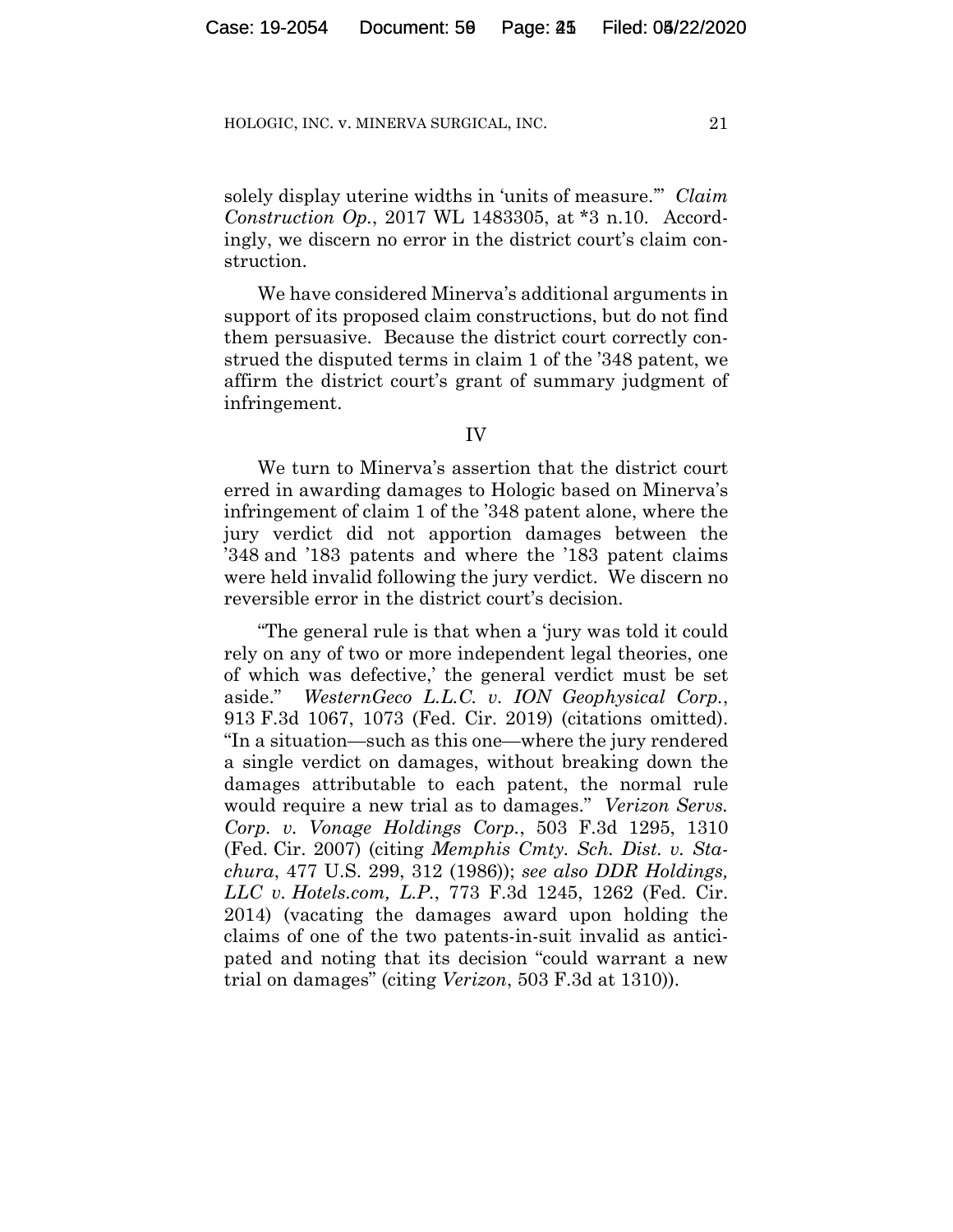We have recognized, however, an exception to this general rule. A single damages award "can be sustained" if, despite the fact that some of the asserted claims were held invalid or not infringed subsequent to the award, "undisputed evidence" demonstrated that the sustained patent claim was necessarily infringed by all of the accused activity on which the damages award was based. *WesternGeco*, 913 F.3d at 1074. In such cases, "we apply a harmlessness analysis similar to our approach in the case of erroneous jury instructions." *Id.* (citation omitted); *see also Chrimar Holding Co., LLC v. ALE USA Inc.*, 732 F. App'x 876, 886 (Fed. Cir. 2018) (holding that a new trial to determine damages on a patent-by-patent basis was unnecessary because the same royalty damages applied whether the claims of one or three asserted patents were infringed). For the reasons that follow, we conclude that a departure from the general rule is warranted in this case.

In each of *WesternGeco*, *Verizon*, and *DDR*, this court vacated the damages award and remanded to the district court to determine in the first instance whether a new trial on damages was warranted based on this court's invalidity or noninfringement ruling. *See WesternGeco*, 913 F.3d at 1075; *Verizon*, 503 F.3d at 1310; *DDR*, 773 F.3d at 1262. By contrast, the district court in this case addressed the issue of apportionment and determined that the jury verdict on damages was "adequately supported by the finding of infringement of Claim 1 of the '348 patent." *JMOL Op.*, 2019 WL 1958020, at \*3. The district court's determination is supported by undisputed evidence. Hologic's damages expert explained to the jury that the same royalty rate he used in his damages calculation would apply to either the '183 patent or '348 patent, "individually or the two patents collectively," since they "both cover the entire procedure and device respectively." J.A. 30439 at 1084:7–25. The expert was then cross-examined about his reasoning. Thus, Hologic presented evidence to the jury that the damages award could be supported if either or both of the '183 and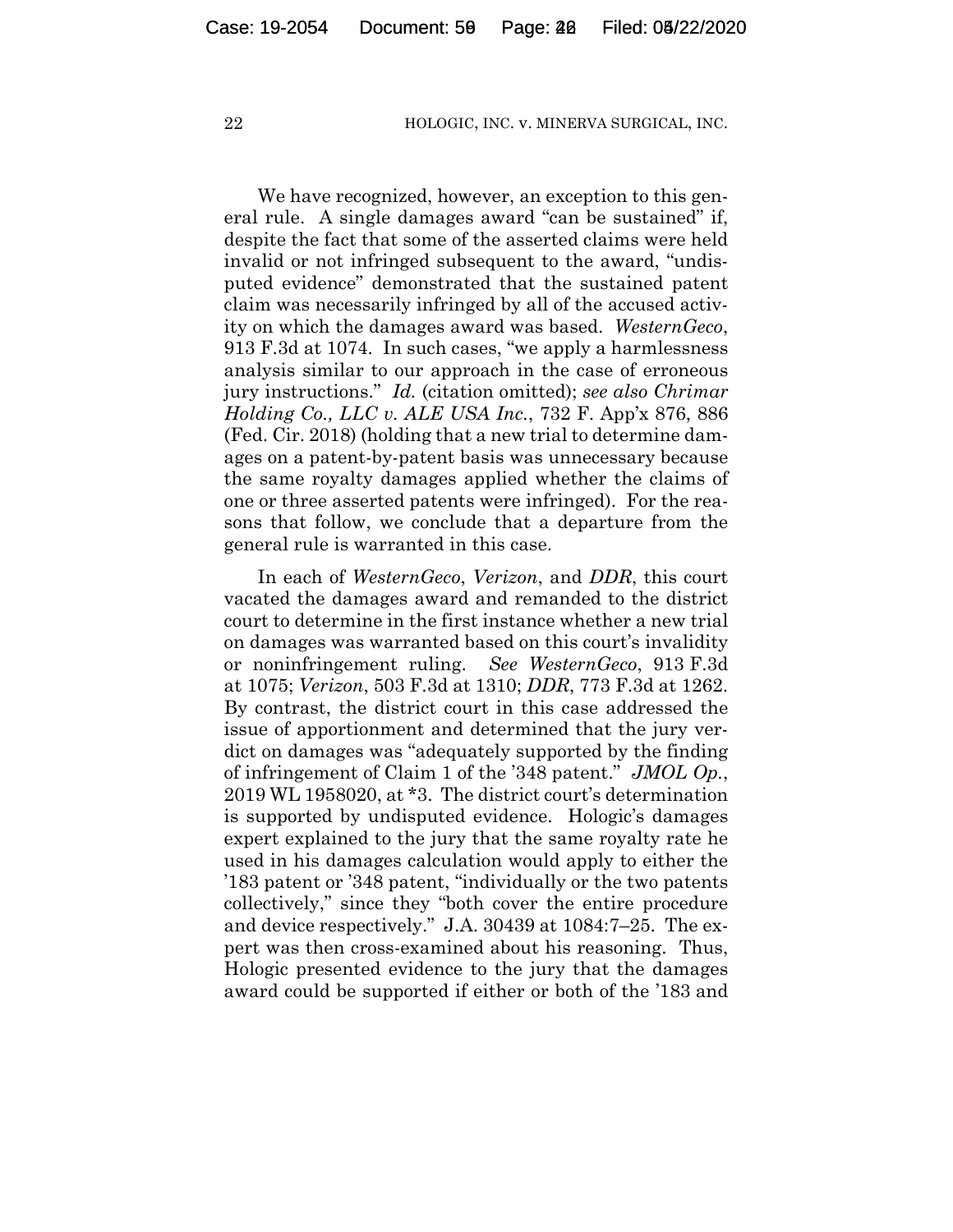'348 patents' claims were infringed and valid. Minerva did not present any contrary evidence. Accordingly, we conclude that a departure from the general rule requiring a new trial is warranted in this case.

Minerva asserts that it asked for a jury instruction on apportionment but that its request was denied. The district court reasoned, however, that Minerva had not presented any evidence to the jury explaining why apportionment was necessary. *See* J.A. 31961–64 at 2298:4–2301:5.When asked during oral argument on appeal whether there was any evidence on apportionment other than the testimony by Hologic's expert, Minerva's counsel could not identify anything in the record. Oral Arg. at 17:35–21:19, http://oralarguments.cafc.uscourts.gov/default.aspx?fl=2019-2054.mp3. Likewise, following oral argument, this court did not receive any supplemental briefing identifying any testimony or other evidence to rebut Hologic's expert's testimony.

Because Hologic's expert's testimony remains undisputed, we see no error in the district court's conclusion that the jury's royalty award should stand. We have considered Minerva's additional arguments concerning the jury's damages award, including its award of lost profits, but we do not find them persuasive. Accordingly, we affirm the district court's denial of Minerva's motion for judgment as a matter of law of no damages or, alternatively, for a new trial on reasonable royalty damages.

V

We next consider Hologic's assertion that the district court erred in denying Hologic's requests for: (1) supplemental damages based on all of Minerva's infringing sales prior to the expiration of the '348 patent; (2) an increase in the royalty rate for post-verdict infringing sales; and (3) an enhancement of that rate under 35 U.S.C. § 284. We review a district court's decision to award or deny supplemental or enhanced damages for an abuse of discretion.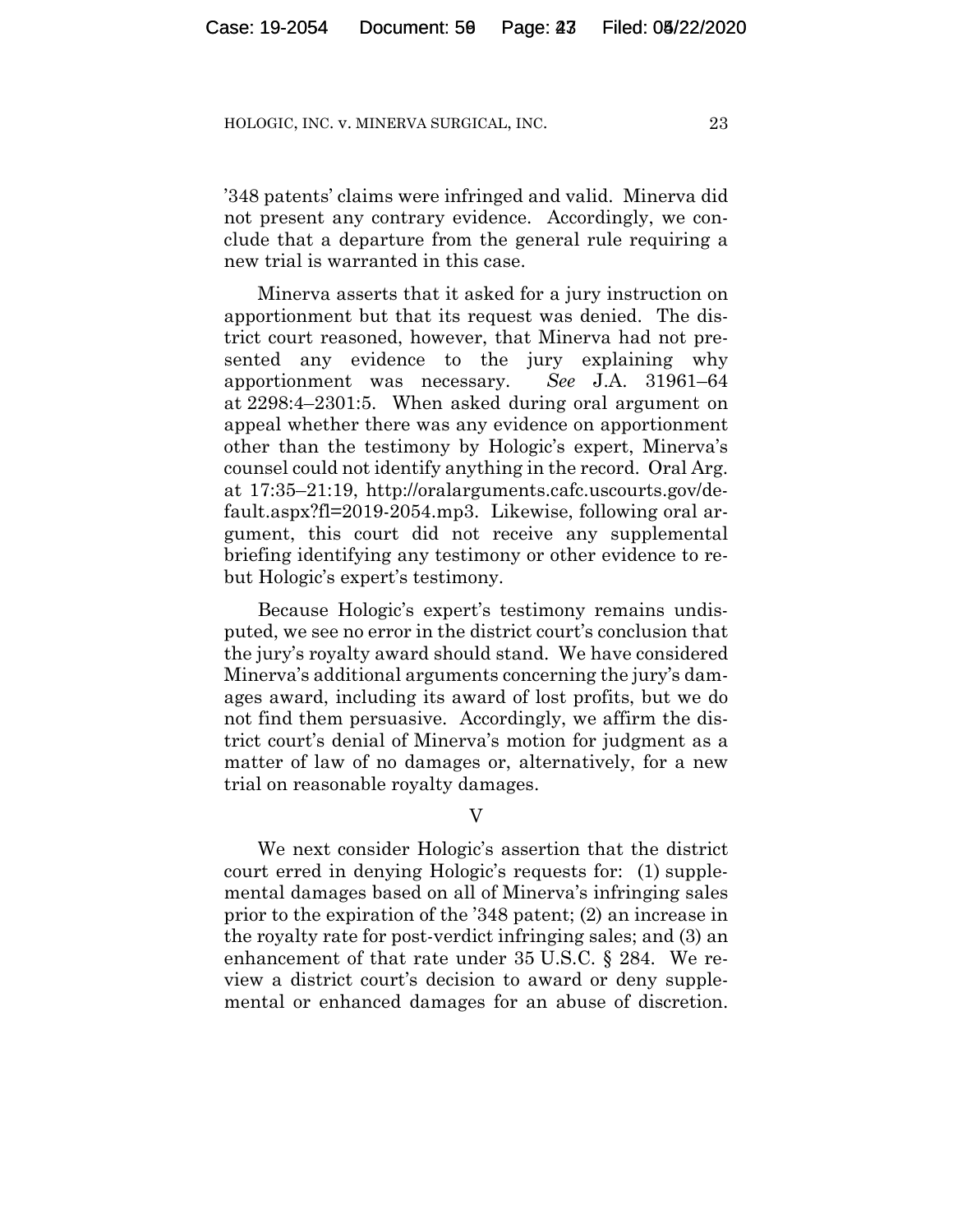*Presidio Components, Inc. v. Am. Tech. Ceramics Corp.*, 875 F.3d 1369, 1382 (Fed. Cir. 2017) (citing *WBIP, LLC v. Kohler, Co.*, 829 F.3d 1317, 1339 (Fed. Cir. 2016)); *see also Prism Techs. LLC v. Sprint Spectrum L.P.*, 849 F.3d 1360, 1377–79 (Fed. Cir. 2017). We conclude that the district court did not abuse its discretion in its award of supplemental damages.

Hologic argues that the district court undercounted the number of infringing sales and, specifically, that the court should have included \$4.011 million from the sales of a certain "design-around" product that Minerva began selling in June 2018. Appellant's Br. 58–59. We disagree. Hologic is not entitled to supplemental damages based on sales of products that Hologic did not accuse of infringement. Indeed, the district court on summary judgment stated that it "need not address whether Minerva's 'new' handle design would infringe Hologic's '348 Patent" because the new product "is not alleged to be infringing Hologic's patent." *Summary Judgment Op.*, 325 F. Supp. 3d at 529.The jury was not asked to consider the design-around product for purposes of either infringement or determining the damages award. Thus, the district court correctly excluded sales of Minerva's design-around product from its supplemental damages award.

Hologic next contends that the district court should have increased the royalty rate from 16.1% to 20% for infringing sales made after August 13, 2018—the date the district court entered judgment on the jury's verdict. "[A]n assessment of prospective damages for ongoing infringement should 'take into account the change in the parties' bargaining positions, and the resulting change in economic circumstances, resulting from the determination of liability.'" *ActiveVideo Networks, Inc. v. Verizon Commc'ns, Inc.*, 694 F.3d 1312, 1343 (Fed. Cir. 2012) (quoting *Amado v. Microsoft Corp.*, 517 F.3d 1353, 1362 (Fed. Cir. 2008)). Here, the jury did not make any "determination of liability." *Id.* Instead, the district court entered summary judgment of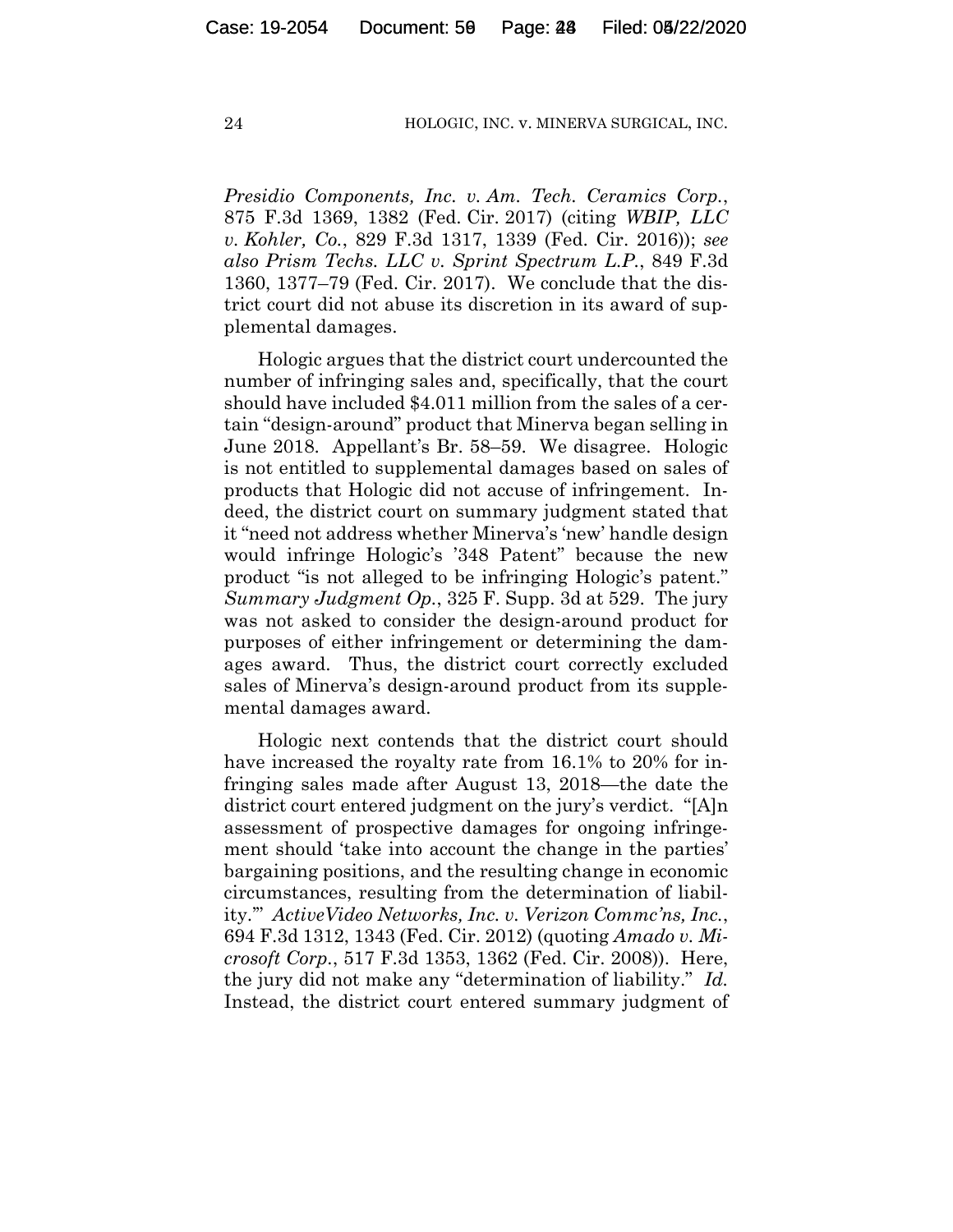infringement and thus it, rather than the jury, made the "determination of liability." We agree with Minerva that no change in the parties' bargaining positions or economic circumstances could have "result[ed] from the determination of liability" between the jury's verdict and the district court's ruling on post-trial motions because no determination of liability occurred during that time period. *Id.* Thus, the district court did not abuse its discretion in declining to increase the royalty rate for ongoing royalties for infringement of claim 1 of the '348 patent.

Lastly, Hologic contends that the district court should have enhanced the royalty rate for the supplemental damages from 20% to 30% pursuant to § 284. District courts have discretion to "increase the damages up to three times the amount found or assessed." 35 U.S.C. § 284."Enhanced damages are generally only appropriate in egregious cases of misconduct, such as willful, wanton, or malicious behavior." *Presidio*, 875 F.3d at 1382 (citing *Halo Elecs., Inc. v. Pulse Elecs., Inc.*, 136 S. Ct. 1923, 1932 (2016)). An award of enhanced damages, however, "does not necessarily flow from a willfulness finding." *Id.* (first citing *Halo*, 136 S. Ct. at 1932; then citing *WBIP*, 829 F.3d at 1341 n.13). Rather, "[d]iscretion remains with the court to determine whether the conduct is sufficiently egregious to warrant enhanced damages," and "courts should consider the overall circumstances of the case." *Id.* (first citing *WBIP*, 829 F.3d at 1341 n.13; then citing *Halo*, 136 S. Ct. at 1933).

Here, the jury determined that Minerva did not willfully infringe claim 1 of the '348 patent. Additionally, there was neither a finding by the district court of any post-verdict willful infringement, nor a request by Hologic that the district court make such a finding. Contrary to Hologic's assertion, a district court is not required to award enhanced damages absent a finding of willful infringement. Nor is it required to discuss the factors set forth in *Read Corp. v. Portec, Inc.*, 970 F.2d 816 (Fed. Cir. 1992), in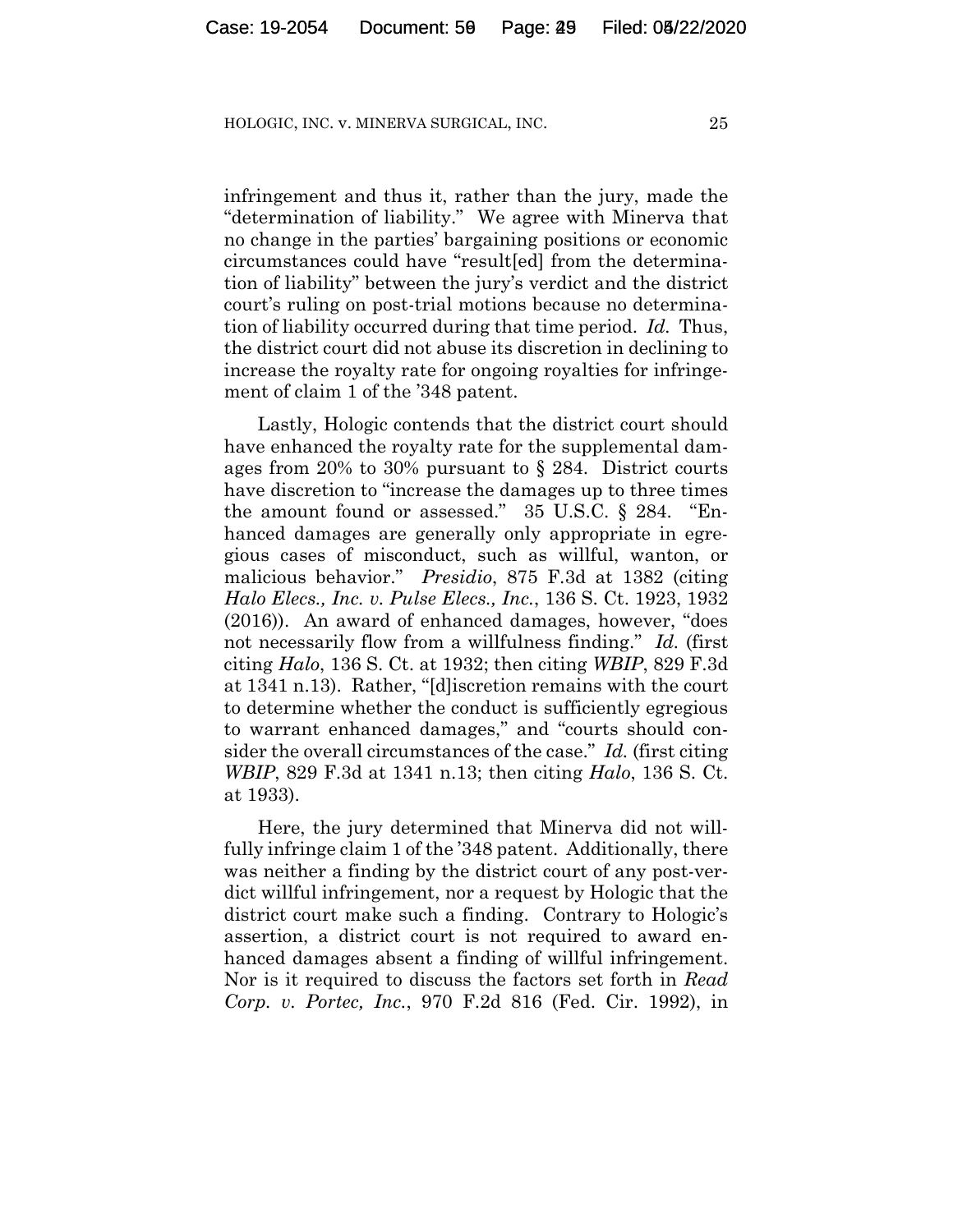deciding whether to award enhanced damages absent a finding of willful infringement. *See Presidio*, 875 F.3d at 1382. Moreover, we are not persuaded by Hologic's unsupported assertion, raised for the first time during oral argument, that the *Read* factors supplant a willfulness finding in the post-verdict context. *See* Oral Arg. at 8:26– 9:33. Thus, the district court did not abuse its discretion in declining to enhance the royalty rate for ongoing royalties for infringement of claim 1 of the '348 patent.

For all these reasons, we affirm the district court's decision regarding supplemental damages.

#### VI

Finally, we hold that the district court erred by using an incorrect judgment date in its calculation of pre- and post-judgment interest on the supplemental damages award.

We apply regional circuit law in reviewing a determination of pre- and post-judgment interest on a damages award. *Taltech Ltd. v. Esquel Enters. Ltd.*, 604 F.3d 1324, 1335 (Fed. Cir. 2010). The Third Circuit reviews such determinations de novo. *Addie v. Kjaer*, 836 F.3d 251, 258 (3d Cir. 2016). The relevant statutory provision, 28 U.S.C. § 1961(a), provides that "[i]nterest shall be allowed on any money judgment in a civil case recovered in a district court," and that "[s]uch interest shall be calculated from the date of the entry of the judgment, at a rate equal to the weekly average 1-year constant maturity Treasury yield, as published by the Board of Governors of the Federal Reserve System, for the calendar week preceding l the date of the judgment." 28 U.S.C. § 1961(a). Generally, "postjudgment interest on a particular award only starts running when a judgment quantifying that award has been entered." *Travelers Cas. & Sur. Co. v. Ins. Co. of N. Am.*, 609 F.3d 143, 175 (3d Cir. 2010) (citation omitted).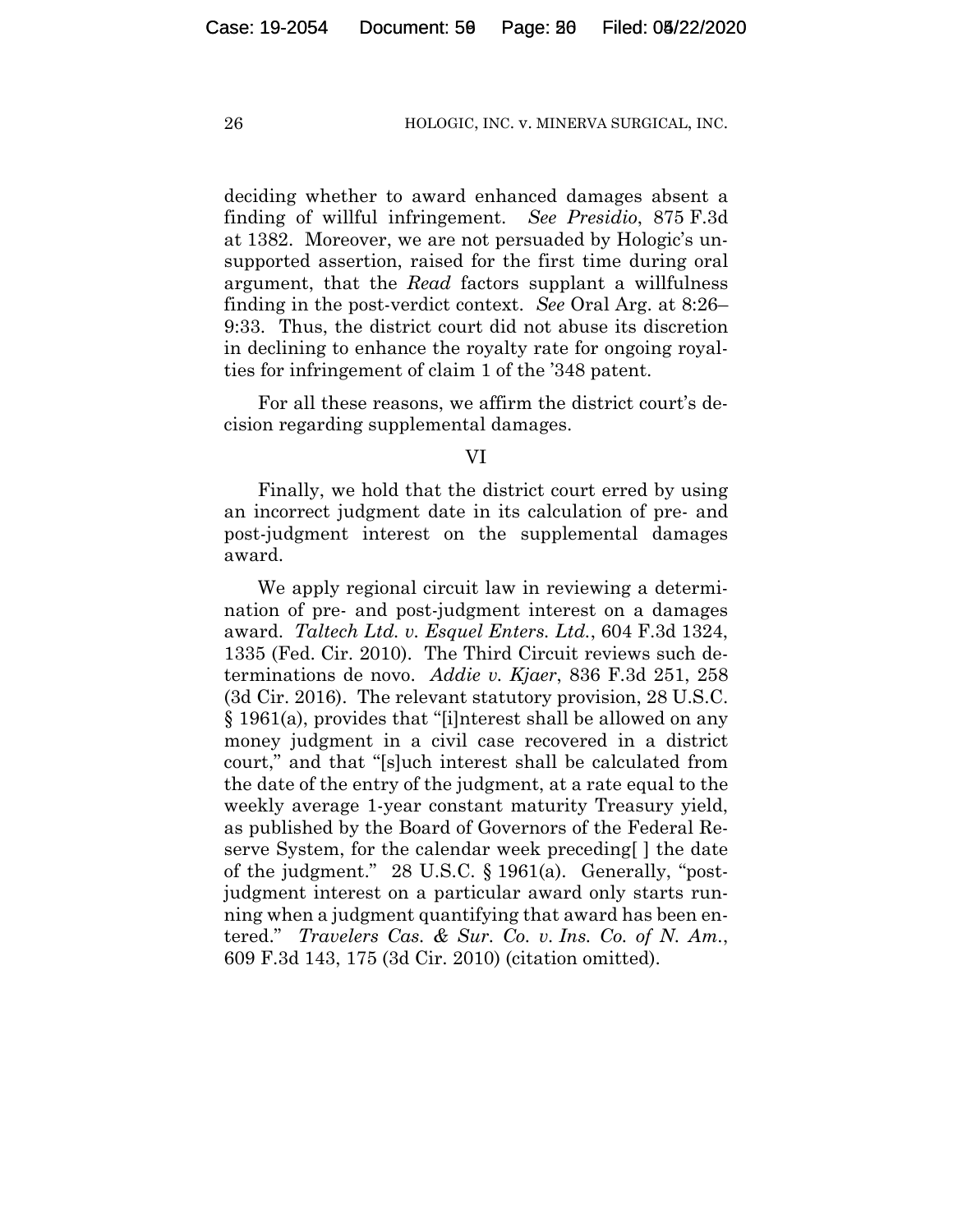In its May 2, 2019 ruling on post-trial motions, the district court determined that Hologic was entitled to supplemental damages and ordered Minerva to "submit an accounting of infringing sales from April 1, 2018, to November 19, 2018." *JMOL Op.*, 2019 WL 1958020, at \*10–11. In its opinion, however, the court did not quantify the amount of supplemental damages to which Hologic was entitled. Pursuant to § 1961(a), both parties then submitted proposed final judgments requesting that interest on the supplemental damages award be calculated from the "date of entry of this Final Judgment." J.A. 36251, 36259. Contrary to Minerva's assertion, in its submission to the district court, Hologic did not propose an August 13, 2018 date as the relevant date for interest on the *supplemental* damages award. Instead, it proposed August 13, 2018 as the relevant date for interest on the *jury's* damages award. *See*  J.A. 36251.

The district court's final judgment specifies August 13, 2018 as the date for awarding pre- and post-judgment interest for supplemental damages for the '348 patent. *Final Judgment* at 1–2 (entering judgment in favor of Hologic for "supplemental damages for Minerva's infringing sales from April 1, 2018, through August 13, 2018, plus prejudgment interest on that amount at the prime rate compounded quarterly from the date of infringement to *August 13, 2018*, (D.I. 520), plus post-judgment interest thereafter at the legal rate under 28 U.S.C. § 1961 until such time as the judgment is paid" (emphasis added)). The "judgment quantifying [the supplemental damages] award," however, was not entered until June 3, 2019—the date of the final judgment. *Travelers*, 609 F.3d at 175. We agree with Hologic that the district court should have used June 3, 2019 as the relevant date for awarding pre- and post-judgment interest.

We conclude that the district court erred in determining the relevant date for calculating pre- and post-judgment interest on the supplemental damages award. We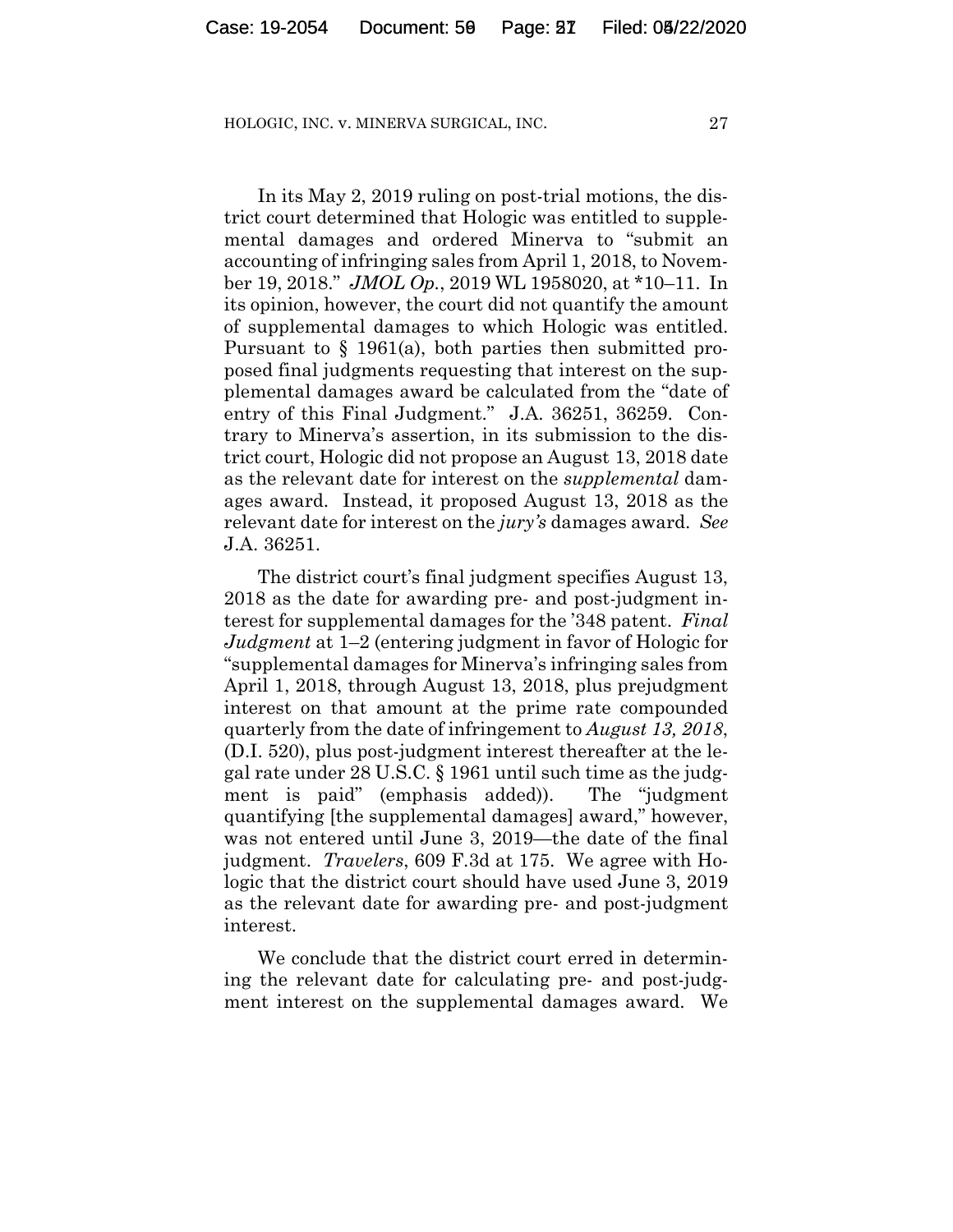therefore vacate the district court's interest award and remand for the district court to award pre-judgment interest on the supplemental damages award from the date of infringement to June 3, 2019, and post-judgment interest thereafter.

#### **CONCLUSION**

For the foregoing reasons, we affirm the district court's denial of Hologic's motions for a permanent injunction, enhanced damages, and ongoing royalties for infringement of the asserted '183 patent claims. We also affirm its denial of Hologic's requests for supplemental damages to include Minerva's redesigned product, and for increased and enhanced supplemental damages. Finally, we affirm the district court's summary judgment of no invalidity and infringement, summary judgment that assignor estoppel bars Minerva from challenging the validity of the asserted '348 patent claim, and denial of Minerva's motion for judgment as a matter of law of no damages or, alternatively, for a new trial on reasonable royalty damages.

We vacate the district court's award of pre- and postjudgment interest on the supplemental damages award, and remand for the district court to calculate the interest award in accordance with this decision.

#### **AFFIRMED-IN-PART, VACATED-IN-PART, AND REMANDED**

COSTS

No costs.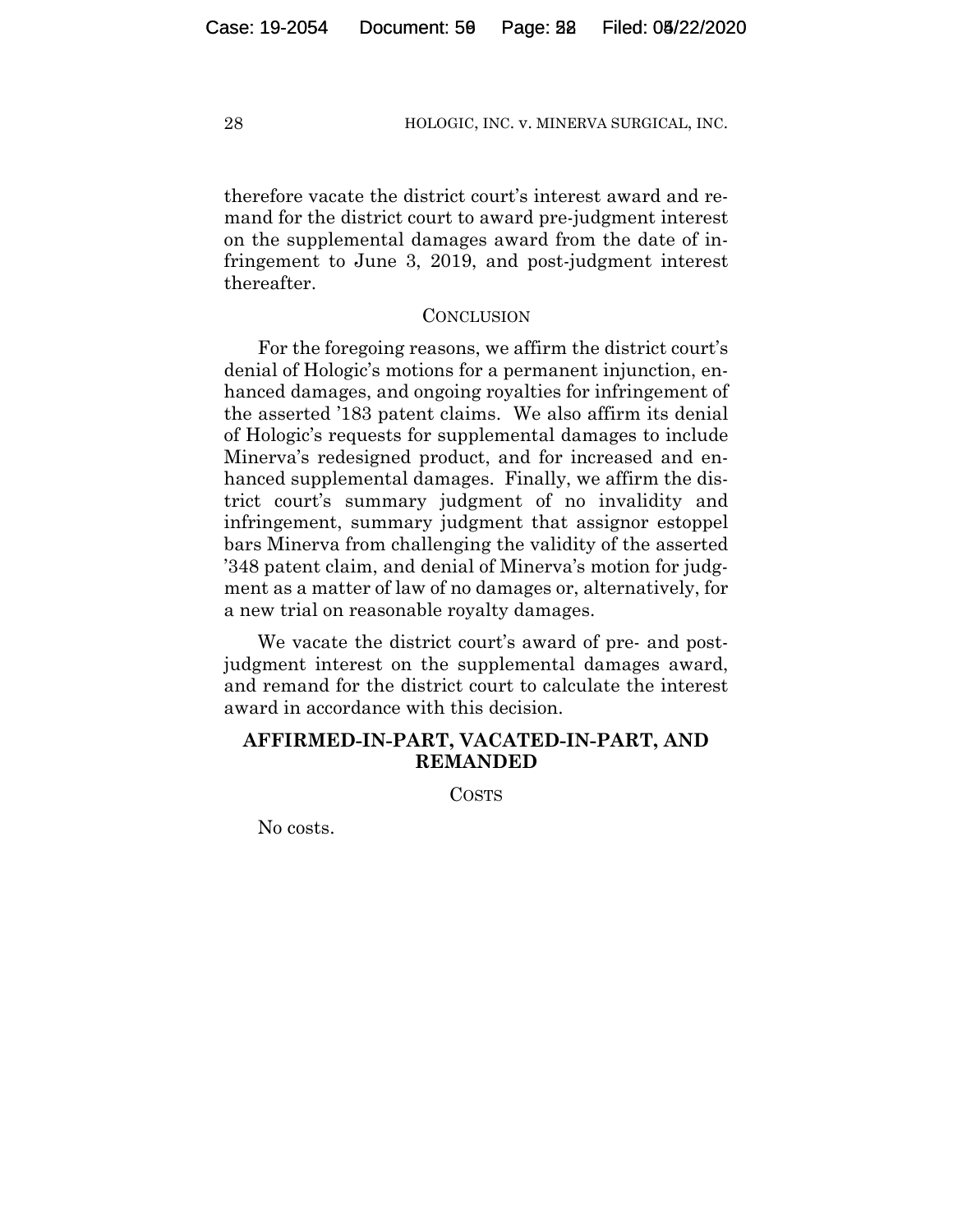# United States Court of Appeals for the Federal Circuit

**\_\_\_\_\_\_\_\_\_\_\_\_\_\_\_\_\_\_\_\_\_\_**

**HOLOGIC, INC., CYTYC SURGICAL PRODUCTS, LLC,** *Plaintiffs-Appellants*

**v.**

**MINERVA SURGICAL, INC.,** *Defendant-Cross-Appellant*

**\_\_\_\_\_\_\_\_\_\_\_\_\_\_\_\_\_\_\_\_\_\_**

2019-2054, 2019-2081 **\_\_\_\_\_\_\_\_\_\_\_\_\_\_\_\_\_\_\_\_\_\_**

STOLL, *Circuit Judge*, additional views.

I write separately to highlight and question the peculiar circumstance created in this case by this court's precedent, which the panel is bound to follow. In *Arista*, we held that the judge-made doctrine of assignor estoppel does not apply in the context of an inter partes review. In other words, an assignor who sold his patent rights may file a petition for IPR challenging the validity of that patent. *Arista Networks, Inc. v. Cisco Sys., Inc.*, 908 F.3d 792, 803– 04 (Fed. Cir. 2018). At the same time, we continue to bar assignors from challenging in district court the validity of the patents they assigned. *See, e.g.*, *Mentor Graphics Corp. v. EVE-USA, Inc.*, 851 F.3d 1275, 1280–83 (Fed. Cir. 2017). Our precedent thus presents an odd situation where an assignor can circumvent the doctrine of assignor estoppel by attacking the validity of a patent claim in the Patent Office, but cannot do the same in district court. Do the principles underlying assignor estoppel—unfairness in allowing one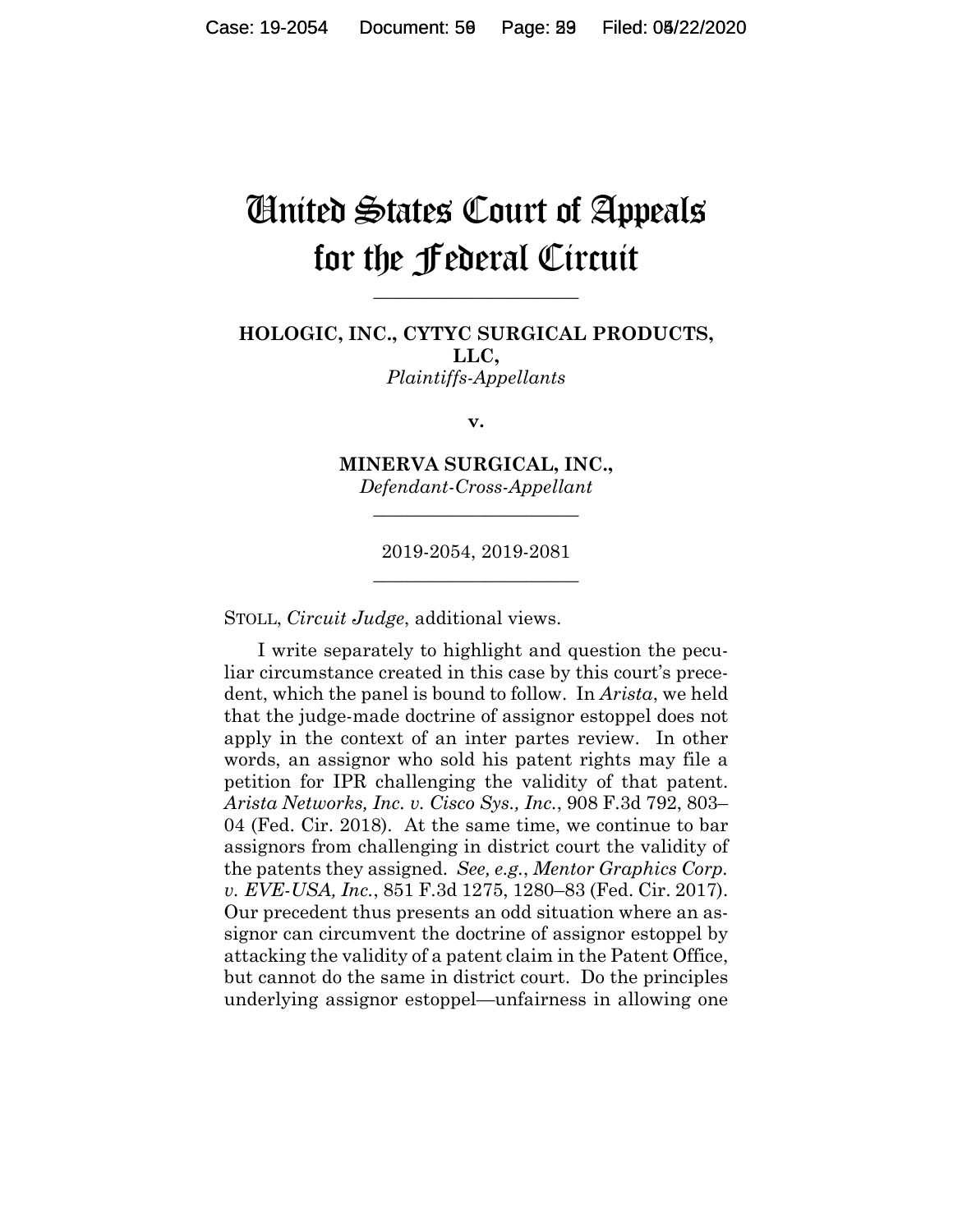who profited from the sale of the patent to attack it—apply in district court but not in Patent Office proceedings? Should we change the application of the doctrine in district court, or should we revisit our construction of the America Invents Act and reevaluate our interpretation of the statute as prohibiting the doctrine of assignor estoppel?

Given the odd circumstance created in this case, I suggest that it is time for this court to consider en banc the doctrine of assignor estoppel as it applies both in district court and in the Patent Office. We should seek to clarify this odd and seemingly illogical regime in which an assignor cannot present any invalidity defenses in district court but can present a limited set of invalidity grounds in an IPR proceeding.1

<sup>&</sup>lt;sup>1</sup> A petitioner in an IPR proceeding may request to cancel as unpatentable one or more claims of a patent, but "only on a ground that could be raised under section 102 or 103 and only on the basis of prior art consisting of patents or printed publications." 35 U.S.C. § 311(b).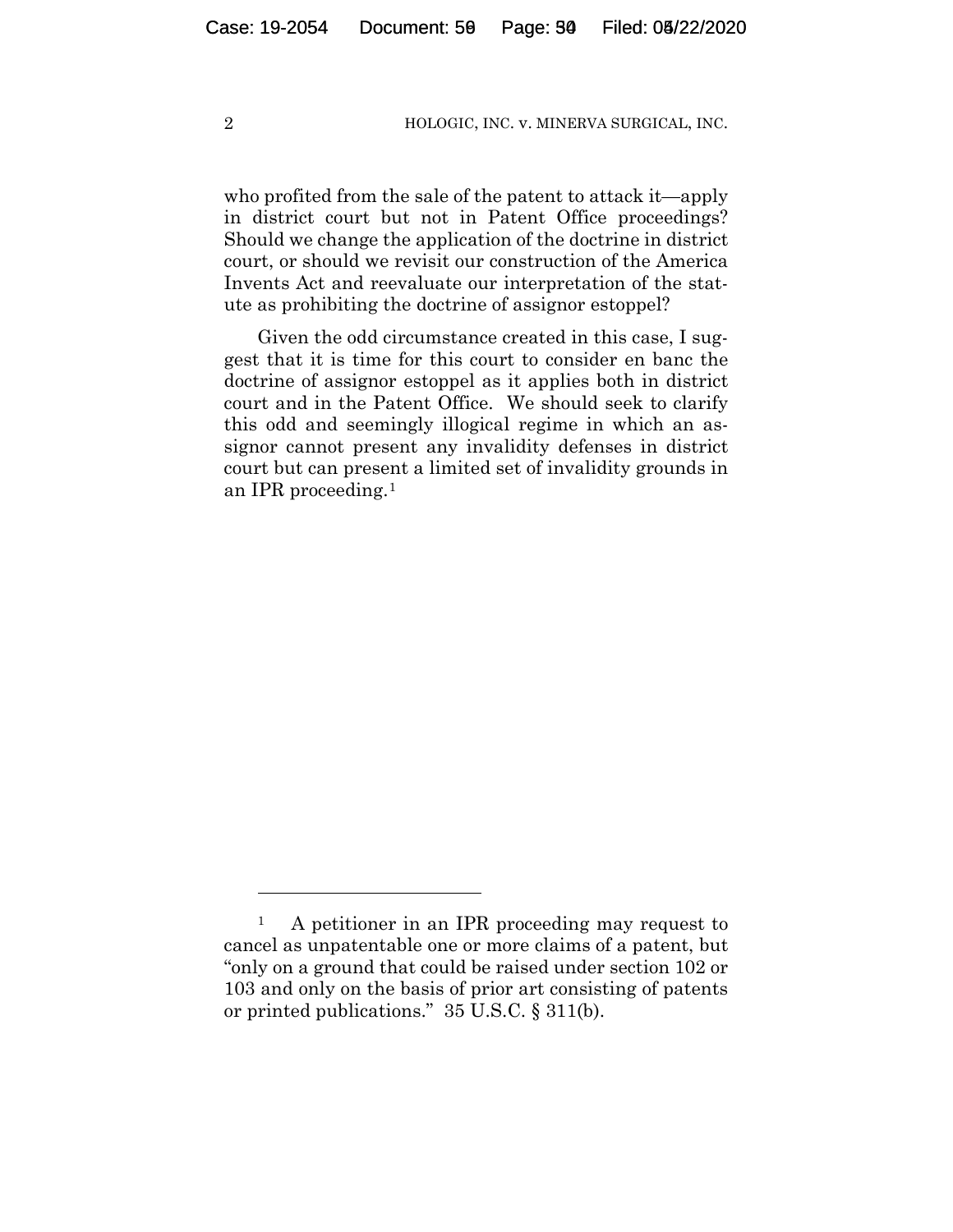## **CERTIFICATE OF COMPLIANCE**

I hereby certify that the foregoing Plaintiffs-Appellants' Petition for Rehearing *En Banc* complies with the type-volume requirements of Federal Rule of Appellate Procedure 35(b)(2)(A) because it contains 3,884 words, excluding the portions exempted under Federal Rule of Appellate Procedure 32(f) and Federal Circuit Rule 35(c)(2).

/s/ Matthew M. Wolf

Matthew M. Wolf *Counsel for Plaintiffs-Appellants Hologic, Inc. and Cytyc Surgical Products, LLC*